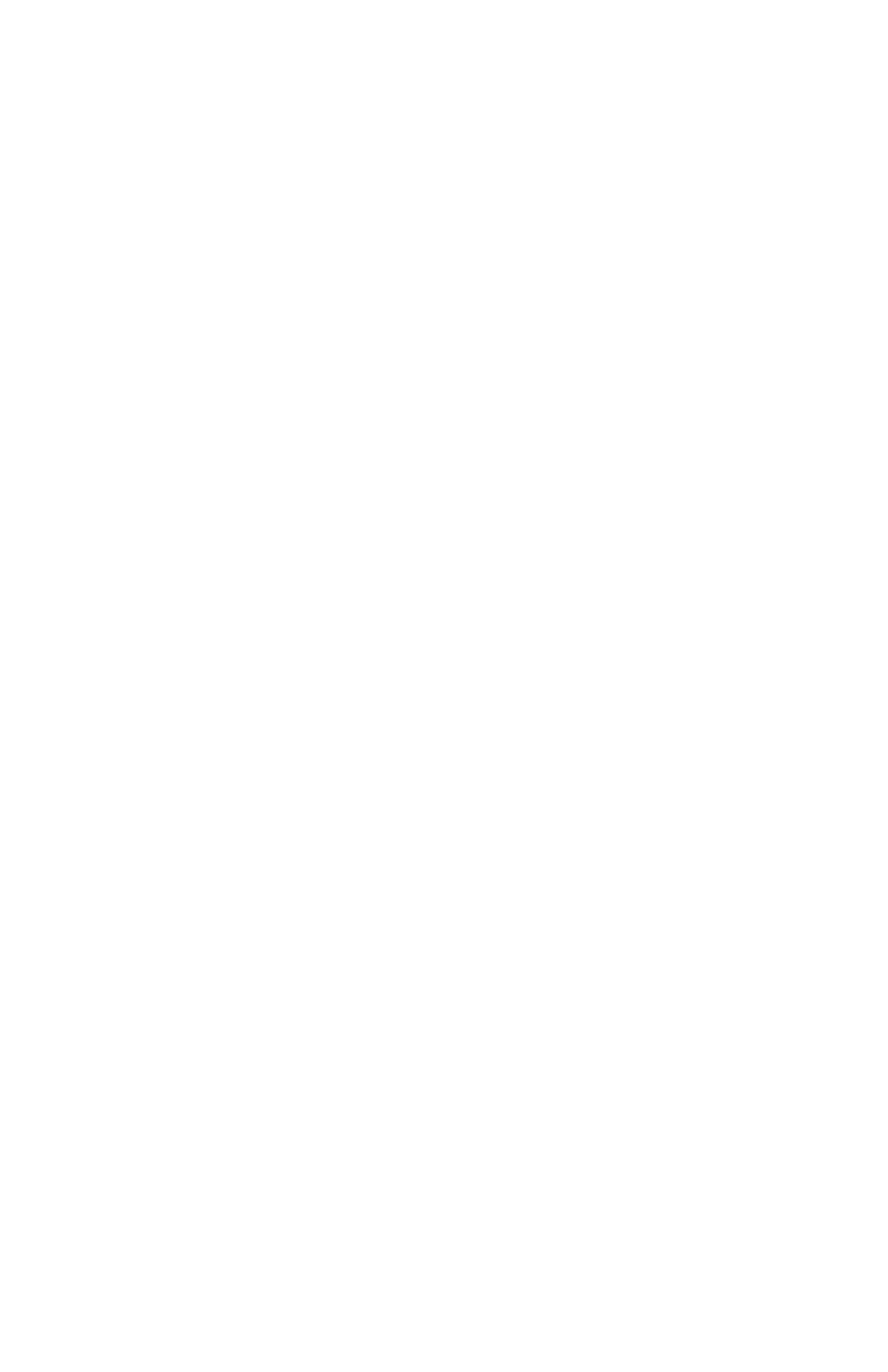# **OLD PATHS VERSUS NEW LIGHT**

**By George Peek**

*Digitally Published by*  **THE GOSPEL TRUTH <www.churchofgodeveninglight.com>**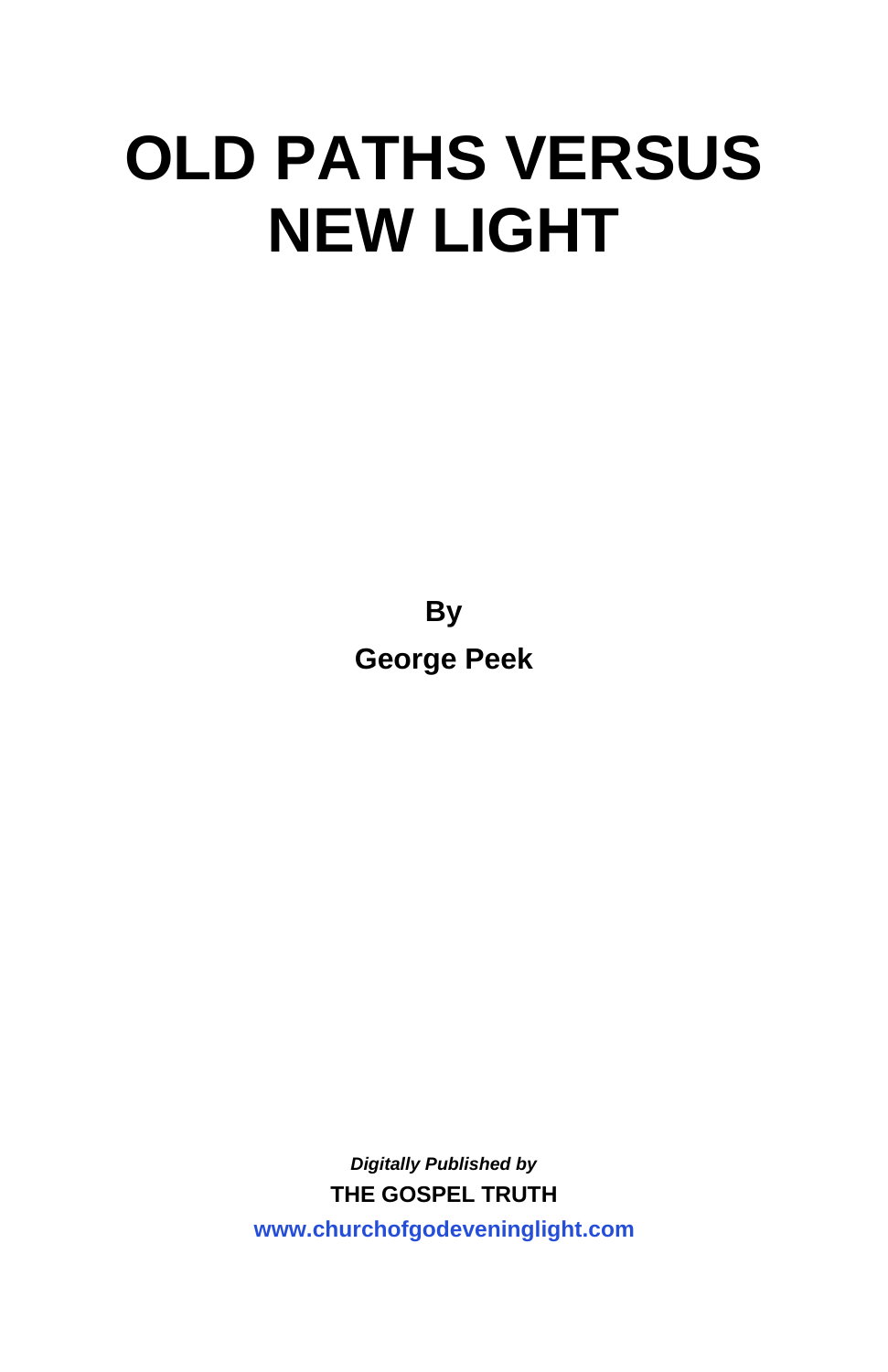Originally Published by Faith Publishing House 1970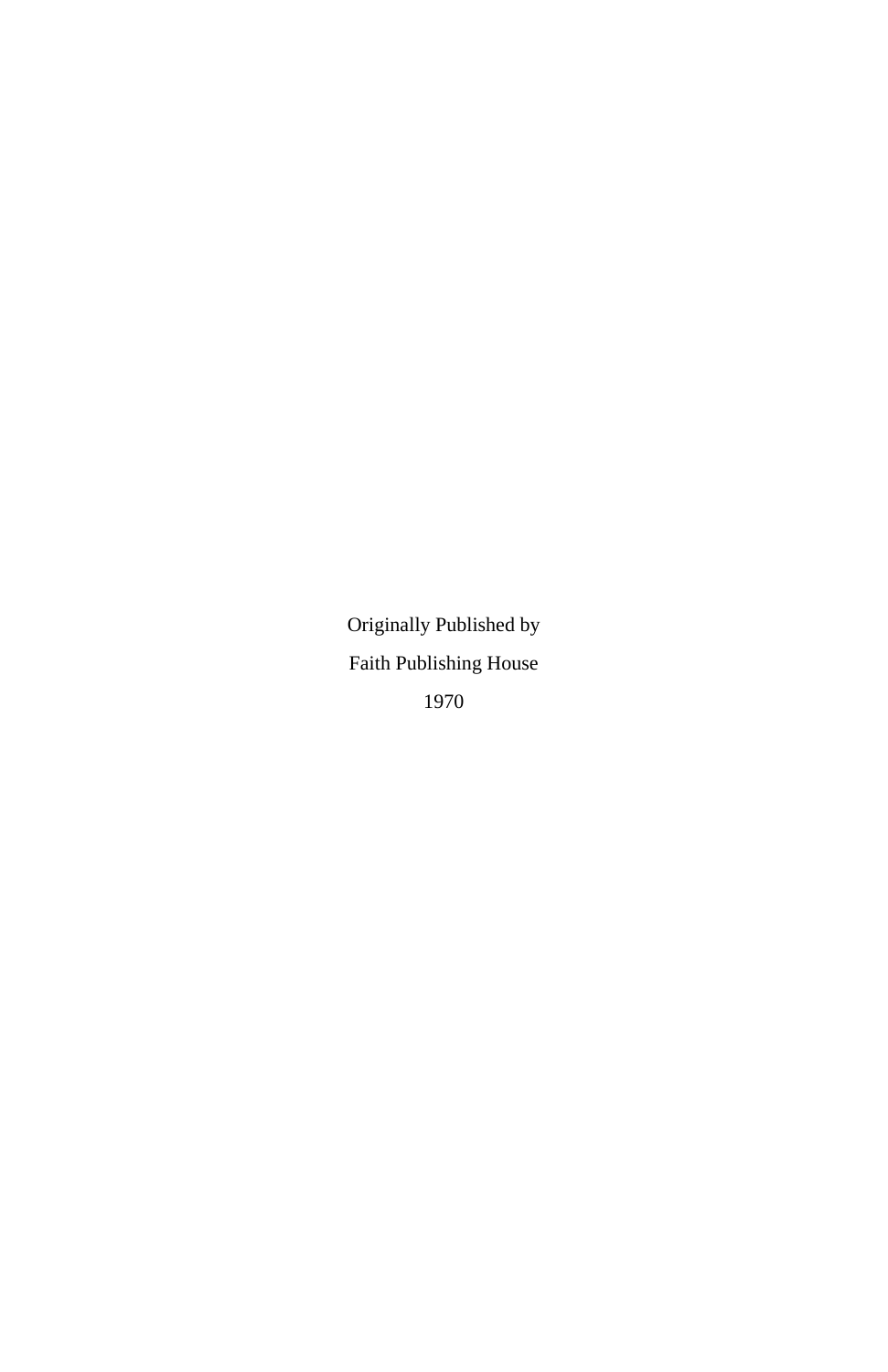# **Contents**

| Chapter 1  |                                |
|------------|--------------------------------|
| Chapter 2  |                                |
| Chapter 3  |                                |
| Chapter 4  |                                |
| Chapter 5  | Authority of the Holy Ghost 14 |
| Chapter 6  |                                |
| Chapter 7  |                                |
| Chapter 8  |                                |
| Chapter 9  |                                |
| Chapter 10 |                                |
| Chapter 11 |                                |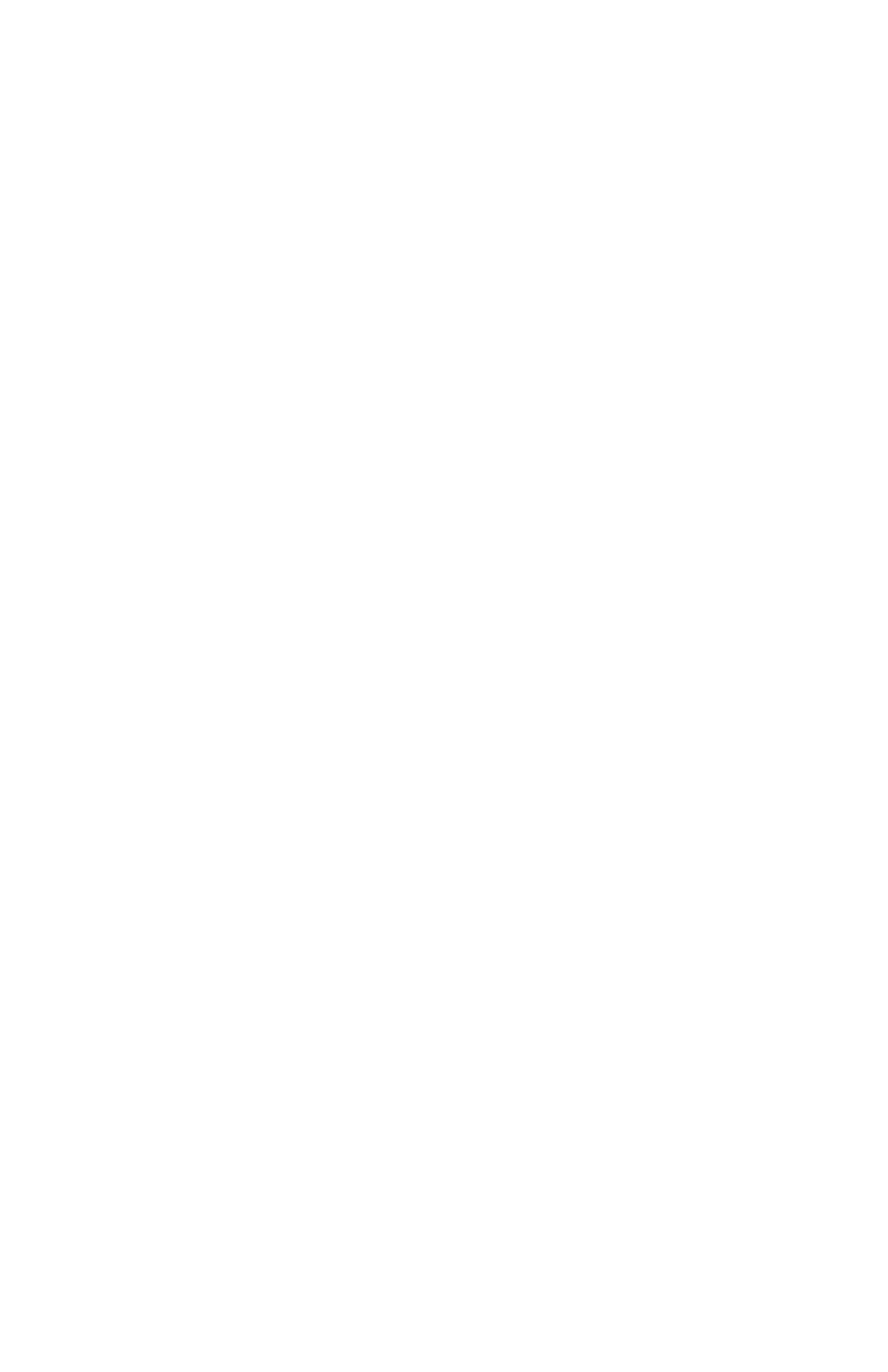# <span id="page-6-0"></span>**Chapter I**

# **Introduction**

I still hold, as in the booklet, *An Appeal to Reason*, that a person should have a strong reason for writing a book; but I feel I have an urgent reason for writing this one, as it is written to answer the many questions that have come to me, and no doubt to answer many others in both movements. The one great question is, Why are there two bodies of people preaching the same doctrine? Surely they have a right to know the truth, especially since both movements hold the same name, "The Church of God," and both preach unity, but yet will not unite. Both movements claim to recognize the founders as God-sent men and women and both date from 1880, the God-appointed time for the evening light to shed forth her rays according to Zach. 14 and Rev. 11. The old pioneer saints are passing fast to their reward and still there are a few left who will witness to the truth of the statements that I shall make in this booklet. There is no record of the facts recorded by either side that I know of, but I feel it is very essential that this mystery should be clarified and I still appeal to the reason of God-fearing men and women.

These two movements were one and the same from 1880 till 1913, and God wonderfully manifested His power in bringing souls out of confusion and deception into the glorious light of the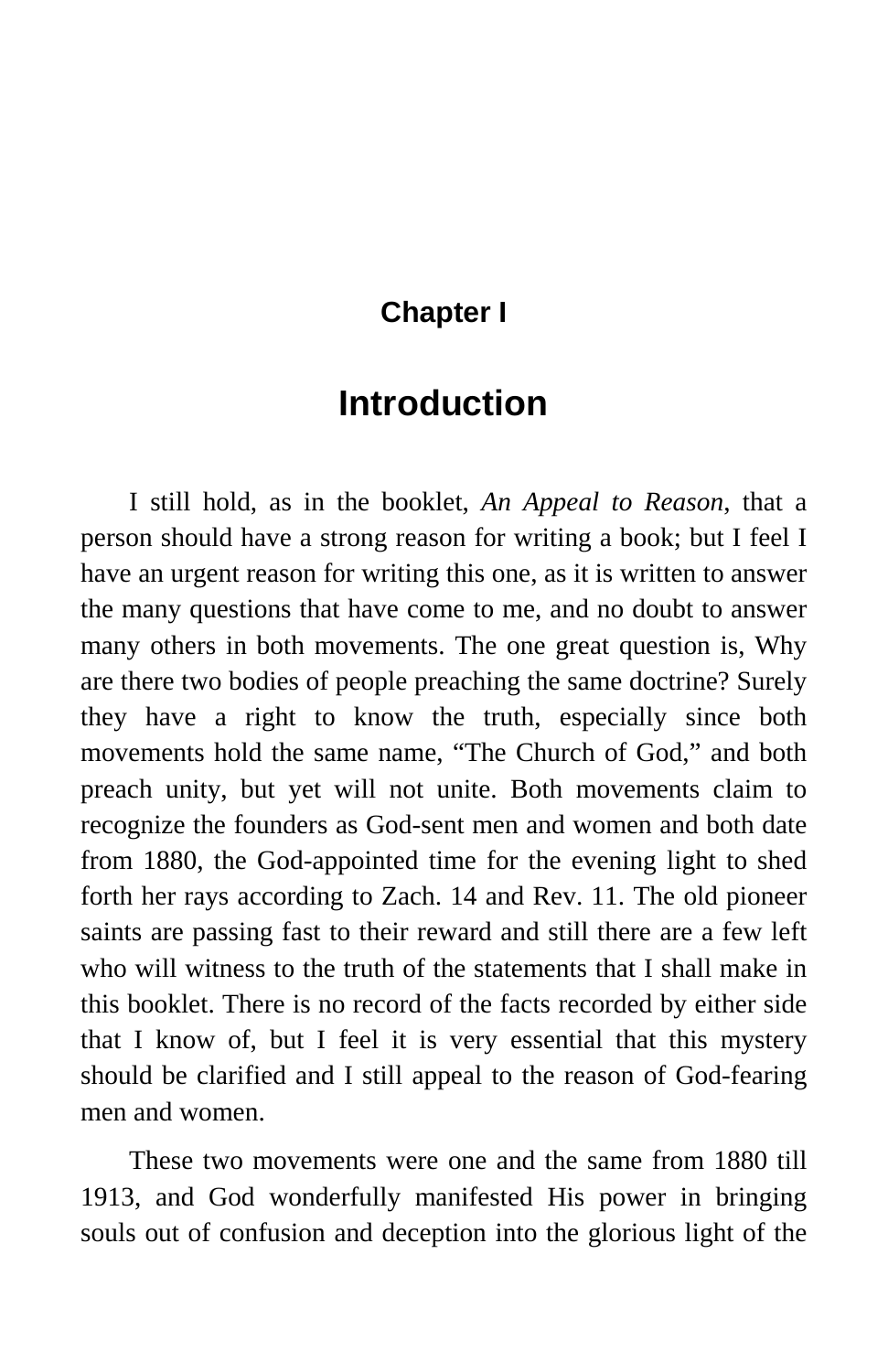gospel, and healing the sick and casting out demons. Thousands of precious saints came out of the cold, formal institutions of men and came home to Zion the church of God, with songs and everlasting joy upon their heads.

They truly obtained joy and gladness, and sorrow and sighing fled away (Isaiah 35:10). Babylon quaked and the tenth part of the city fell.

During this period, God's faithful ministry saw eye to eye and all spoke the same things. There were no big I's and little you's. They were a plain, God-fearing people. They suffered much from their enemies' hands as they lifted their voices against Babylon (Rev. 18) and showed God's people their transgressions (Isa. 58:1). But according to the prophesy of Isa. 63:18, "The people of thy holiness have possessed it but a little while: Our adversaries have trodden down thy sanctuary." As was the case in the morning of the gospel day, the people of God soon drifted from the purity, holiness, and power of the early saints into the wilderness of formality and selfishness. History repeats itself. The pure, holy bride that was gathered out of Babylon and the world in the evening light restoration, because of the love of money and her unwillingness to bear the cross, has drifted into the ways of the world. But a minority, "choosing rather to suffer afflictions with the people of God than to enjoy the pleasures of sin for a season," stood firm for the truth as taught by the pioneer saints, and confirmed by the precious, old Bible. That is briefly the answer to the question, Why are there two movements of the same origin, name, and so nearly alike, yet so far apart?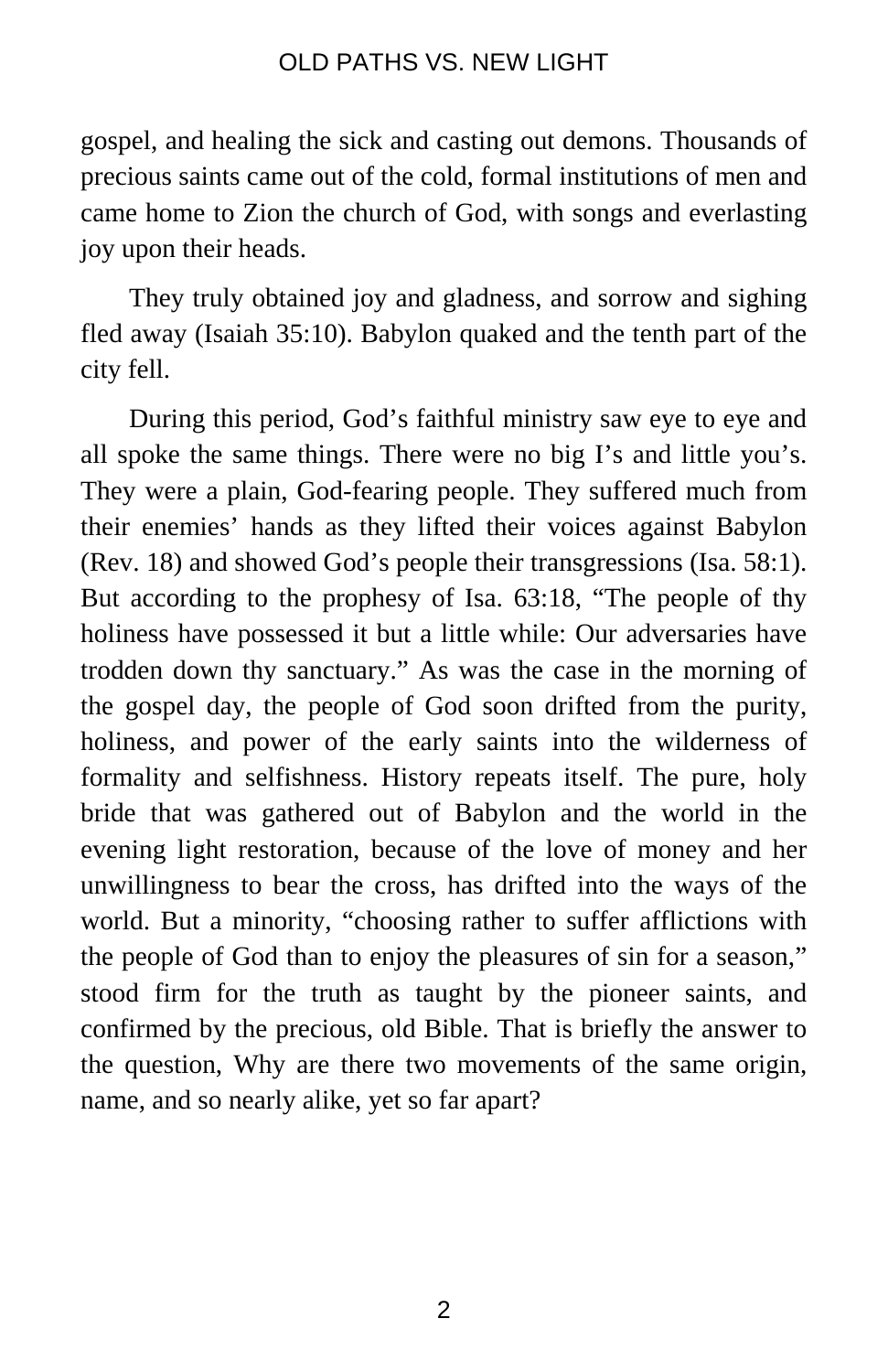The question has been oft' asked of me, Why two bodies in one town should be, Both claiming to be the lovely bride Our Saviour purchased when He died.

My aim in writing this book is this, Not to expose all divisions that exist, But to turn the search-light on these two, Which both are contending that they're the true.

From 1880 these movements were one, Till 1913 the first round was won In lowering the standard of the truth To suit the "better" class and the youth.

The Devil was too smart to try to divide The people of God as with a landslide; If his endeavors were to succeed at all, He must use something that seemed very small.

So he chose a very small article of dress, But it was very prominent, nevertheless. He made them believe that, if evil, it would Overcome evil by helping do good

By winning those that were wealthy and wise, And thereby give them a home in the skies. He made them believe that the pioneers were wrong By hindering the progress of the throng.

This stamp of the world He made them believe Was only a custom and would greatly relieve The embarrassment of the "better" class, And would surely work for good at last.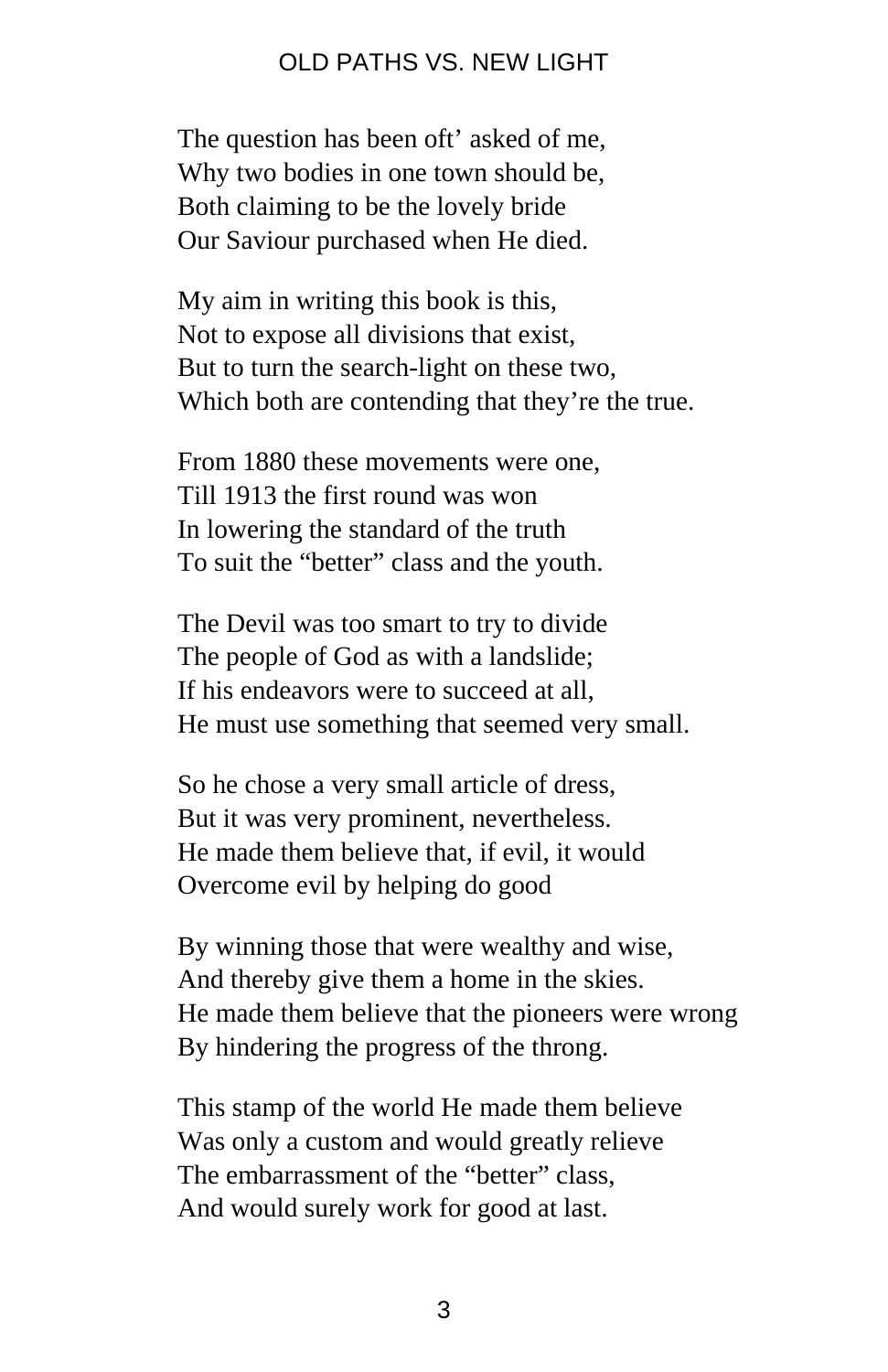The good it worked, as the prophet said, Was evil, and worked great havoc instead. The custom, if desired, we allow it for you, But it is not desired by the faithful few.

It was a worldly costume for a worldly clan And was worn to adorn the outward man, And worldly adornment and conformity Is condemned by the Word as you can see.

For one long year to keep neutral I tried, Hoping in vain the body would not divide; I hoped and prayed a turn would come soon That would stop the breach and heal the wound.

The division was on and nothing could prevent, Since the rivulet through the dike had went; Till nothing could stop it or right the wrong. Larger it grew as the compromise went on.

Wrong was not righted and none was so wise To keep the peace, unless you would compromise; If you'd hold your peace and in old paths abide, You were called a division-maker and were cast aside.

Their claim was not true, though it was hurled, Division was caused by them turning to the world. They dress like the world, to worldly places they go, Even to the ball game and the picture show.

They take on titles, Rev's, D. D.'s, and LL. D.'s Great ones condemned of the Lord if you please. In seeking the highest seats in the land, They spend long years in schools taught by man.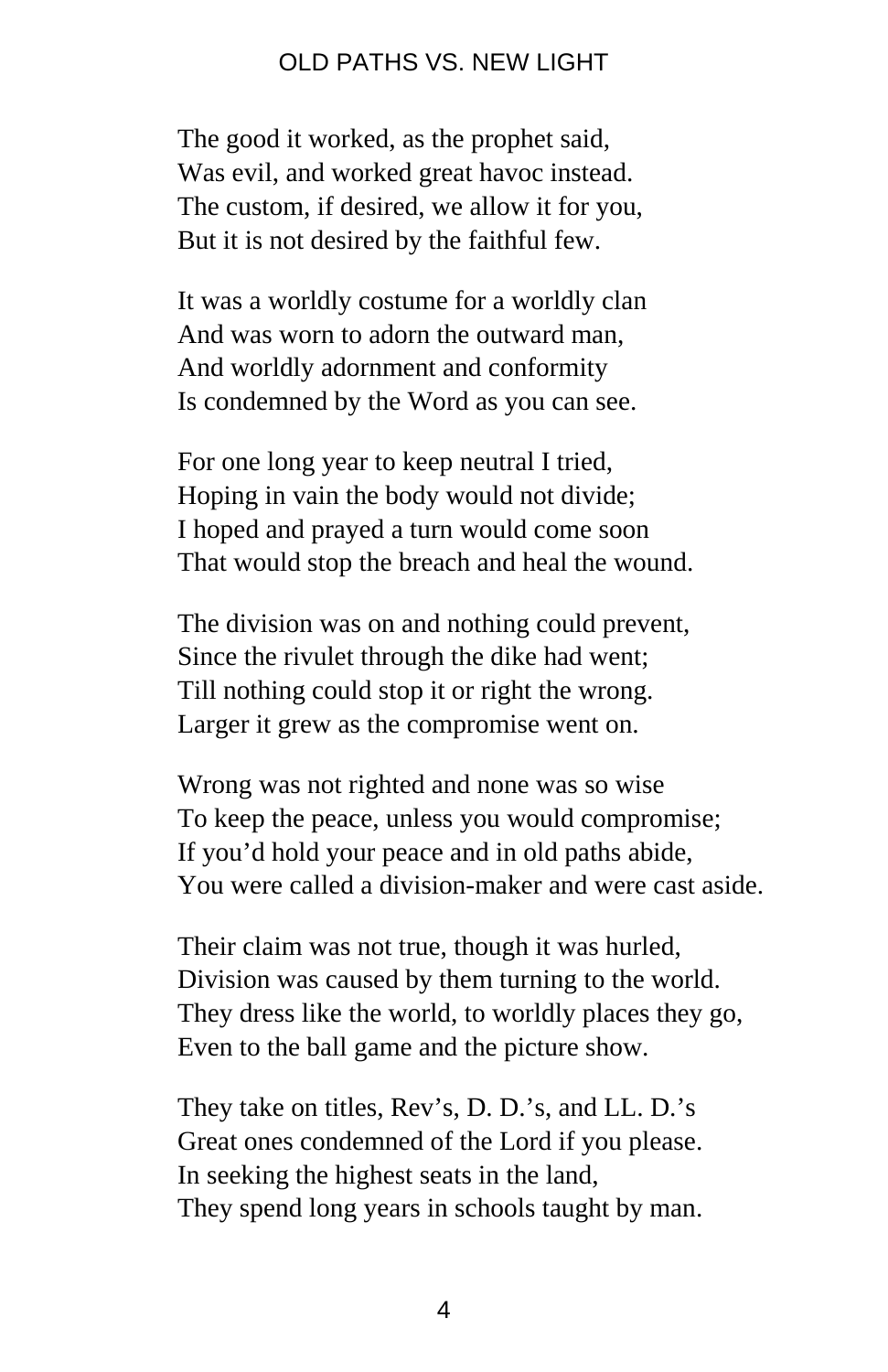The Lord warned us the highest seats not to take, And if we disobey, our souls are at stake. But these lordly preachers ignore God's plan And strive to attain the applause of man.

Sin bars us from heaven unless we repent, But God often in mercy chastisement has sent. Then if we humble ourselves, for the elders' call, He'll forgive us and heal us one and all.

But they, after losing contact with the Lord, Chose their own course, ignoring God's Word; Their members are instructed, when God lays the lash. If they haven't got faith to turn to the arm of flesh.

So the hospitals are full to the very last ward With people professing to trust in the Lord. The preachers are usually in front of the herd, Casting reflection on God's Holy Word.

These are some of the reasons, you see, Why these two bodies do not agree; If they will return to the old paths and abide, We'll be one with them and walk by their side.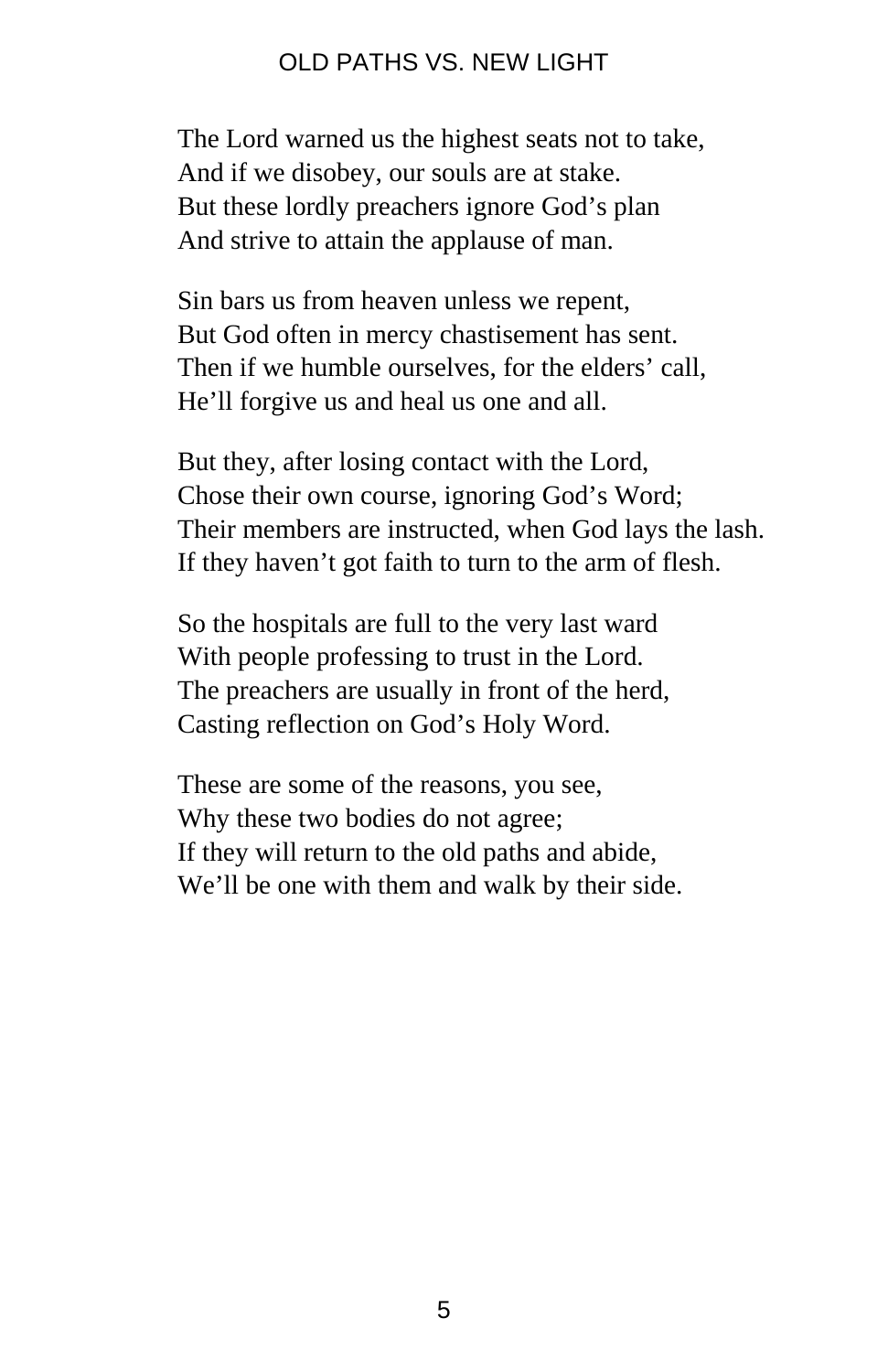# <span id="page-11-0"></span>**Chapter II**

# **In the Beginning**

When I came in contact with this movement in 1903, I met a people that manifested great love for each other, all spoke the same thing, and at least seemed to see eye to eye. I attended a campmeeting where there were 325 preachers and there were no lords over God's heritage, no Rev's, D. D's, or other lordly titles, only brethren. There were no programs in advance, or committees to guard the pulpit. They believed God was able to over-rule any crook that might take the pulpit. There were four services each day for ten days, and usually there would be 30 or 35 ministers on or around the platform when time came for services. Usually someone moved out leisurely and delivered the message. I never saw two make a start for the pulpit at the same time. A time or two they would sing and pray and no one went to the pulpit. They sang and prayed again but still no one moved. Finally someone rose up and said, "I believe the Lord wants a general testimony service." It proved to be a real blessed time in the Lord. Other times someone would get up right in the rear of the audience and walk leisurely to the pulpit and deliver the message. No one was ever over anxious to get to the pulpit, not afraid someone would beat them to it. They knew that no matter who delivered the message, it would be the same truth. Surely the Spirit of God was leading as it should. I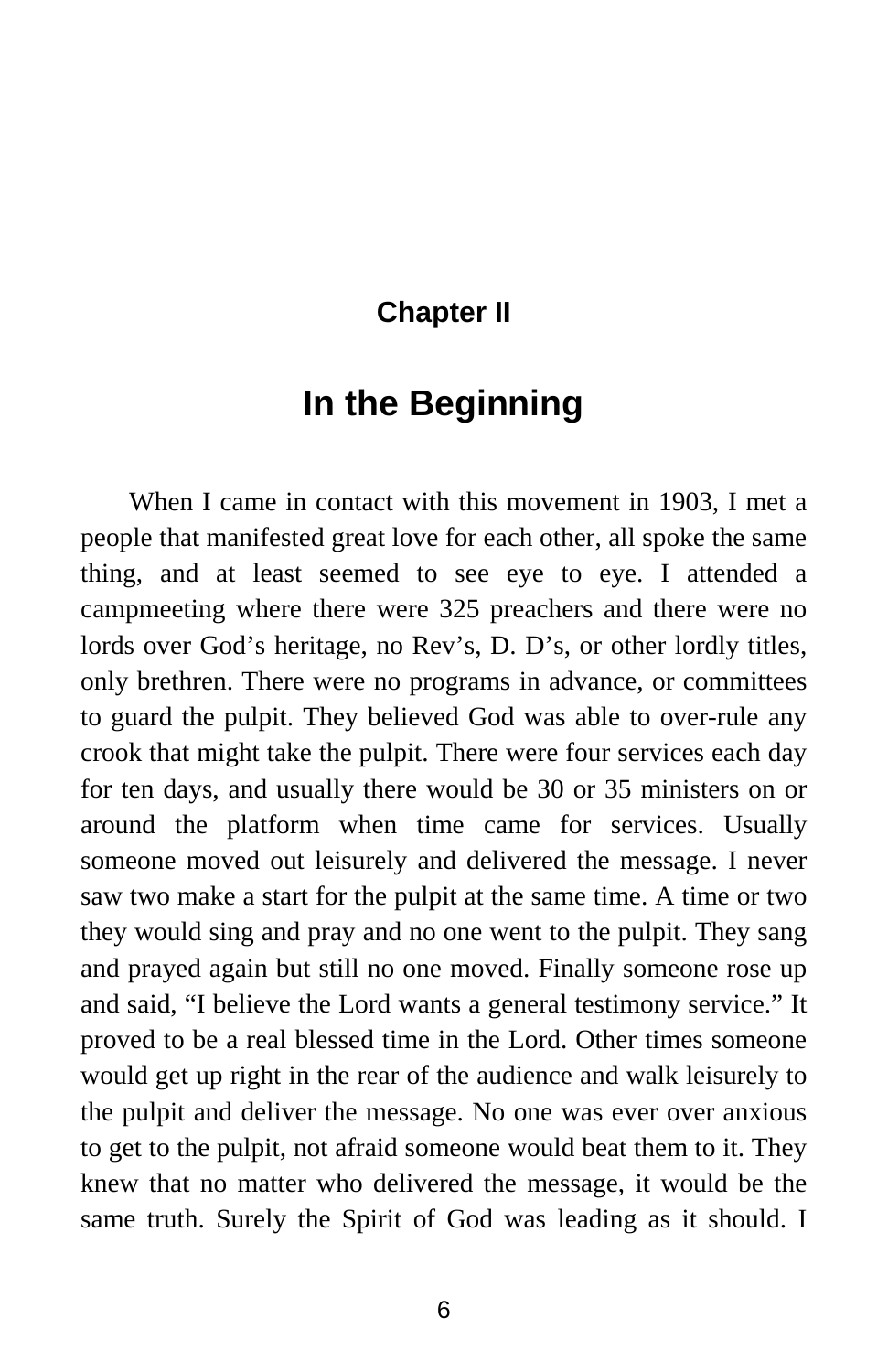have remarked many times that that was the nearest sitting in heavenly places in Christ of any time I have known where there was a large assembly. The meeting was run on the free-will offering plan and it was reported at the end of the meeting that the bills were all met, many souls were saved, and believers were sanctified, many sick folk were healed, and devils cast out. Surely God was in the midst of this people.

I was pastor of a little flock at that time of whom I have thought and said often I believed were as near living to the Bible standard as any congregation I ever knew. Some had to come as far as six or eight miles, usually on the street cars, but the attendance was almost perfect. If one was absent, some of us went to see what was wrong. If they were sick, the prayer of faith was prayed and they were healed. The sad part of all this, and the thing that makes our hearts sick is that such conditions did not continue. The type, or the shadow of this very movement did not move on ceaselessly. After the Children of Israel were released from Babylon and were building the temple, the type of the church of this evening time, the enemy made it so hard for them that the work ceased for a time. Ezra. 4:23, 24. Again, as mentioned before, the morning church with all its unity, holiness, and power did not move on ceaselessly as it looked like it might, but soon drifted into the wilderness. The work on the temple did not cease for good, neither did the work on the anti-type. Though the devil gave a terrible blow to the work, it is again moving forward, gathering the pure, holy bride together, making ready to meet the Bridegroom in the air. Praise God!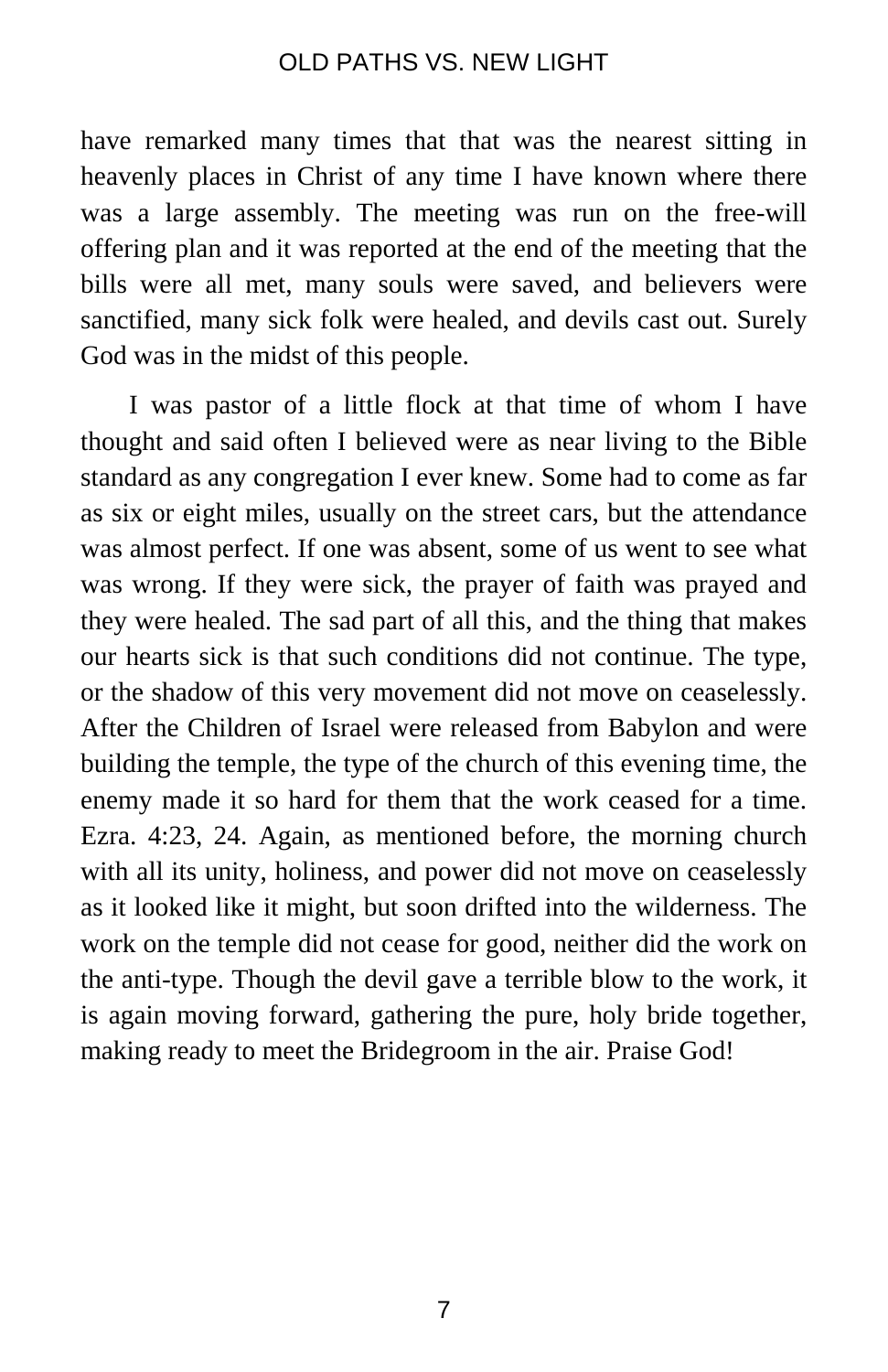### <span id="page-13-0"></span>**Chapter III**

# **"New Light"**

According as stated in a former chapter, the blessed conditions that existed when I first became acquainted with this movement and continued for some years, came to an abrupt end. There were three ministers of the same community who must have become tired of the old paths, at least they got their heads together and decided that if they would take on a little of the world, in the form of a small article of dress which had made them, as well as all other saints, "conspicuous because of its absence," that the young men and the "better" class would come right into the fold. They launched their scheme, which did not work so well the first try, but as you have no doubt noticed, the advocates of a false movement seem to never tire or slacken their efforts, so likewise, these ministers, though they were rebuked for their act, and confessed they were wrong, continued their work of undermining the truth, as time proved, for these ministers in three years after their rebuke, enlisted another minister from their state to join them in their effort. The quartet then confronted the editor that had rebuked them in their first endeavor and told him that he could either come across and join them or resign his position as editor. He yielded. The quintet launched the scheme again, and never let up till they had turned everyone that could be moved, to accept the little stamp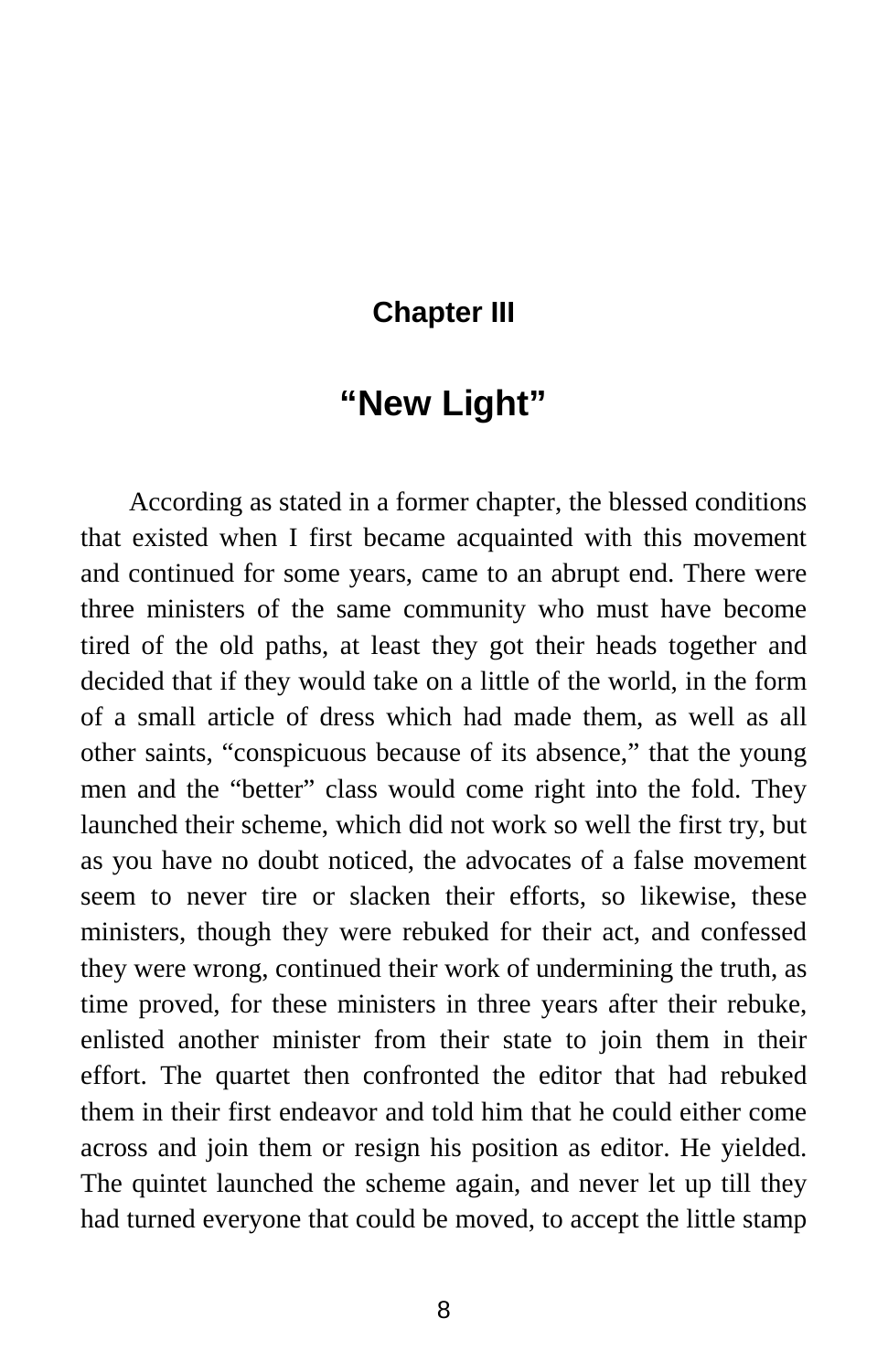of the world. They even held the club of division-maker over the heads of the saints to frighten them into yielding, while these ministers were cutting a dividing line right through the congregations of the saints. More true saints yielded to that false club than they could have moved any other way. They also used the club of authority, that you should yield to those who had the rule over you, but they never for a minute, dwelt on the fact that they were the ones who should yield to those who stood for the truth that God had so wonderfully blessed for the past thirty years. No, no yielding for them. They had found a way to win the "better" class, which meant the money class; and of course, they must accomplish their purpose. In the scheme it means the difference between the hardships and privations of the pioneer ministers, and a life of luxury for preachers of other movements, or if not luxury, at least freedom from the necessity of trusting and looking to the Lord for daily bread, as many of the true ministers had the blessed privilege of doing, as they chose to walk in the old paths. Like as a roguish cow, they had learned the art of laying the bars down, and now as the occasion demanded it, they knew how to throw off another, that anyone they desired could step in. As they had attracted so many into the fold who advocated different views, there was nothing they could do but set up a liberty of conscience standard to let everybody do as they pleased.

They christened the movement, "new light." After our little congregation was scattered to the four winds, one of my brothers who had worked with me, both in spiritual and physical labor, who I loved as myself, moved to Alabama. We kept corresponding with each other, and were agreed in the Word. Some folks went down to the campmeeting and persuaded him that they had "new light," and he soon left off writing. The "new light" they had has shown so clearly, it looks like anyone could see that it is the kind Isaiah

9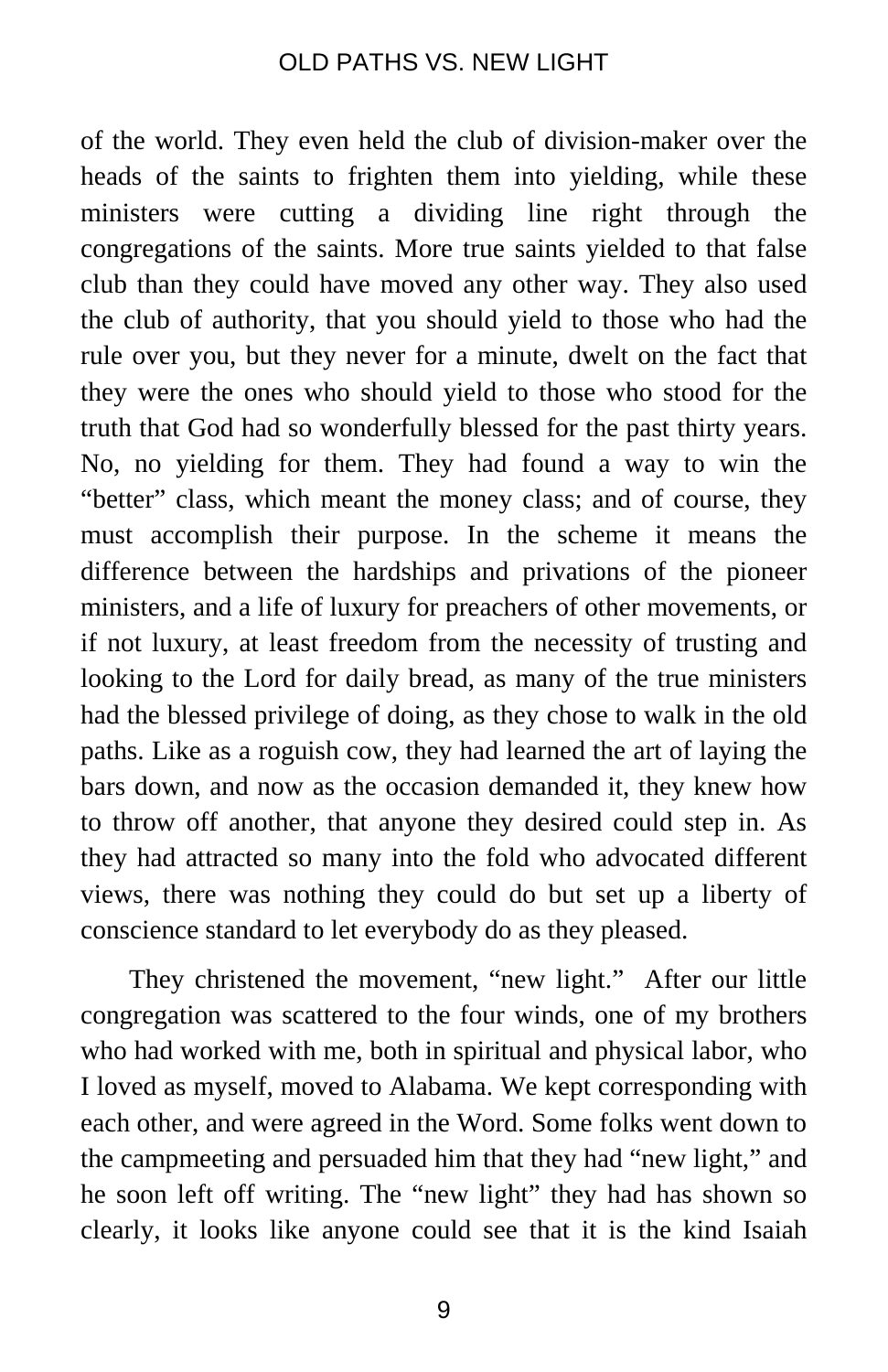spoke of, Isa. 5:20, "that put darkness for light and light for darkness." I have tried to find out if he still believes in the "new light," but I have been unable to get in touch with him.

I have no idea that the trio who planned to take on the little article to conform to the will of the "better" class ever had any idea of the enormity of the flood of compromise that would follow. A little thing indeed, but it is like the little break in the dike of Holland in the story we used to read when a child, where a small lad held the flood back by putting his hand in the small hole to keep the waves and water from washing and making it bigger, until help came. This flood might have been held back if it had been taken in hand at the right time, and have saved the awful damage done to the movement; but alas, it quickly got out of control. Like the prophet said of Babylon, Jer. 51:9, "We would have healed Babylon, but she is not healed: forsake her . . . for her judgment reacheth unto heaven, and is lifted up even to the skies."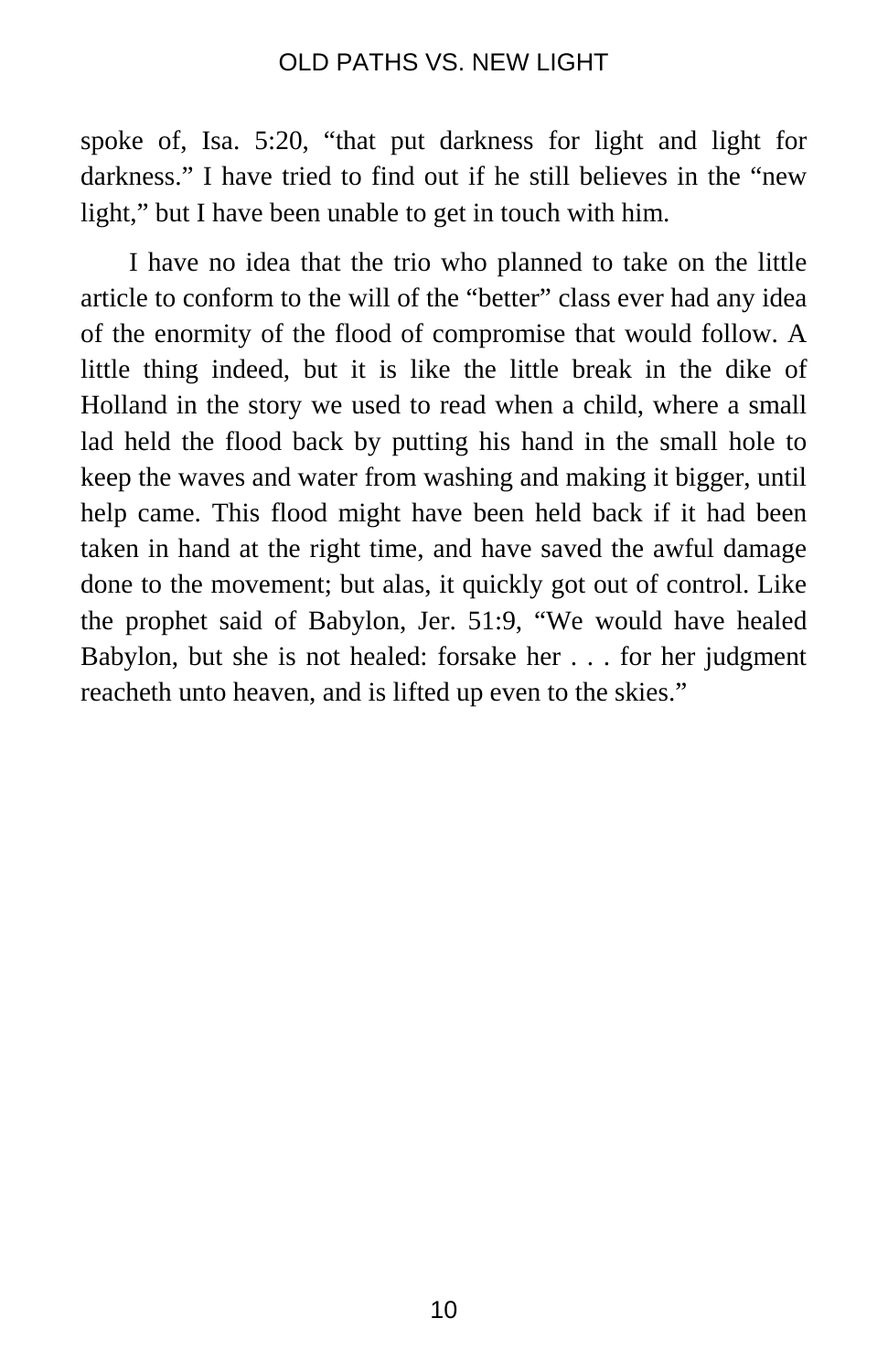#### <span id="page-16-0"></span>**Chapter IV**

# **Dress**

We desire to take up some of the points in which the "new light" as advocated by the preachers in question, differs from those who have been and are still holding to the old paths that were restored to the world through the labors of the ministers whom God called for that purpose, which have been and are still recognized by all who believe in the evening light reformation.

The first point in question was dress. Those holding to the old paths, held up a standard of dress as they believed the Word taught. (Rom. 12:2). "Be not conformed to this world" –a command not to follow after the worldly customs, fads or fashions, and to be not like or to please the worldly-minded. But the preachers in question, when they took on the little article of dress, did so that they would not be so conspicuous or so different from the worldly-minded. They did not aim to throw down the bars completely on dress; they only intended to make it easy for the young men and old men of the "better" class, and many of them did preach hard against the women's toggery, but found the women were not asleep and demanded their equal rights. The ministers' hands were tied.

Did Jesus ever change His plan to make it easier for someone to follow Him? The young lawyer from the better class, who had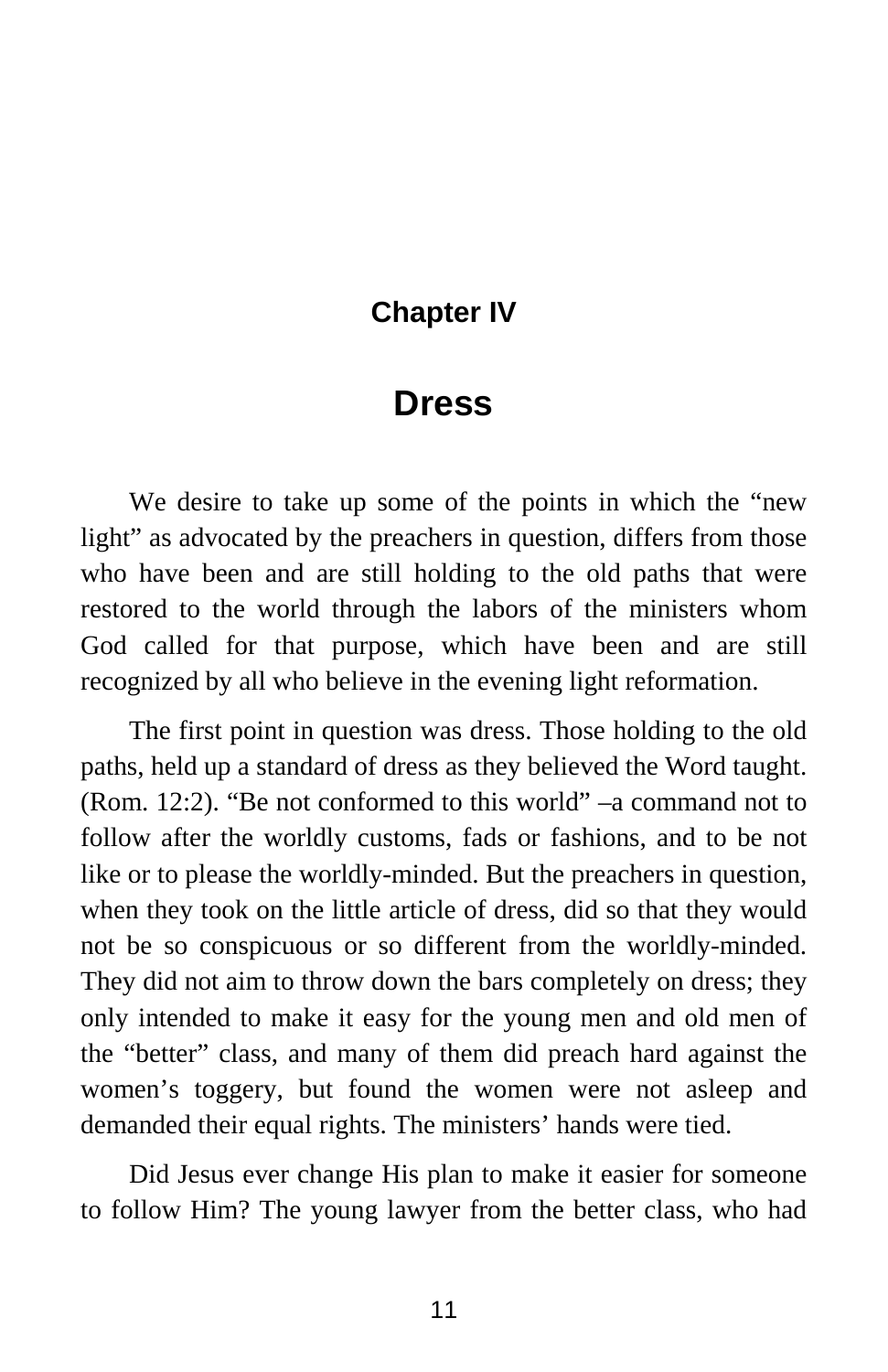kept the commandments from his youth and whom Jesus loved, lacked one thing; but Jesus did not say; "All right, that is all I will require of you," but he said, "Yet lackest thou one thing: sell all that thou hast, and distribute unto the poor, and thou shalt have treasure in heaven: and come, and follow me." And there was the one that said, "I will follow thee whithersoever thou goest." Jesus did not say, "Come on, I will make it as easy for you as I can." No, but He said, "The foxes have holes; and the birds of the air have nests; but the Son of man hath not where to lay his head;" as if to say, "If you follow me, you can expect to have hardships and privations." Another said, "Suffer me first to go and bury my father." But Jesus said unto him, "Follow me; and let the dead bury their dead." Matt. 5:18-22. He expects all to come to his terms, but these preachers have undertaken to please the youth and the "better"? class; and they are doing a good job of it. They are letting them take their own course, liberty of conscience. What else could they do when the preachers set the example and tied his own hands?

I was in Florida some time ago and visited one of their congregations on Sunday morning. There were three young girls around the pulpit. One was playing the organ, one stood by her and sang, and the other stood behind the pulpit and beat time with her hands. They all wore dresses that revealed their knee-caps, and their faces were painted a sight. I mentioned it to the pastor later, and he said the condition existed when he came there. One of his brother ministers had thrown the fence down, as it were. The congregation said he had been there two years, so he was making poor progress righting the wrong. The fact was he could not lay the truth down on the dress question for the preachers had led the way in taking on adornment. The Word is plain, that "women adorn themselves in modest apparel, with shamefacedness, and sobriety"

12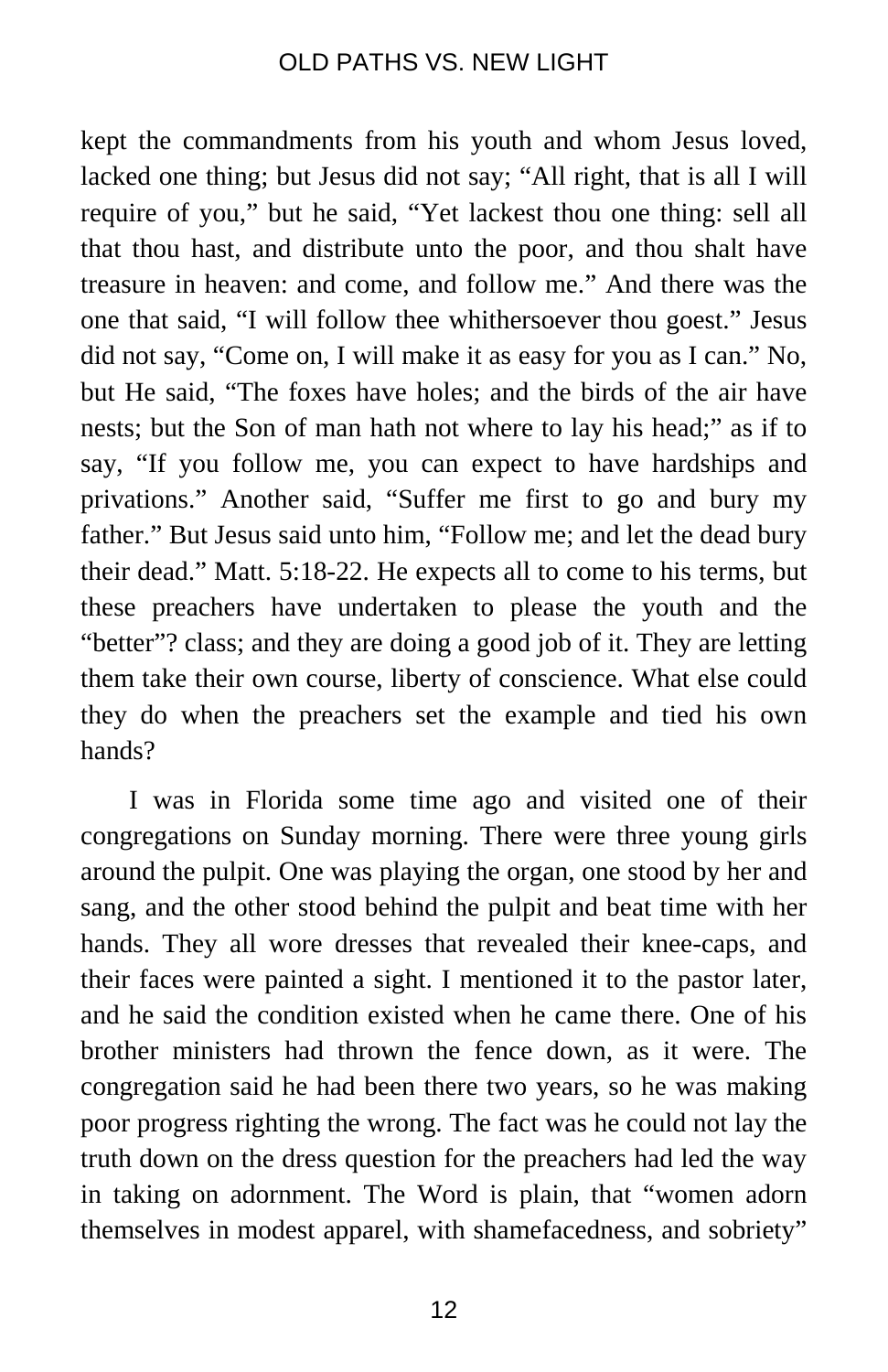(1 Tim. 2:9), and not "outward adorning" (1 Pet. 3:3). When the preacher has set the example of adorning himself, what could he do? If he should desire to give a message along this line, it would fly back, as it were, and hit him in the face.

I visited another congregation later and there were some girls singing a special. Two of them were the preacher's daughters. They sang like little angels, with their hands raised to heaven, but I felt sorry for them, for to say the least, their dresses were immodest, and their hair was cut and they wore pearl ear drops which is forbidden in the last reference and in 1 Cor. 11:6-15. Their own father dared not to preach against such as he had taken on the mark of worldliness and his mouth was closed. God pity such people. They laid a snare and got caught in it.

Though there is much that could be said on this line, I will have to hasten on lest this booklet become too large for busy people to read.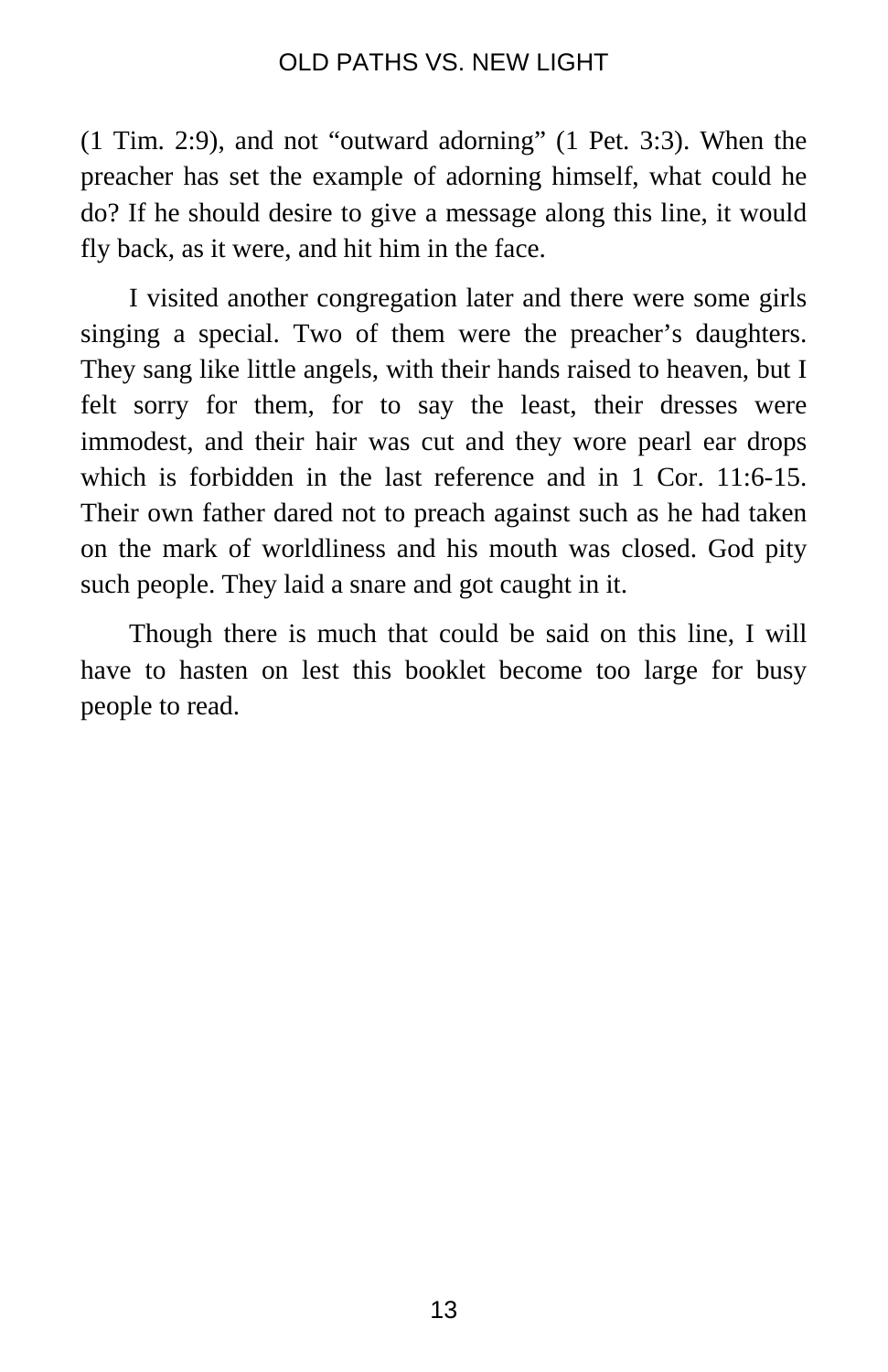# **Chapter V**

# <span id="page-19-0"></span>**Authority of the Holy Ghost**

When the "new lighters" had forced the stamp of the world on all the preachers they could, it had made so much uproar and confusion (this was the time the work ceased for a while) both sides desired a cessation of hostilities; and as neither side would give in, the "new lighters" decided to smother the pioneers; but the Lord would send a message now and then on the standard of dress and would break into their arrangements and cause a backset. The campmeetings to this time were open to anyone the Lord wanted to place in the pulpit, as I mentioned in a former chapter of a meeting I attended where there were 325 preachers. As long as everybody wanted the truth, they were willing to try the spirits by the only try square, the Word of God. There was seldom anyone that would dare to advance any crooked doctrine in the meetings, because everybody that knew much about the movement knew that the ministry, especially, were too well fortified in the Word, with the Holy Ghost for their guide, to try to put any crooked doctrine over them. If it was tried it was immediately exposed and rebuked so there was no need of a closed shop in the meetings.

But this was a different proposition when it came to keeping the truth out for there was plenty of trouble. God said, "Go ye into all the world and preach the gospel to every creature." When God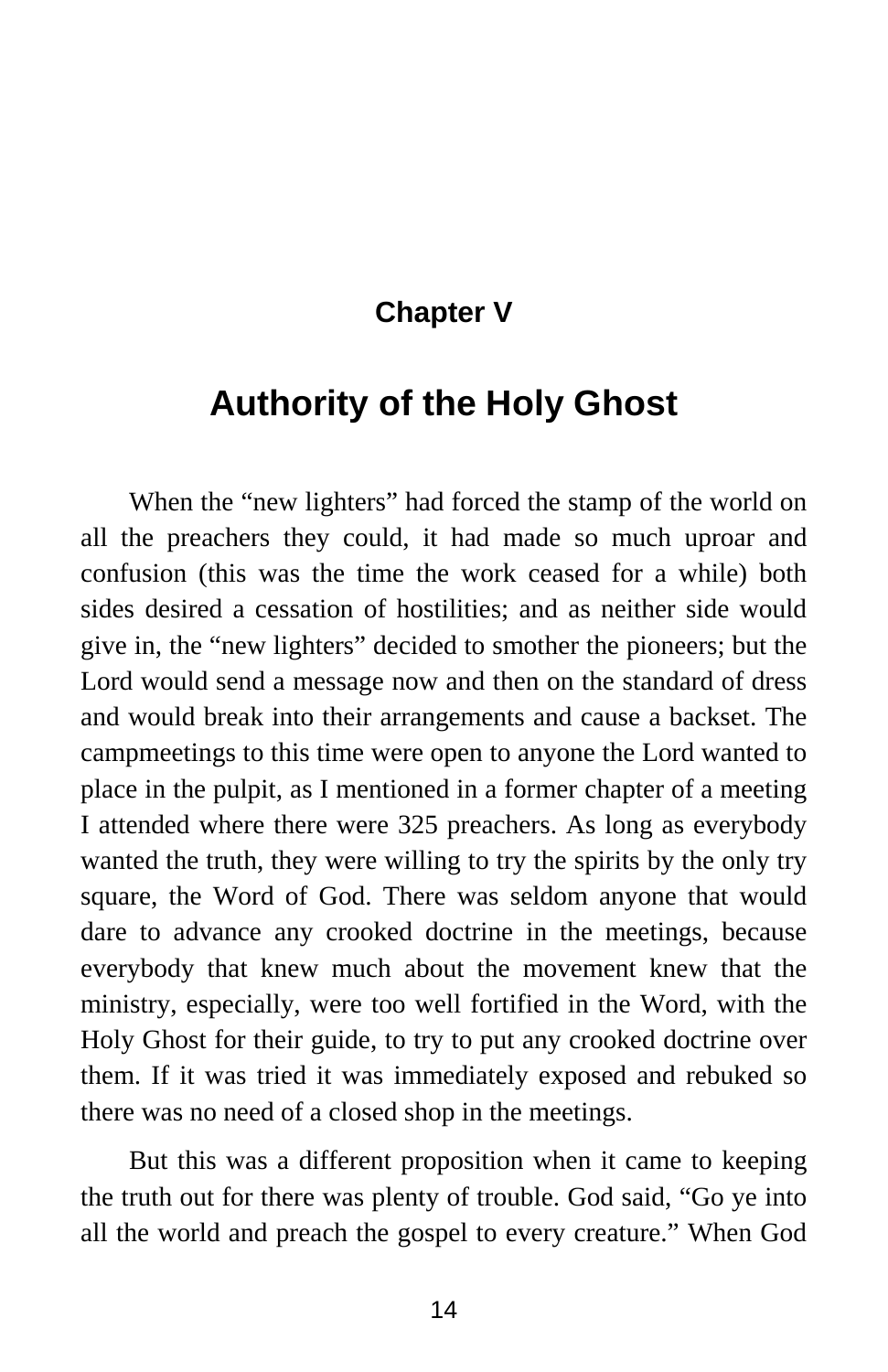gave His preachers a message, they felt like Paul, "Woe is me if I preach not the gospel." As these meetings were always in the world, and there were always creatures there, they felt constrained to deliver the message, even if it should upset some one there. Therefore, if their scheme to win the worldly-minded was to succeed, they must work another scheme to keep these messages from going forth, especially in the campmeetings. They must govern the meetings instead of letting the Holy Ghost rule, as had been the case for the last thirty years. They invented the pulpit committee and set them to guard the pulpit, and if anyone wanted to deliver a message he must go to the committee. They would ask for your subject and if the subject should be connected with worldly conformity, or lifting up a standard, they would reject you straight out, or say, "We will consider it," and you would never hear from it again. But their committee was not a perfect success. Sometimes someone would reach the pulpit in spite of all their precautions and would lift the curtain and would cause consternation and plenty of trouble.

As time went on and other gaps were let down, there were too many subjects to watch. They had to discard their pulpit committee or at least they invented the program scheme. They began to outline everything that was to take place in the meeting, so that if anyone tried to break into their arrangements, they would give him trouble a plenty. I have not attended any of their campmeetings for quite a while, but I hear them talk about their campmeeting evangelist, and some have spoken of their state overseer, so they must have plenty of protection to keep the truth out of the campmeetings. All these devices are not sufficient to protect the many congregations from the efforts of the hosts of God's ministers who are still standing for the truth as taught by the old pioneer preachers. They swap pulpits with the sectarian preachers,

15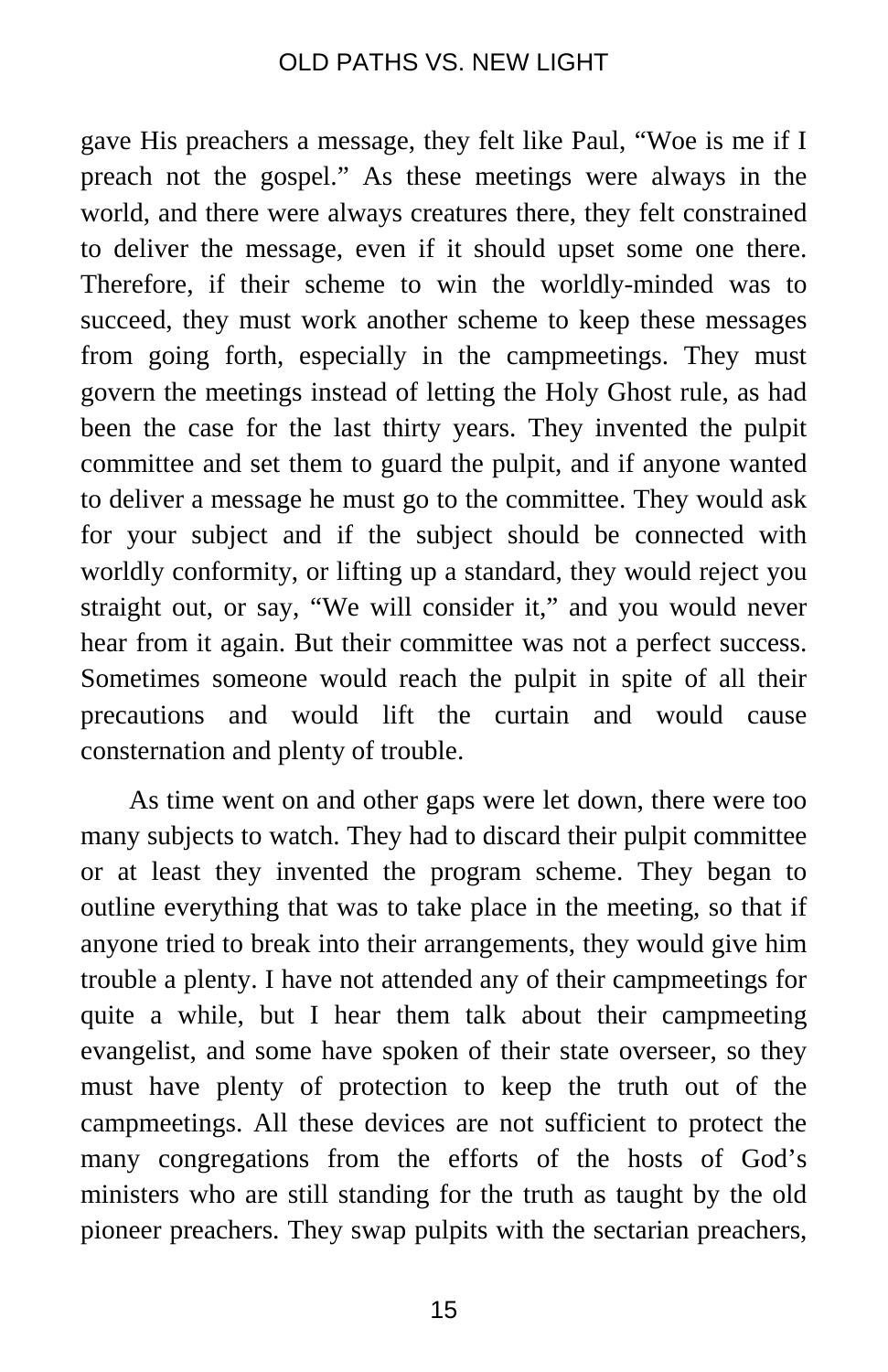but lest some of the old-time preachers get into the congregation and some of their sheep follow them off, they have invented a yearbook, as they call it, and require their preachers to have their names in it.

My wife was talking to a lady about a preacher who came through the neighborhood and preached in a private house. She told her he preached very good and the lady told Wife that he ought to have his name on the yearbook, that he was at their house the day before, but they did not know him. Wife said, "Are there no crooks on the year book?" The lady acknowledged that there were. They could not deny it for one of the preachers that had his name on the yearbook had come and stayed all night with us and told us the man the lady had spoken of, who had his name on the yearbook with him, would not keep him all night. There are three or four in the same neighborhood who have their names on the yearbook who cannot get along at all. The yearbook does not even make them good citizens, but I guess it answers their purpose, as it shows they are not those who are contending for the old paths.

> The old paths where is the good way Is the one that leads to perfect day, But the way that only seemeth right, Is the way that leads to endless night.

> There is a way some call "new light," It leads from God and all that's right; Its advocates call bitter, sweet And compromise with all they meet.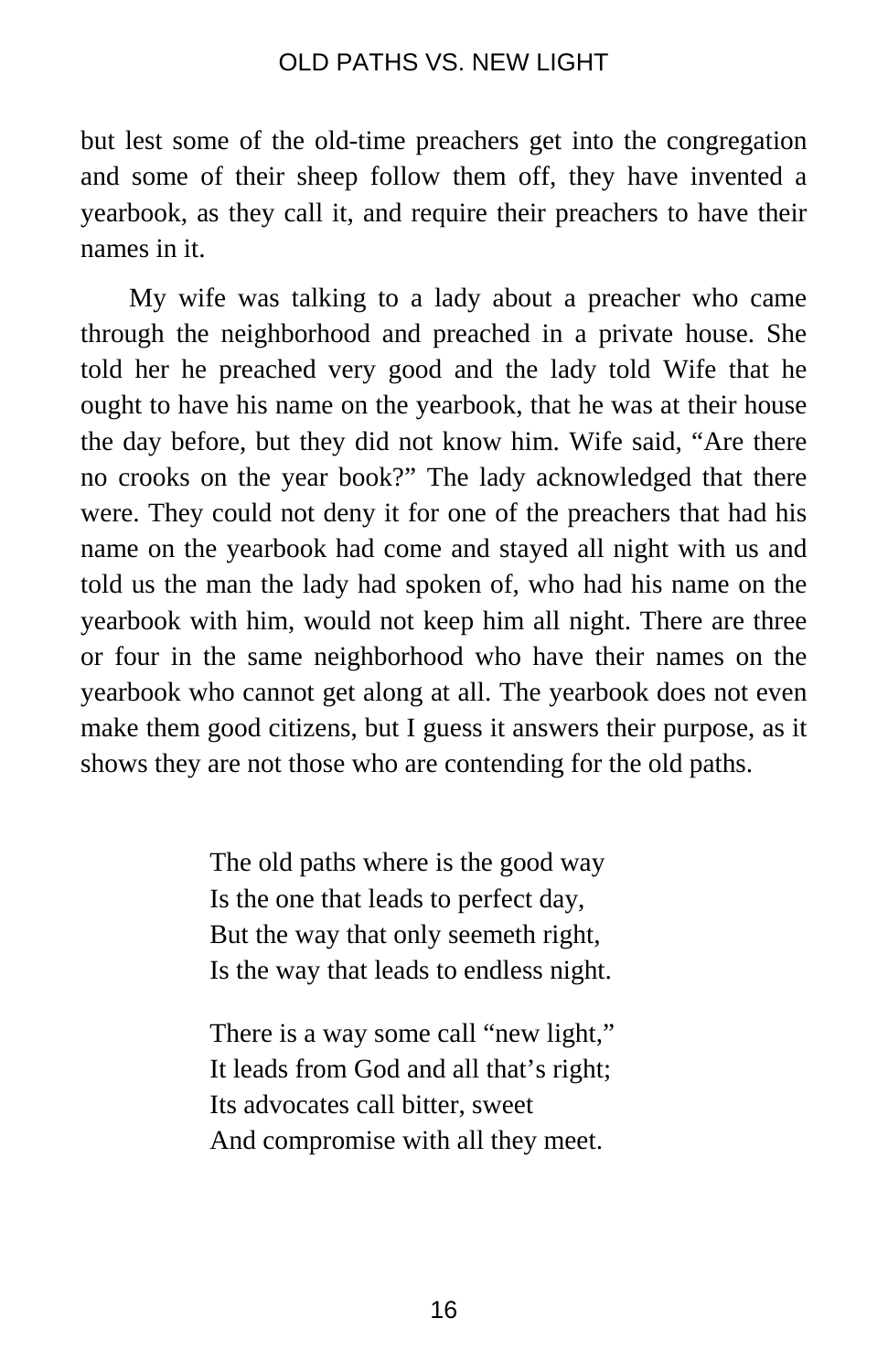Many who claim to have "new light," Are leading souls to darkest night. The prophet warns that woe will meet All who pronounce bitter, sweet.

There are some proclaiming evil, good, But a woe awaits them as it should; They are prudent in their own sight And dare renounce those who are right.

The old paths, the vulture hath not seen, It's reserved for those who're pure and clean; It's a way that's narrow and very straight, And will lead travelers to the pearly gate.

The vultures' eyes hath never seen The path that leads to pastures green, The lions' whelps hath never trod The path that leads us home to God.

The way is very high and holy And was made for all the meek and lowly, The redeemed of earth shall walk thereon, As with songs of joy they march along.

Sorrow and sighing shall flee away As we near the land of endless day. This way is always bright and fair, As we think of that sweet home up there.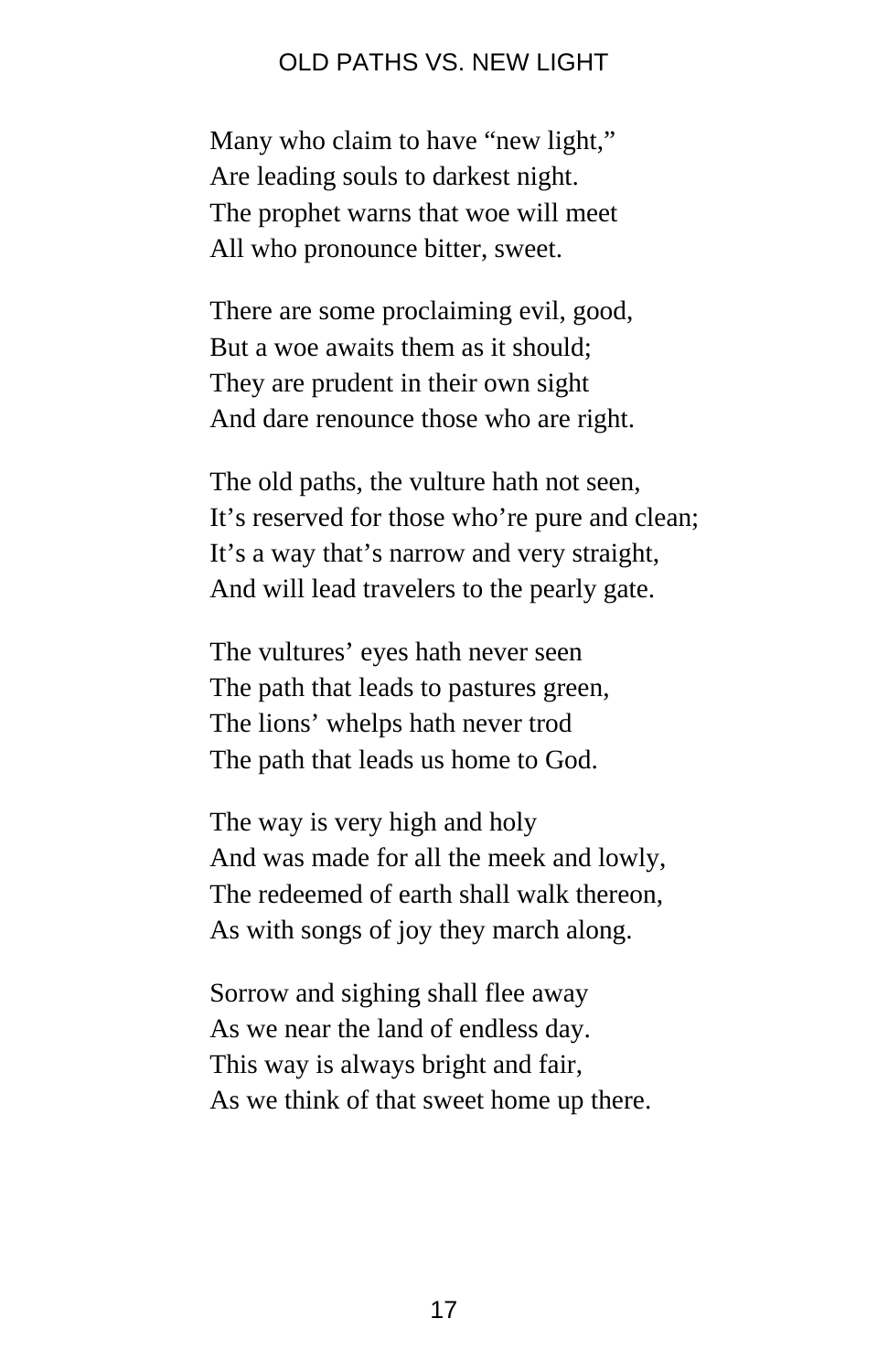# **Chapter VI**

# <span id="page-23-0"></span>**Education of Ministers**

Since these people have taken in hand to please the "better" class, contrary to Gal. 1:10, they must not only dress them like the world, but they must educate them like the world. The pioneer preachers believed and taught that God was able to find and call the party he needed for the job he needed done, without calling one that was not qualified for the position and sending him to school two or three or four years to qualify him for the job that was laid upon him; as the sectarian world has been doing so long. They believed, and we still believe, that God is the same yesterday, today, and forever. If he needed someone to carry his message the common people could, and more than likely he would call some common person that could sympathize with them, because he understood them, like Peter and John. The Word says the Sanhedrin perceived they were unlearned and ignorant men, but took knowledge of them that they had been with Jesus. Acts 4:13. No doubt, if they had been educated, these men would not have been moved.

When the Lord needed a man to stand before kings and Caesars, he called a man who was fighting his way—Paul. He was persecuting the Lord's saints. He was then on his way with warrants to bring those he found of this way, bound to Jerusalem to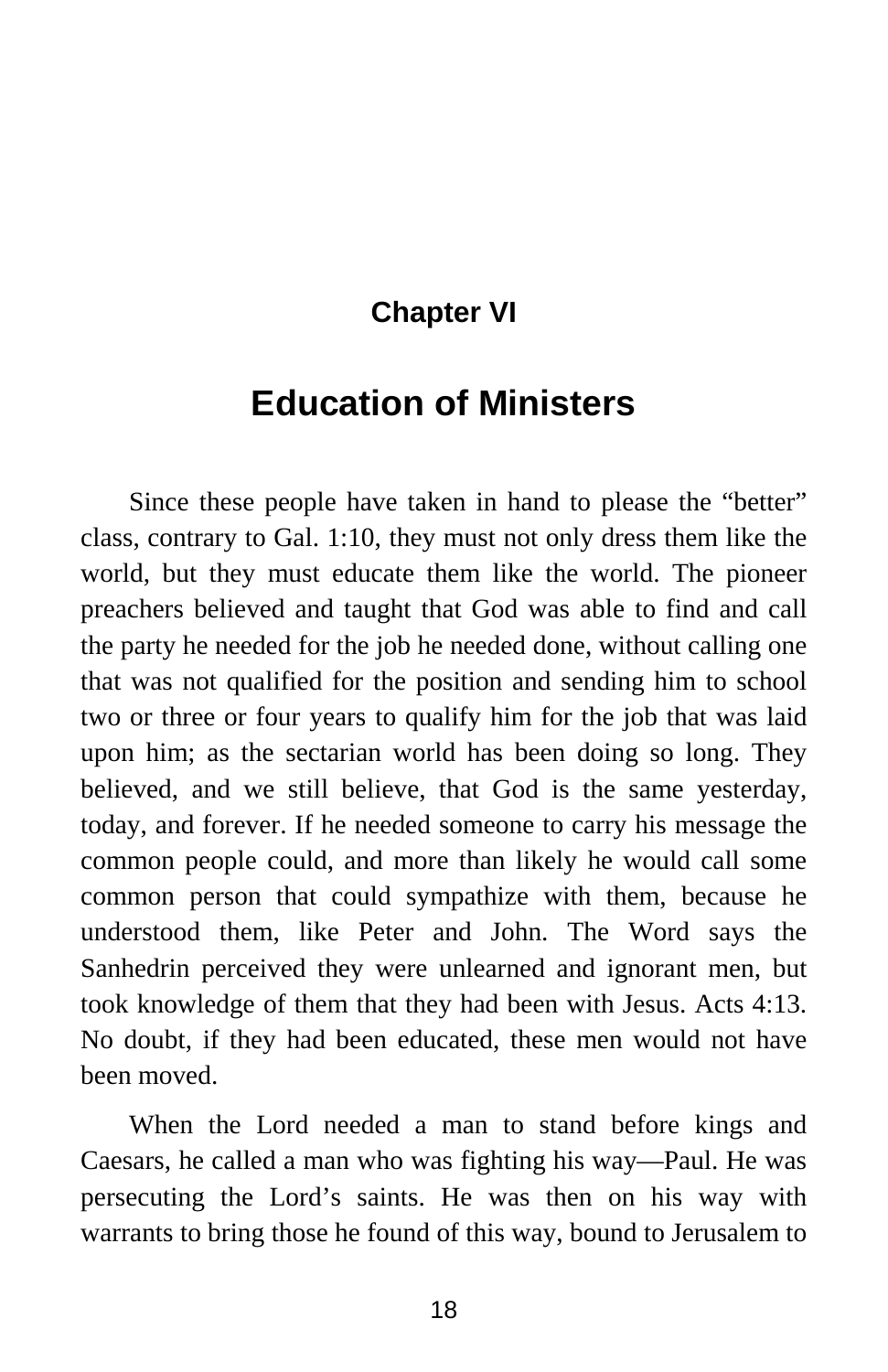be punished; but the Holy Ghost arrested him, and sent him to the very ones he was hunting, but not for this purpose, to take counsel of them. God had seen the very qualities in him that were needed for the job he wanted him to fill. Paul tells us he did not confer with men, but went into Arabia. He did not say what his business was, but I feel sure he was not in some seminary learning to preach for he tells us in another place that the gospel he preached was not of man, neither was he taught it, but by the revelation of Jesus Christ. He tells us, too, that not many mighty men are called, but God takes the weak things of the world to confound the mighty, yea, and things that are not, to bring to naught things that are, that no flesh should glory in his presence.

In another place he said he was determined not to know any thing but Jesus Christ and him crucified. We can be assured that Paul did not try to win the "better" class by any attraction of himself.

Many young people then, did have a burden for souls and had talents that the Lord could use and increase if they had been encouraged to move out for him, but because they were awkward and unlearned, they were persuaded, and many times hired, by the movement, paying their expenses to go to school for three or four years to learn to preach. By the time they got their training, instead of having a big heart of love for their fellowmen as they had when they started, they had a big head full of doctrines and traditions of men. I heard one of the preachers from their school some time back try to preach who preached more school than Bible.

The pioneer preachers called their schools cemeteries instead of seminaries, because they said if the student was not dead when they started to school, he would be before he got through, spiritually.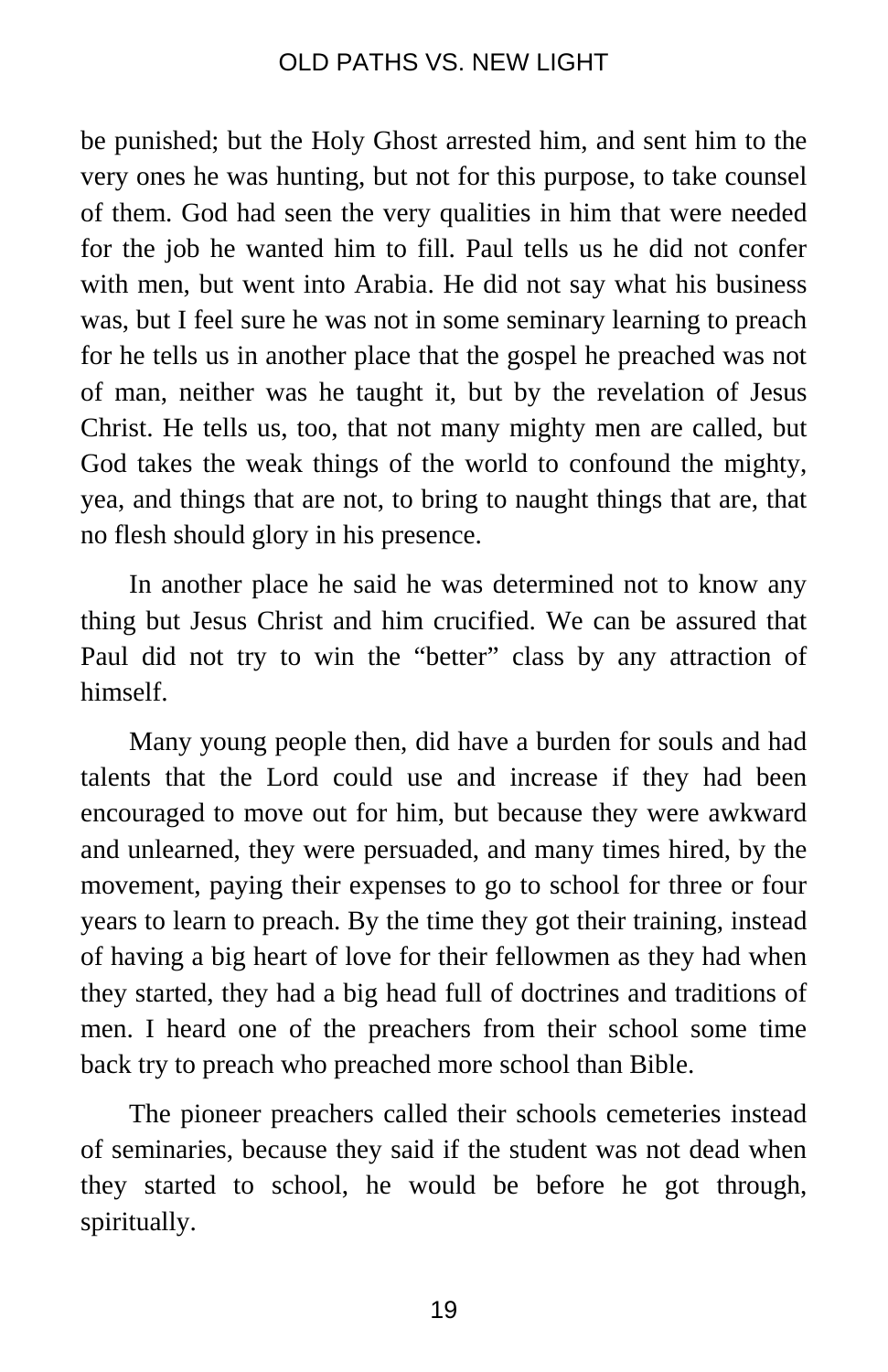These preachers, though the older ones had preached against such waste of time, as soon as the flood of compromise got going, joined right in and started a school to educate their preachers.

As had been pointed out by the pioneer preachers that the Methodist schools turned out Methodist preachers and the Baptist schools turned out Baptist preachers, of course it was intended this school should turn out "new light" preachers; and in so much that many of them today are making light of the old pioneer preachers whose mantle they claim to be carrying, saying they were fanatic on all these points I am taking up, and that they have greater light or "new light." It is no wonder the old pioneer preachers called these schools preacher factories, because they always turn out the product according to the model of the factory they are molded in. In fact, that is the purpose of these schools—to stamp their brand on them.

Who believes that when God launched the evening light movement and called men for that purpose, as both sides have and do believe and teach as far as I know, would have made the mistake of calling a bunch of fanatics to carry on the work of the reformation, and then have set his approval upon it? Signs and wonders and divers miracles he did in mightily turning men from darkness to light, and from the power of Satan to God, and then look at those who claim to have "new light." It is no wonder a brother said, "Consistency, thou art a jewel!"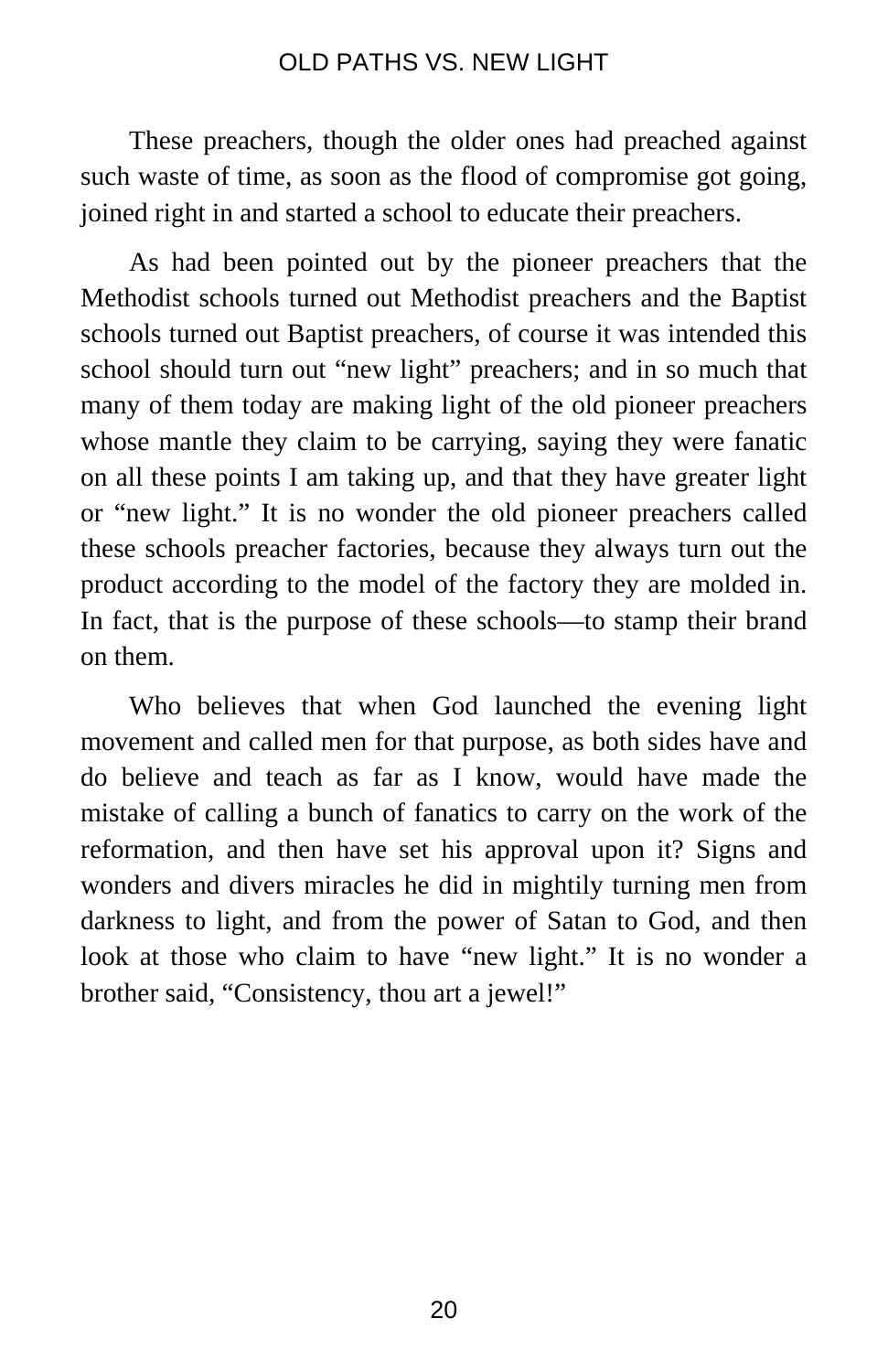### <span id="page-26-0"></span>**Chapter VII**

# **Financial Support**

The division was caused by endeavors to win the so-called "better" class—those who are better able to support the movement, and who more likely will if the standard suits them. The whole difference between us is mammon. No marvel then that the apostle declared that the love of money is the root of all evil. Like the agitation in Congress now going on to vote themselves a raise of \$15,000 per year that we might obtain a more efficient set of congressmen, the "new light" preachers are using every influence they can bring to bear upon humanity, that they may be able to raise the income of the preachers. If that would give us a more efficient set of preachers, it might not be so bad; however I am skeptical that the \$15,000 raise, if obtained, could give us a more efficient set of congressmen; and much less do I think that a better financed set of preachers would be any more efficient soul winners. One of the best soul winners we have account of, said, Silver and gold have I none, but such as I have, give I thee; in the name of Jesus Christ arise and walk. If he had a million dollars and had spent it all on that cripple and had sent him to all the institutions and specialists of earth, he would not have done as well for him as he did with what he had, faith.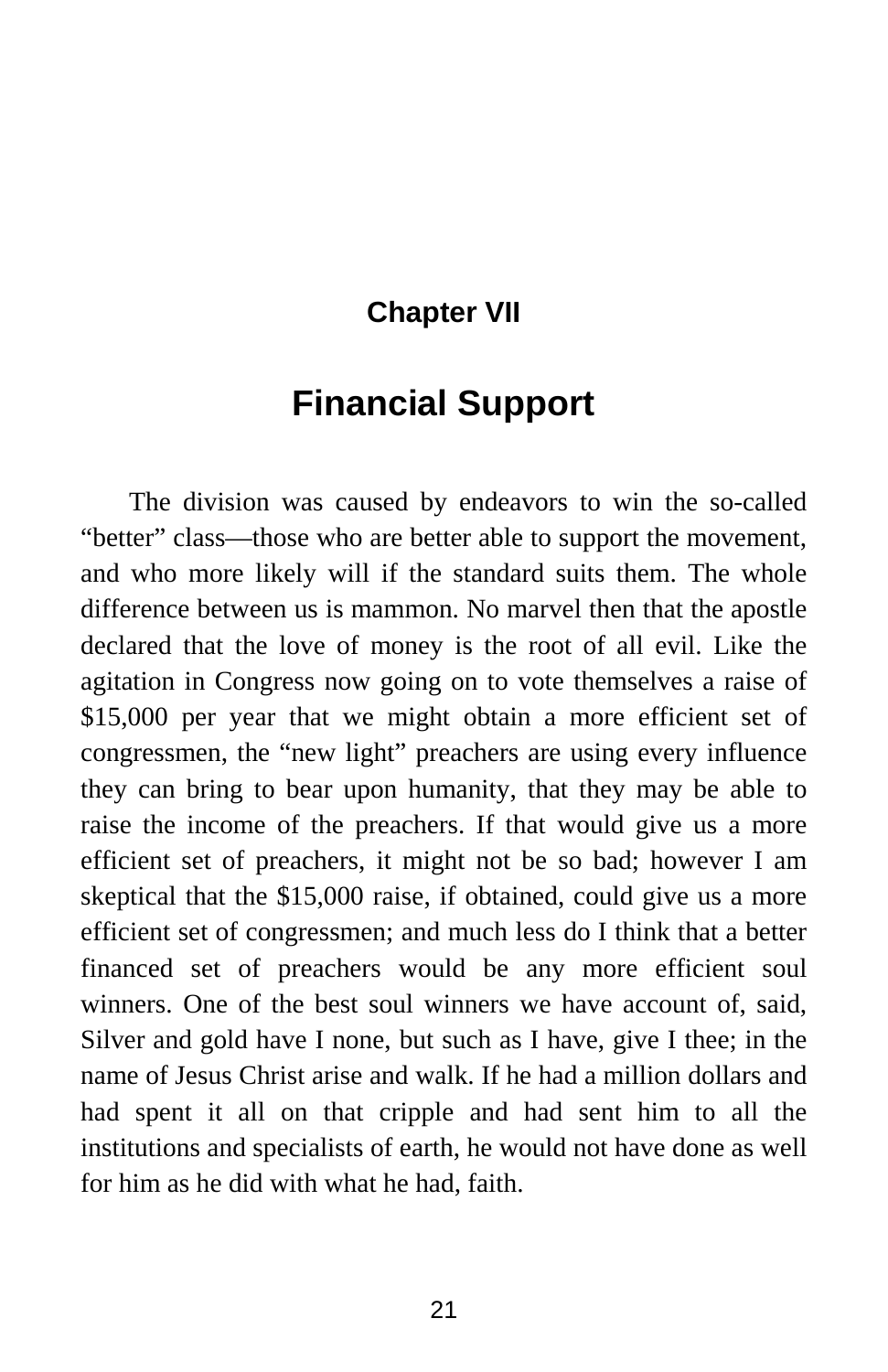But these men have set out to get the finance, and get it they must. The pioneer preachers believed that when God sent a man to do an errand for him, he would see that he was enabled to accomplish the task. It has been the custom of the human race, as far as I know, when they employed a person to do a job for them, to pay the bills or furnish the finance necessary, and surely God is no less reasonable if they are really working for him. If we are doing things according to our own notion, we might truly take care of our own plans.

When Jesus sent out his first preachers, he forbade them to take any scrip (money) or any extra clothing. I have thought possibly that he forbade them to take anything tangible, lest they should think if they got in a hard place they would pawn them for a night's lodging and not have to fully depend on his promises; but now they had nothing to rely on but his promises. Did they prove sufficient? Surely they did, for they came back rejoicing and we don't hear of them backing down from His commands afterwards.

The Lord saw fit to put me on trial soon after I began to preach. He called me to go around 300 miles from home to hold a meeting. While He did not forbid me to take any cash, yet I was called at a time when I only had enough to pay my fare there, and I had promised the Lord when I began to preach that I would not lay my needs before the people. I found myself 300 miles from home among perfect strangers as far as the flesh was concerned, with no promises that I would get a cent, only the promises of God's Word that He would supply my needs. The enemy took advantage of the occasion to tempt me. I was very human and when time came for me to start to my next appointment, and had but half enough to pay my fare, the enemy suggested that I let my brethren know my needs. Although I had promised the Lord that I would not do that

22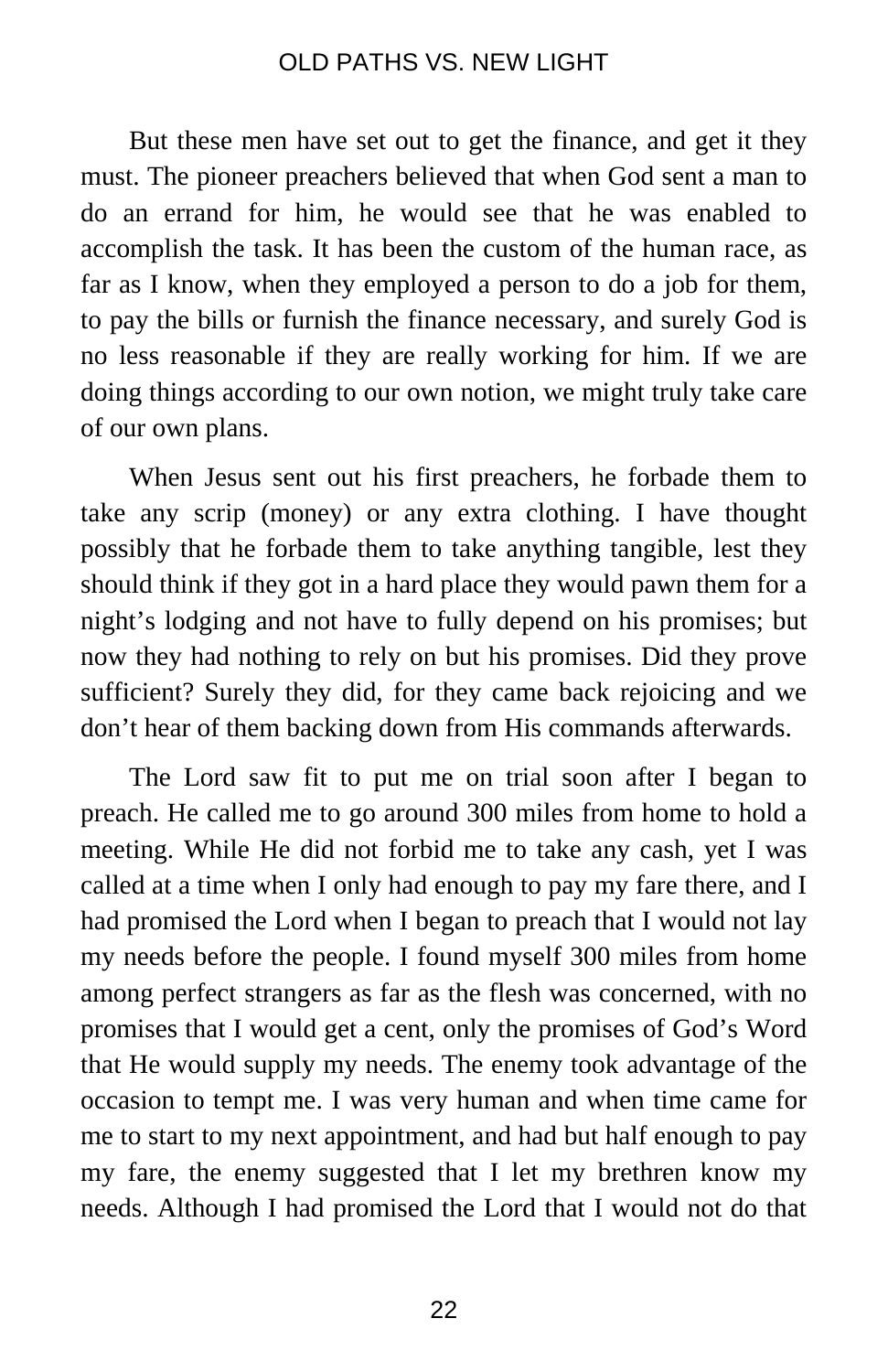very thing, I found myself studying if the Word gave me any room to take my needs to the brethren; but nothing came but the promise in Philippians, that if we would come with prayer and supplication and let our requests be made known to the Lord, God would supply all our need according to his glory by Christ Jesus. I told the enemy that if the Lord wanted the brethren to know, he could let them know, but I would never. When I got to the depot I asked the fare to my destination. While the agent looked up the fare, the money came in abundance, though I only had half enough when I asked the fare. I, like the apostles, came back rejoicing; for truly that was a blessed experience for me. My faith was strong that God would take care of His trusting children. I told my wife, after the Lord had so wonderfully provided for us on another occasion, that I would not be afraid to start to California without a cent if I felt sure the Lord wanted me to go.

Surely the Lord said, He that preaches the gospel shall live of the gospel. That was what the early disciples were doing when they obeyed the Lord and went out without scrip or any extra luggage. That was what I was doing when I was depending on Him to take care of me 300 miles away from home among perfect strangers, as far as the fleshly man was concerned, and standing on the promises till the finance came. We certainly are not living of the gospel when we go contrary to God's Word, and use some scheme to induce people to give of their means to support us.

These people, soon after they had let down the first bar of the Bible standard, composed a little booklet called the "Financial System" which surely wrested the Scriptures to suit their occasion.

When Paul was instructing the Gentile saints regarding their contribution to the poor Jewish saints at Jerusalem, he said for them to be ready, that there be no gathering when he came, as they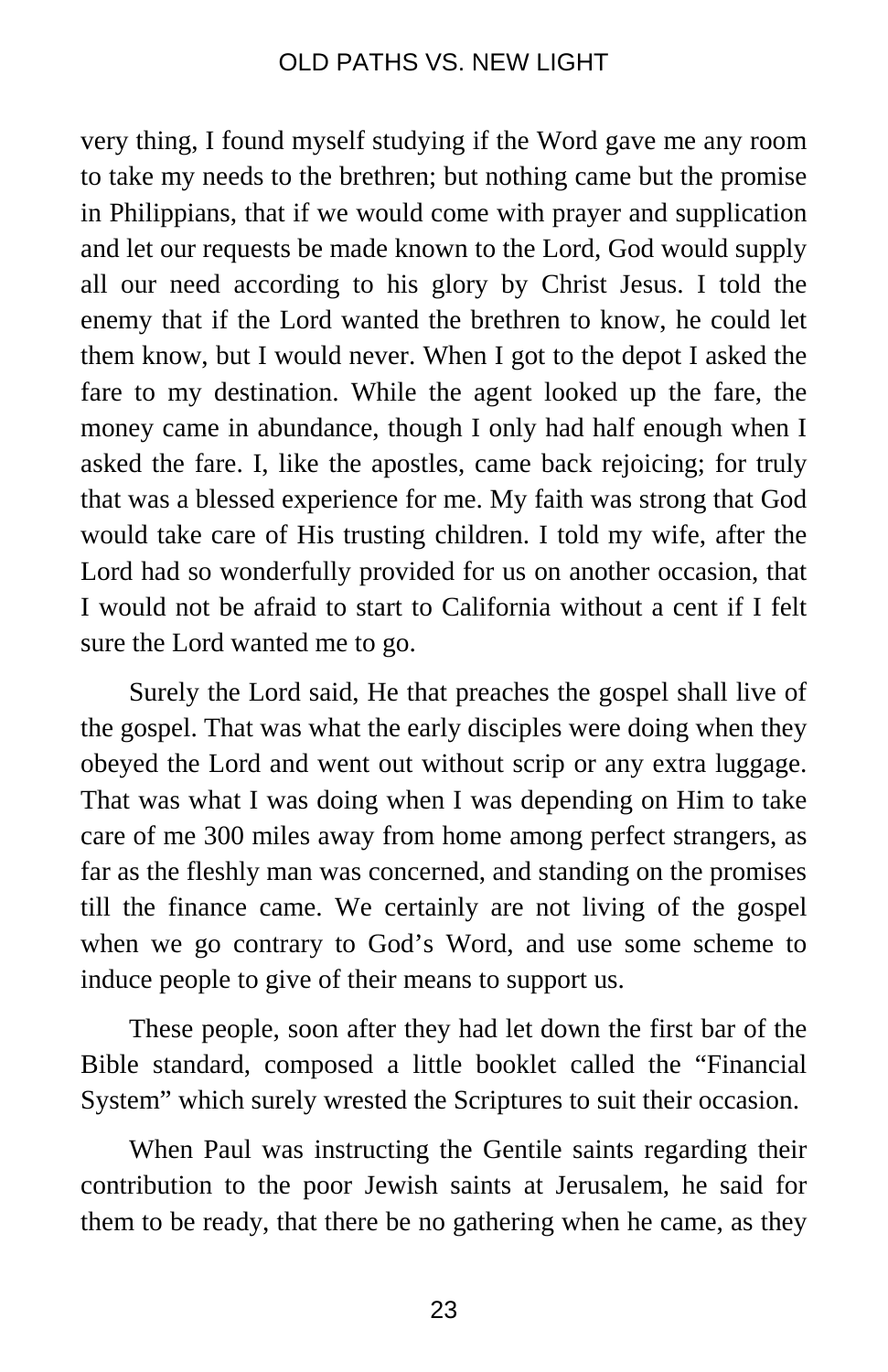planned a year before, and asked them to give liberally, but not grudgingly or of necessity for God loves a cheerful giver. This tract made it appear that they had a system of purposing a year ahead how much they would give. Instead of inducing them to purpose to care for the poor saints as these Gentile saints were, they made it appear otherwise. They had cards printed, We purpose to give this year so *much* first, to the missionary cause (which was to go to the ministers engaged in such activities) second, so *much* to the free literature fund (which was of course for those engaged in that line of work) third, so *much* to the home work (which would of course go to the pastors). These preachers and workers could go to the purpose cards and figure out how much they would get for that line of work.

A certain member of a congregation that I used to visit, told me that they had purposed to give a certain preacher \$50.00 per week, but after he went home they gave him the job of editorship, so he rejected their offer. In their messages they usually put great stress on the paragraph, "God loves a cheerful giver," but ignore the other part, "Not grudgingly or of necessity."

This plan must not have been satisfactory, or they have doubled up on their parishioners, for now they are preaching tithing.

We who have endeavored to stay on the old paths (follow the Bible), find nothing to suggest that tithing had any place in the New Testament church, for we with all that we have belong to the Lord, not just a tenth. These preachers have let the bars so low that most any one can qualify for membership. Having large numbers on their roll that know nothing about consecration. They have resorted to the tithing system, a kind of tax, to force them to support the movement, or to pay for their pew and the privilege of

24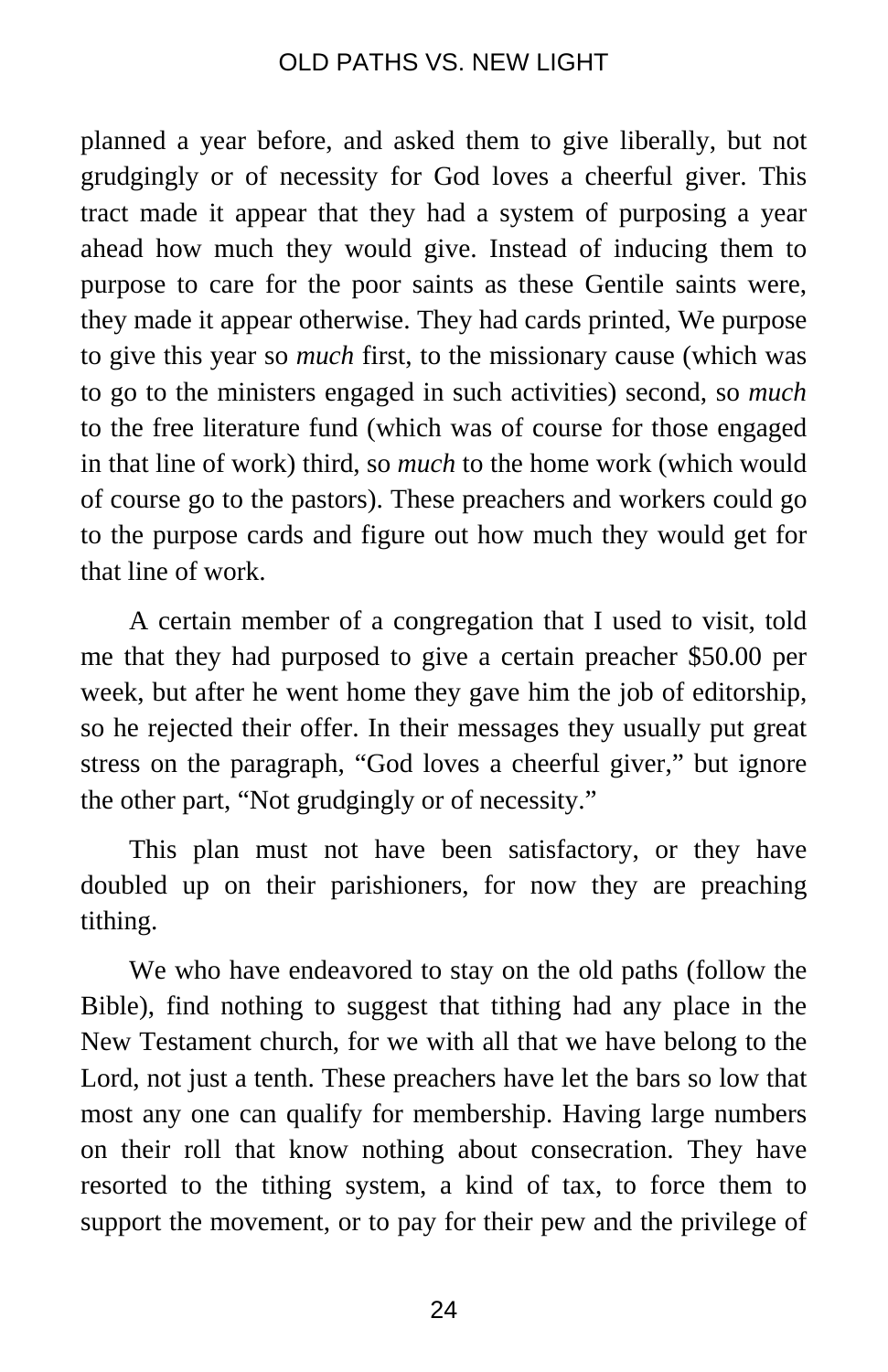listening to, and looking on their performances. In fact, any way to get the cash.

In their campmeetings any more, they have some preacher who is qualified to raise or lift the expense of the meeting. I do not know if they ever had any experience in auctioneering or not, but one would think so when they announce their needs (of course they make it strong enough) before the audience. Then they begin, "Who will give us \$10.00 or \$15.00?" Then before anyone has time to respond, they say, as if no one was going to respond, "Oh, I see you don't want to be that cheap, then who will give us, say \$50.00?" Some of the "better" class who want their name published as liberal will raise their hand and possibly several. Then they will drop the amount a few dollars, and so on, till they get all they can that way, then they will send around the plate and gather up the "fragments" as they call it.

Before I found the old paths, I used to hear a certain denomination go on begging till I would get so disgusted that I wished I would never have to endure another harangue like theirs, but these people have them so far out-stripped, that they make all her sectarians seem like amateurs.

David said, I was once young and now I am old, and I never saw the righteous forsaken nor his seed begging bread. Surely there is something wrong. I cannot believe that God sends people out to beg for him. He said, The cattle of a thousand hills are mine, and the gold and silver are mine. I feel sure if He is in a project, the means will be forthcoming without begging.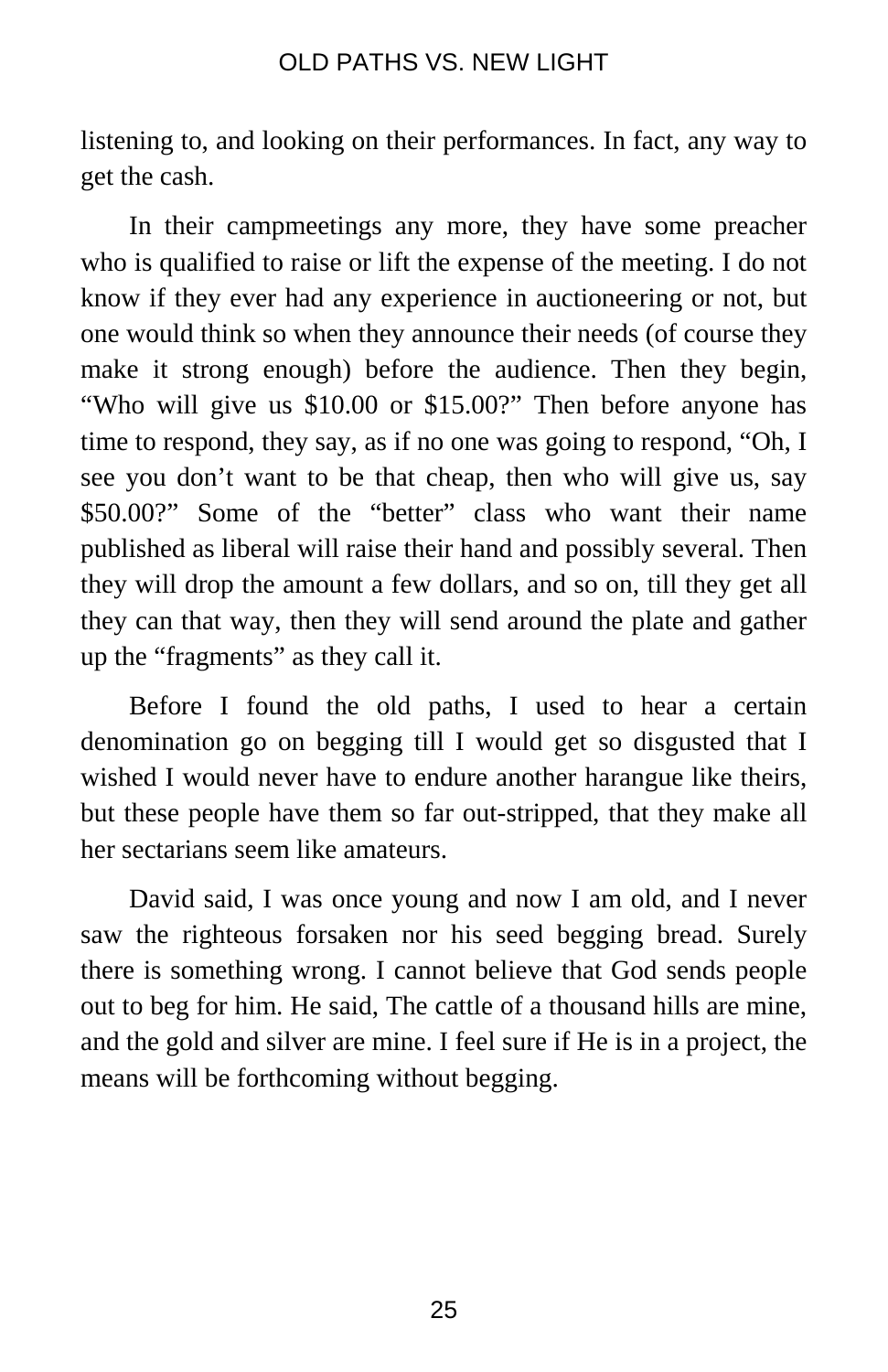# <span id="page-31-0"></span>**Chapter VIII**

# **Music in Worship**

The pioneer preachers believed that everything that had breath should praise the Lord, but we never have believed that noise made by inanimate objects added anything to spiritual worship, but rather many times hinders.

In fact, plain congregational singing such as was the custom with the movement in question, and in fact, which most every other movement practiced as long as they were spiritual, is the sweetest music I have ever listened to; especially while they are zealous for the cause they represent, and are pulling together. Of course when there is discord in the movement or congregation, it makes a jar instead of harmony.

I suppose that is the reason so many movements, after they become larger and more popular, take on musical instruments. They need something to drown out the discord. Anyway, this movement, after they had lowered the standard and began to teach liberty of conscience, took on the musical instruments, and began to justify it by holding up David as an example. They say David was a man after God's own heart and he used musical instruments. Yes, David was a man of God and he used music. He also offered up burnt offerings and danced before the Lord. In fact, he believed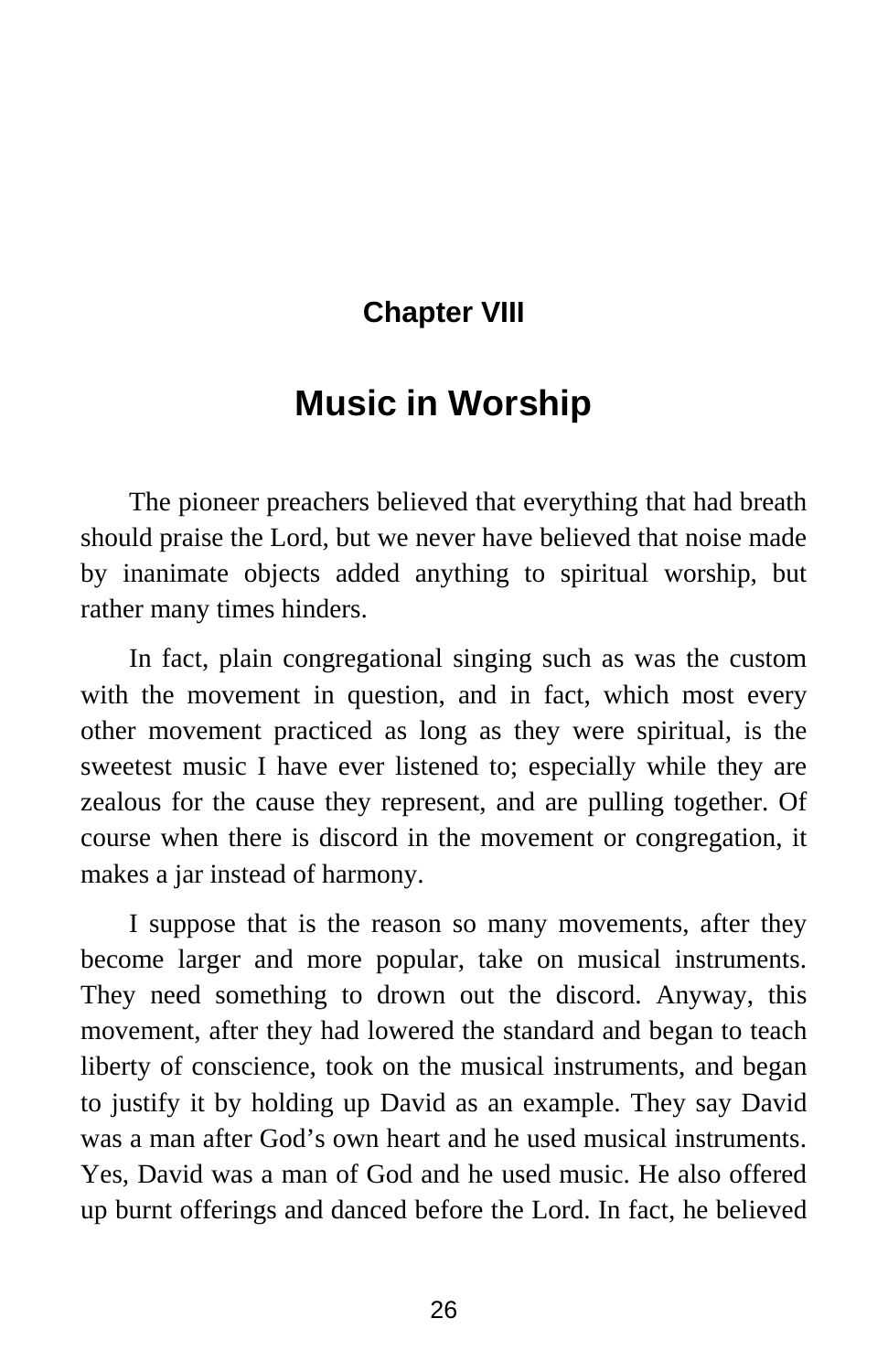in and practiced fleshly circumcision. He also kept the Sabbath, the new moons and the holy days, but we do not follow David's example in those things. Facts are, we see in the New Testament that "The law was our schoolmaster to bring us unto Christ, that we might be justified by faith; but after that faith is come, we are no longer under a school master." These things were law ordinances (Gal. 3:24, 25). Paul said again (Col. 2:16,17), "Let no man therefore judge you in meat or in drink or in respect of an holy day, or of the new moon or of the Sabbath days: which are a shadow of things to come: but the body is of Christ." David was living under the shadow or type, and all these things were shadows of good things in this gospel dispensation. The burnt offerings pointed mostly to Christ the principle sacrifice. Peter speaks of the church as a spiritual house to offer up spiritual sacrifices. 1 Pet. 2: 5. Paul also speaks of some things. The Philippians had sent him as a sacrifice acceptable, well pleasing to God. The circumcision was a type of the circumcision of the heart. Rom. 2:28, 29.

Music and dancing were a type of the joys of salvation. When we have the real thing, we don't need the type, but if we lose the joys of salvation out of our hearts, then of course, these things might give us an imitation of the real.

Paul in 1 Cor. 13:1 said, "Though I speak with the tongues of men and of angels, and have not charity, I am become as sounding brass or a tinkling cymbal." He could have said just as appropriately, "Though I sing with the tongues of men and of angels and have not charity, it is like sounding brass and a tinkling cymbal."

I have listened to choirs in some of the popular churches that it would have been a relief to have had enough noise of some kind to drown out what they called singing. The people who need musical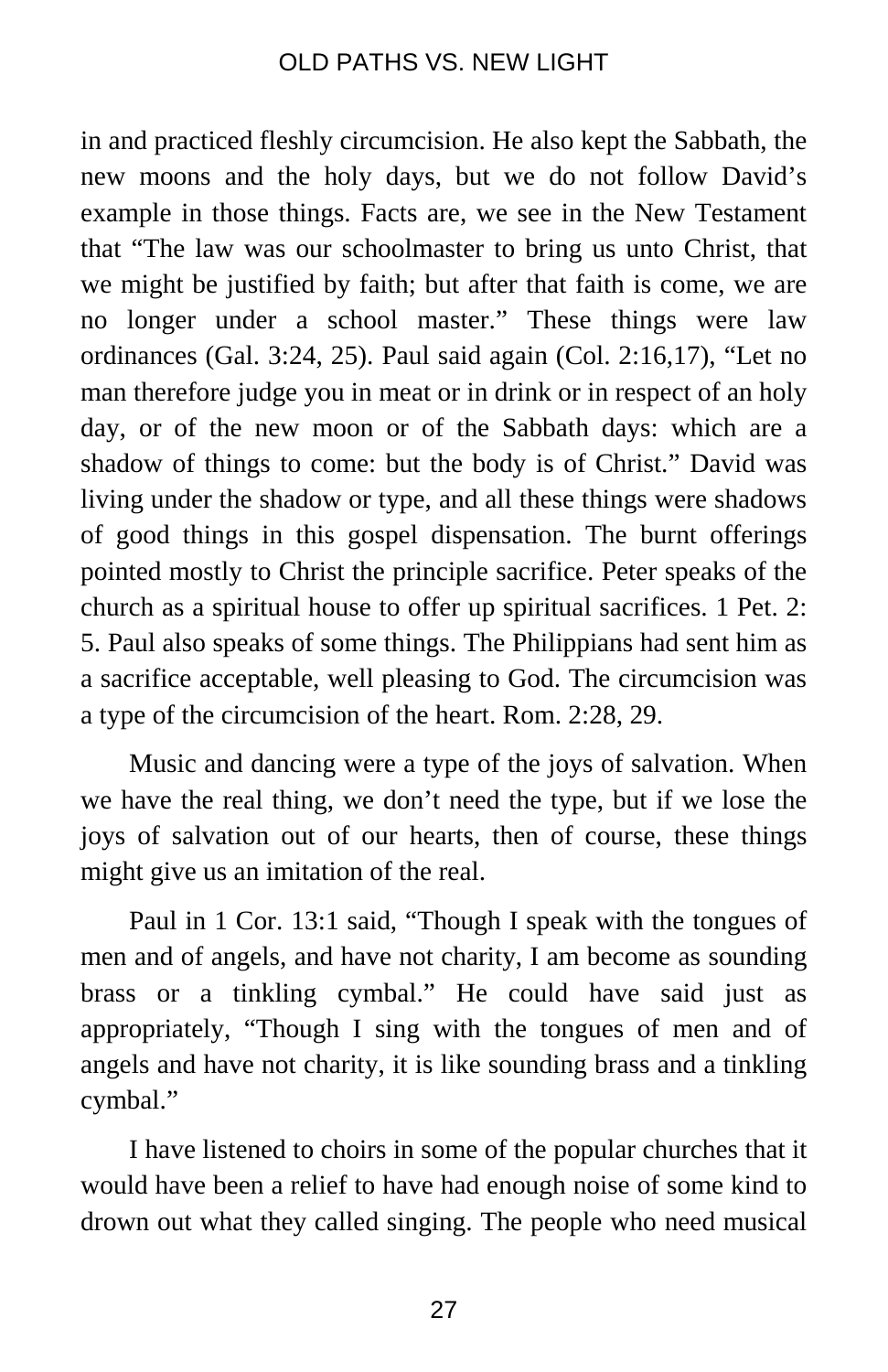instruments are such as Amos speaks of (Amos 6:1-5), "That lie upon beds of ivory, and stretch themselves upon their couches, and eat the lambs out of the flock, and the calves out of the midst of the stall; That chant to the sound of the viol, and invent to themselves instruments of musick like David," as they have lost the grace of God out of the heart, and need something to take its place; but if we keep filled with the spirit, then the singing of Psalms, and hymns, and spiritual songs will make melody in our hearts, and we will not need or want any noise to drown it.

I believe the reason instrumental music was never mentioned in the New Testament, only in connection with the prodigal son and never in connection with the service of God, was that they considered that only worldly minds cared so much about such, and they were not instructing us how to entertain, but how to worship God.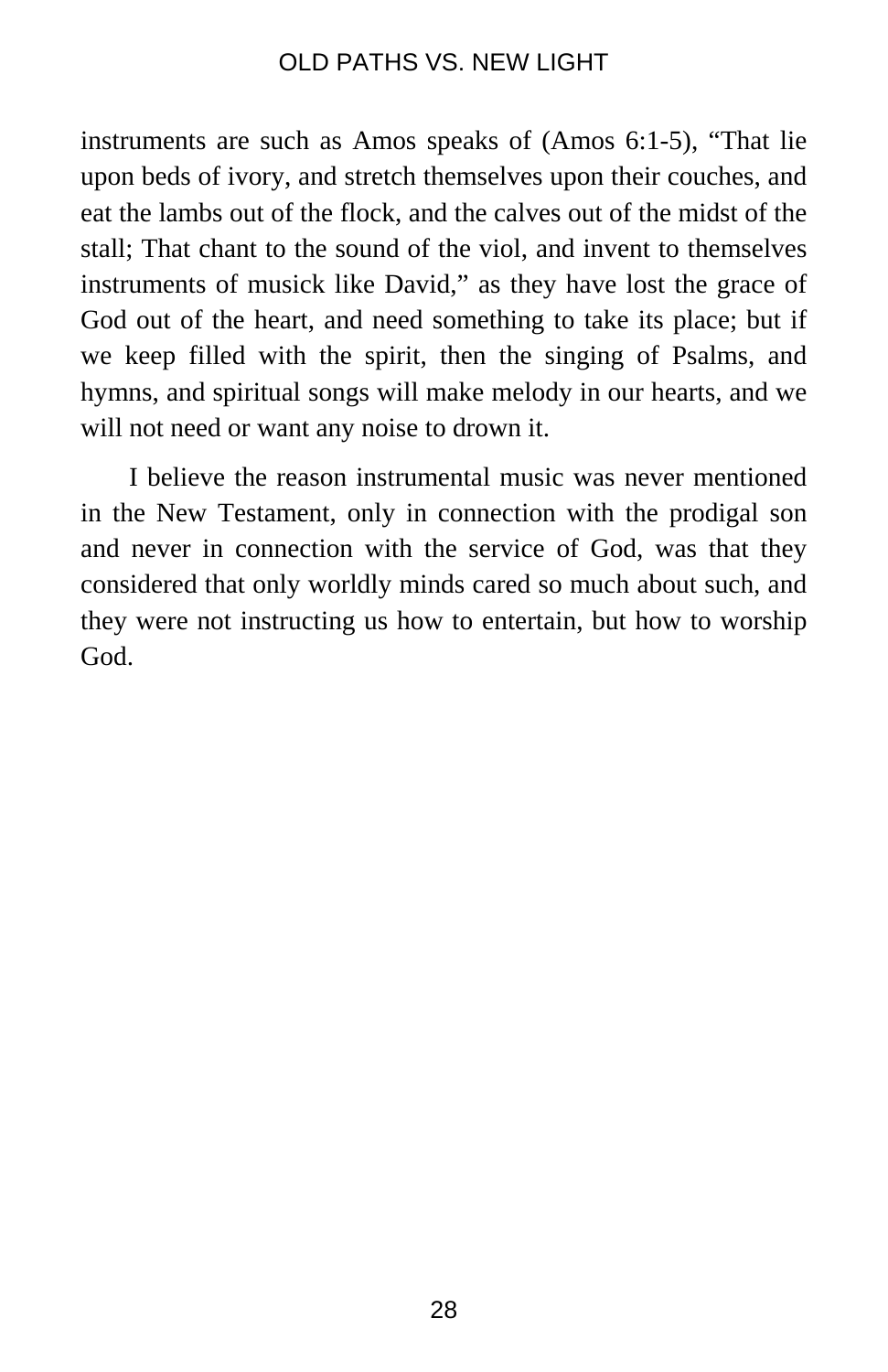# <span id="page-34-0"></span>**Chapter IX**

# **Honorary Titles**

The pioneer preachers had no desire for honorary titles, neither the apostles. We read where some of the apostles before the Day of Pentecost desired to know who would be greatest in the kingdom, but after they were translated into the kingdom, we hear no more about their wanting to be great. Jesus said, "My Spirit will guide you into all truth and bring all things to your remembrance whatsoever I have said unto you."

No doubt they remembered the sayings of Jesus where He said, "Those that are accounted to rule over the Gentiles, exercise lordship over them and their great ones exercise authority over them; but so it shall not be with you; but whosoever of you would be chiefest, shall be servant of all."

Again, Jesus in speaking to his disciples of the way the Pharisees loved to be called Rabbi, Rabbi, said, "But be ye not called Rabbi, for one is your master, even Christ, and ye are all brethren."

After Pentecost we hear no more clamoring to be great, no Rev's or D. D.'s among them. John, one of the two that wanted to have the best place in the kingdom, meekly said, "I, John, your companion in tribulation." James simply said, "James, a servant of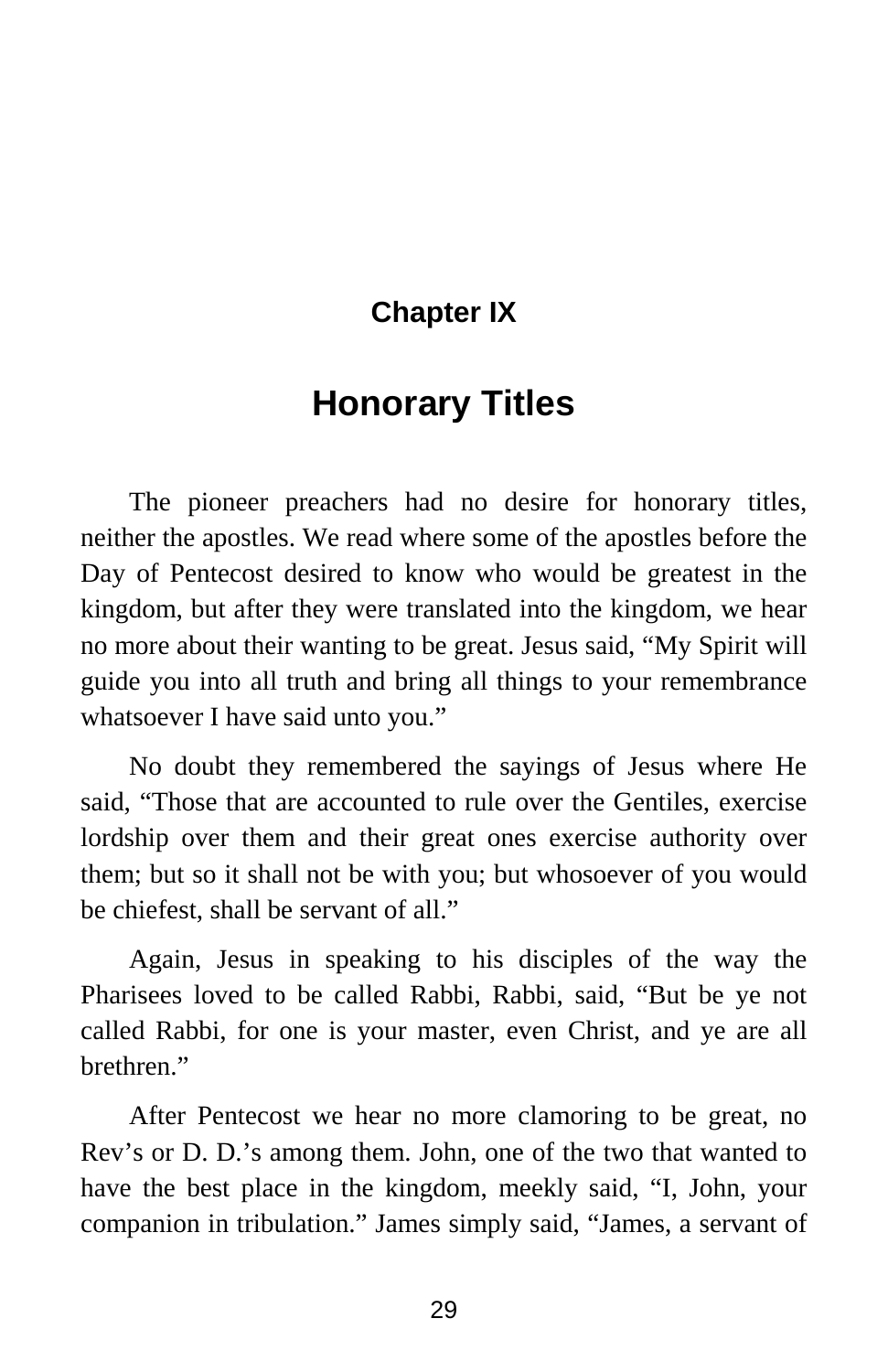Jesus Christ, to my brethren." No Rev's for them. And Paul to Philemon, "Paul, a prisoner of Jesus Christ." No Dr. or D. D., not even 'The Prisoner,' but just, a prisoner.

I believe these apostles would have been shocked if someone had addressed them as Reverend, and no doubt they would have administered a rebuke as Paul and Barnabas did when the heathen wanted to do sacrifice to them.

It has always been embarrassing to me to have someone address me as Reverend. I most always inform them that I am not a Reverend, but I feel sorry for those who have been brought up under such a false custom. People who have once known the truth, and then attach the title Reverend to their name seem to verge onto blasphemy. It seems to me to be very irreligious to say the least. The titles Dr. or D. D. does not seem so irreligious, but it makes one feel as the definition of title is, that the recipient wants to show his dignity or preeminence and like the Gentiles would like to exercise authority or lordship over his brethren. Reverend is only mentioned one time in the Bible and that in regard to God himself. Surely a man, a puny dust worm of the earth, has no claim on the title. These preachers have lowered the standard of God's plan of salvation of love and have lifted their importance so high that they dare to place the title, Reverend, on their doors and place it before their names on all their correspondence. Shame on all such pretentious greatness!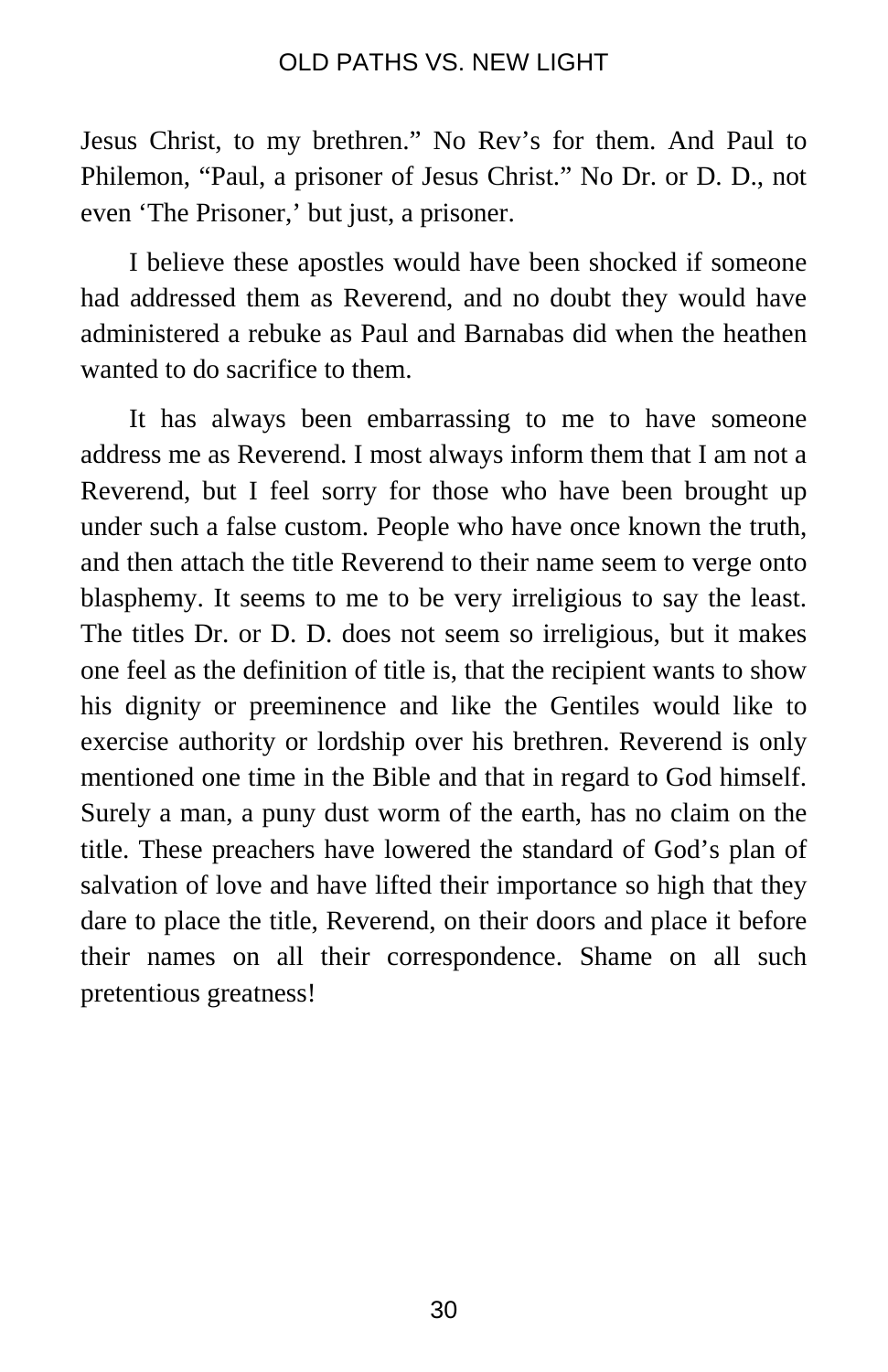# <span id="page-36-0"></span>**Chapter X**

# **Trusting the Lord**

The pioneer preachers of this movement taught us not to limit God's power, but to trust him fully. Jesus said, "If ye abide in me, and my words abide in you, ye shall ask what you will, and it shall be done unto you." John 15:7. We still believe if we abide in Him we can afford to trust His Word. Phil. 4:6, "Be careful for nothing [don't be disturbed and upset]; but in everything by prayer and supplication with thanksgiving let your requests be made known unto God." Ver. 19, "But God shall supply all your need, according to his riches in glory by Christ Jesus." If we hold on to him in earnest prayer, thanking him in advance, not allowing anything to disturb us, He will give us everything we need. 1 John 3:21, 22, "Beloved, if our hearts condemn us not, then have we confidence toward God "and whatsoever we ask, we receive of him, because we keep his commandments, and do those things that are pleasing in his sight." Notice, "if our hearts condemn us not." Paul said, "There is therefore now no condemnation to them which are in Christ Jesus." Rom. 8:1. We have to be in Him to claim His promises.

Many other promises that fortifies God's children against any impositions the enemy might try to impose upon them are, "Trust in the Lord, and do good; so shalt thou dwell in the land, and verily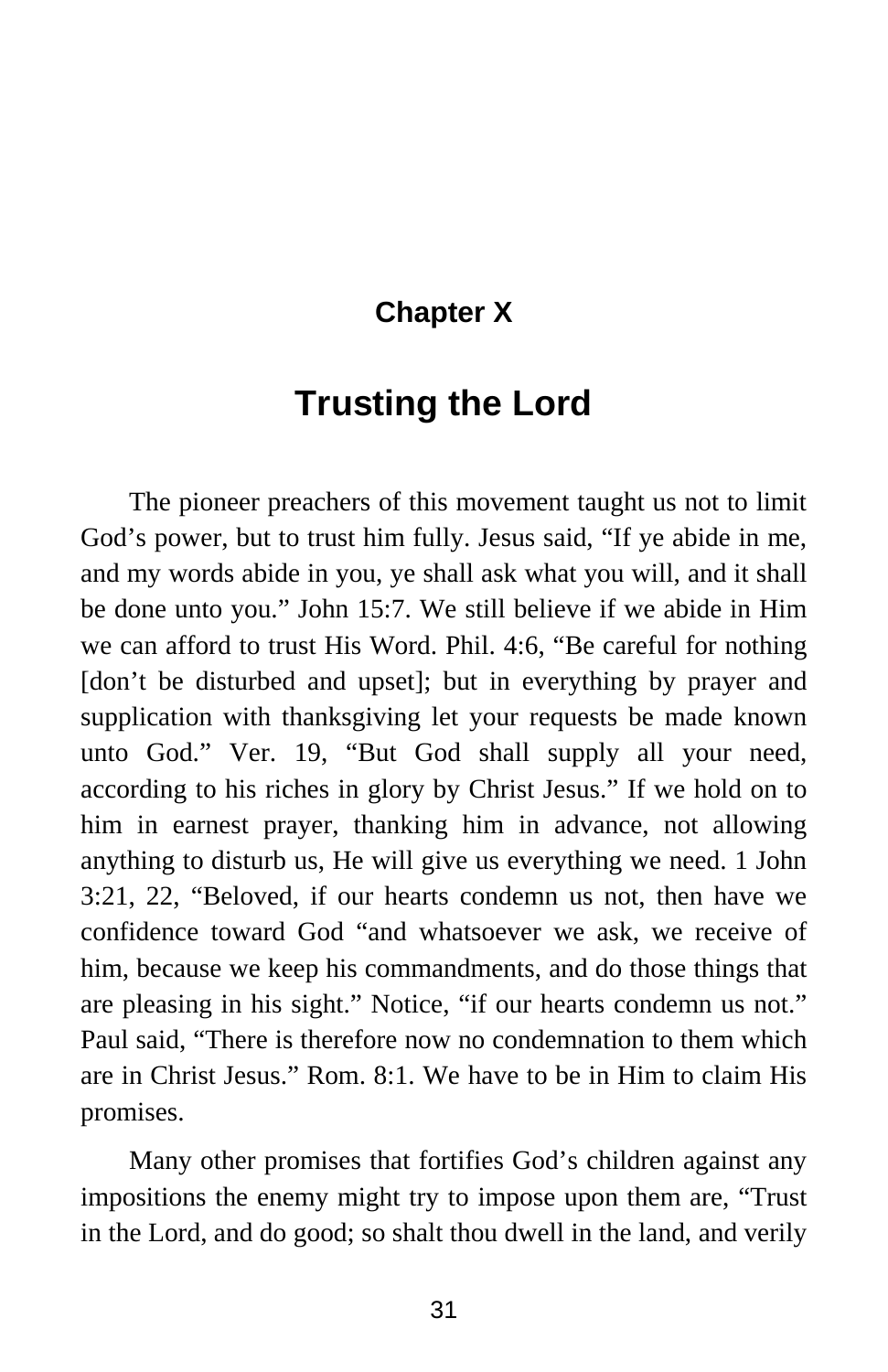thou shalt be fed" (Psalm. 37:3). "Commit thy way unto the Lord; trust also in him; and he shall bring it to pass." (Ver. 5). (Prov. 3: 5, 6) "Trust in the Lord with all thine heart; and lean not unto thine own understanding. In all thy ways acknowledge him, and he shall direct thy paths." Surely if we believe His Word, we have no excuse to limit his power or to doubt His will.

We therefore that decided years ago to trust the Lord fully have never regretted our decision because we have found him truly a present help in time of need. Of course, if we stray from the narrow way and are not willing to repent, we cannot expect the Lord to come to our rescue. We are hindering his promises; they are null for us. If we repent and renew our covenant with him, all will be well.

Since the "new light" dawned, and the movement has taken their conscience for their guide, instead of the Word and the Spirit of God, it seems they are afraid to trust the Lord too far. They say they trust Him, and possibly they don't visit the doctors as often as some of the world: but if they get very sick, even the preachers will advise them to get a doctor, or at least to be examined to see what the trouble is, and that is the first step toward the hospital.

If we are going to trust the Lord, we don't need to know anything about the case, as it will not help us to exercise faith and the Lord does not need the case diagnosed. The fact is, that they were not sincere in their claim to trust the Lord. They were only playing trust.

These folks have said to me, "If you should get sick enough you would want the doctor." They were possibly honest in their thoughts; but if they were they have never learned what trusting the Lord means. If there ever was a time when I would want to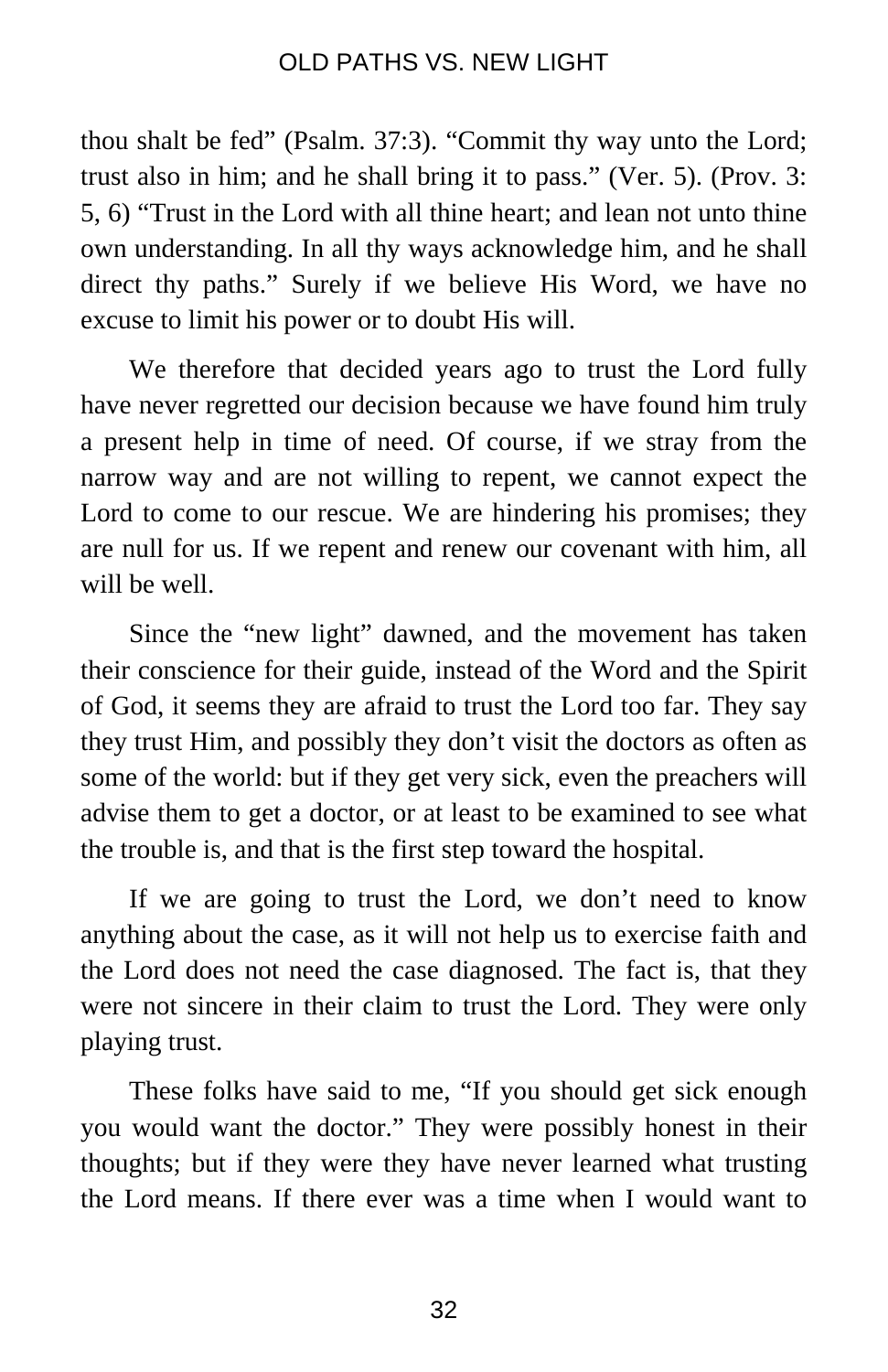trust the Lord it would be when I was poorly enough to think I would possibly go to meet Him.

There are people who love the Lord but because of the lack of light they have never learned to trust Him for their bodies. They might have perfect victory in their souls and still trust in the arm of flesh. I think those are the kind of folk Jude had in mind when he said, "And of some have compassion, making a difference" (Jude 22).

The woman that had suffered many things of many physicians and had spent all that she had and was nothing bettered, but rather grew worse (Mark 5:26), no doubt never would have spent her money that way if she had known anything about the great Physician; for when she heard of him, she pressed her way through the crowd and touched him and was made whole.

We have people today, no doubt, like this woman. If they were to come in contact with this precious truth they would lay hold on the promises with rejoicing, but because of the confusion that exists and the many who falsely profess to trust the Lord, who when they get sick or hurt do just like the rest of the world, these folks cannot see anything better than what they have, so they are turned skeptic—and they are not to be blamed. But how about those who have been brought up in the truth, then have lowered the standard to allow the throng to come in, then like Samson find their strength gone, and begin to persecute those who have held to the old paths, and claim they were fanatic? They advise their adherents that if they could not exercise faith to go to the doctors instead of instructing them to repent and do their first works.

Surely if we are living to please God, we ought not to fear to meet him. Why not fully trust Him, and leave it in his hands? He says, All things work together for good to them that love the Lord.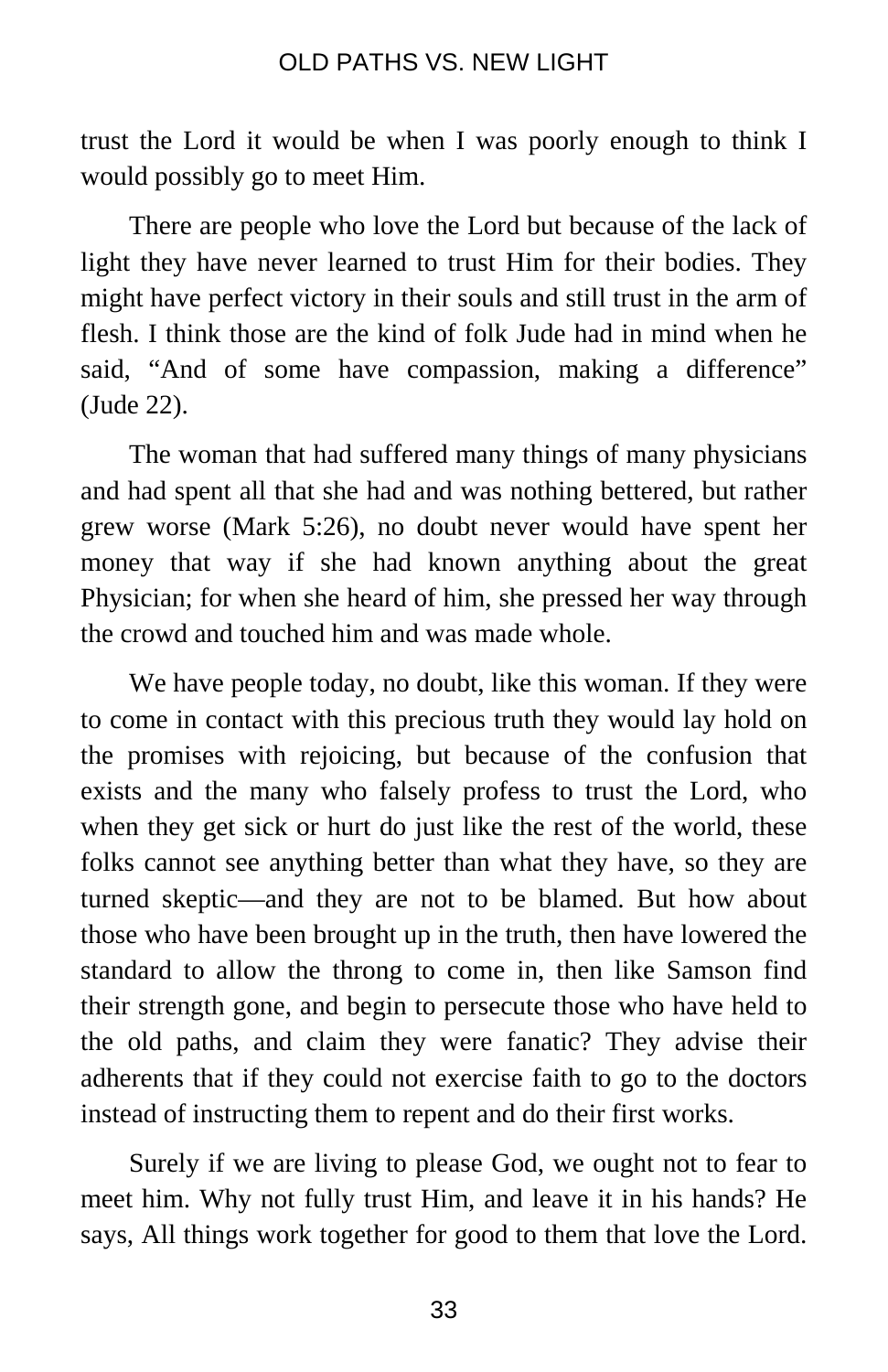Even though God is not through with you, He may see fit to let you be tried, any time. He wants a tried people. Job was righteous, but God saw fit to let the devil try him as very few are tried; but he did not give down and send for a physician. No, he said, "Though He slay me, yet will I trust Him." If we will keep it settled like that, we shall find everything will work to the glory of God and the good of His cause.

What kind of progress will we (who claim to teach and practice holy living and are trying to convert the world to this blessed truth) make, if when we are provoked break loose and say ugly things like they do? Would we ever win them? The same regards divine healing. We claim to believe in and teach and practice the same while we are well; but if when we get sick or hurt we do like they do, send for the same doctor, go to the same hospital, and take the same remedies as they do, do you suppose that we will ever make them any better? Of course you might persuade them to profess to trust the Lord; but if they follow the example you set, it would not profit them.

A preacher said in my presence, "If anyone claims perfection, I would like to go to his house and have a talk with his wife." Of course this fellow was a skeptic regarding Christian perfection, but we who are living the life have no objections to a thorough investigation of our wives and our neighbors. The same in regard to divine healing. There are many skeptics, and no marvel in a land where so many people profess to practice it, and when they get sick do just like the rest of the world, fly off after the doctor, just playing trust. I thank God that there is a people who are not just playing trust, but are really trusting Him with all their hearts and find it pays abundantly. These folk like the holy people, would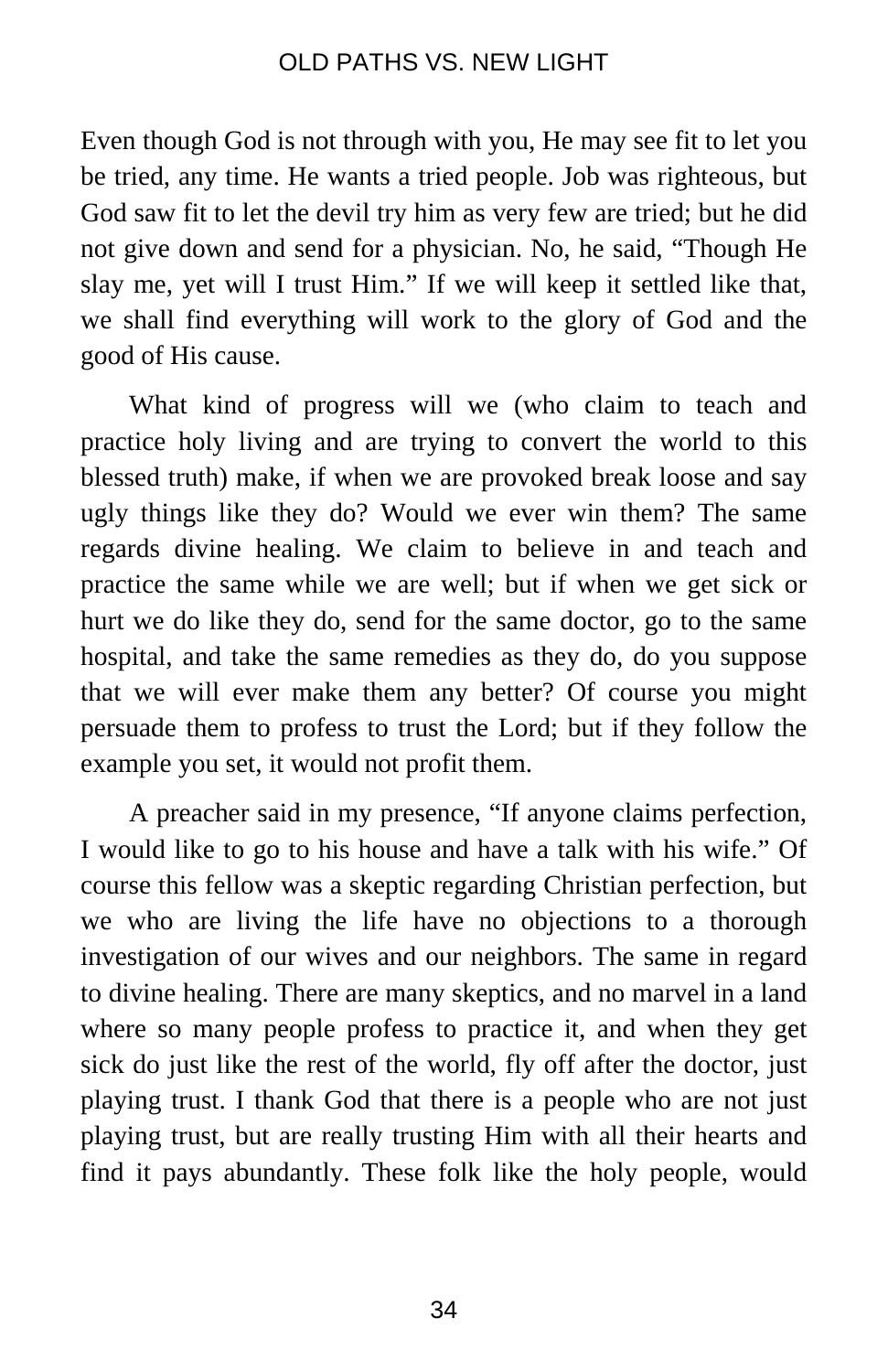gladly invite an investigation of the home folk, the doctors, the hospitals, and drug stores.

We are not playing religion or trust, but we have found this the best thing we ever found and we are not selfish about it; but we invite the world to share with us. There are two examples or two ways of trusting the Lord in the Old Bible that must have been written for us at this time.

Isa. 38:1, "In those days was Hezekiah sick unto death, And Isaiah the prophet the son of Amoz came unto him, and said unto him, Thus saith the Lord, Set thine house in order: for thou shalt die, and not live." This news would have put those who are playing trust on the run for the best specialist, but what about Hezekiah? Verses 2, 3, "Then Hezekiah turned his face toward the wall [shut out everybody and everything] and prayed unto the Lord, and said, Remember now, Oh Lord, I beseech thee, how I have walked before thee in truth and with a perfect heart, and have done that which is good in thy sight. And Hezekiah wept sore." It brought the answer. He could call God to witness that he had lived the life that will bring the answer to those that obey and trust him. It is today the same as it was there with Hezekiah. Fifteen years were added to Hezekiah's life.

The other case (2 Chron. 16:12), "And Asa in the thirty and ninth year of his reign was diseased in his feet, until his disease was exceeding great; yet in his disease he sought not to the Lord, but to the physicians. And Asa slept with his fathers and died in the one and fortieth year of his reign."

Read 14, 15, 16 chapters. Here was a good king. God had wonderfully dealt with him; but he made a mistake and was rebuked by God's messenger, and instead of repenting, he persecuted God's messenger. This is surely a type of the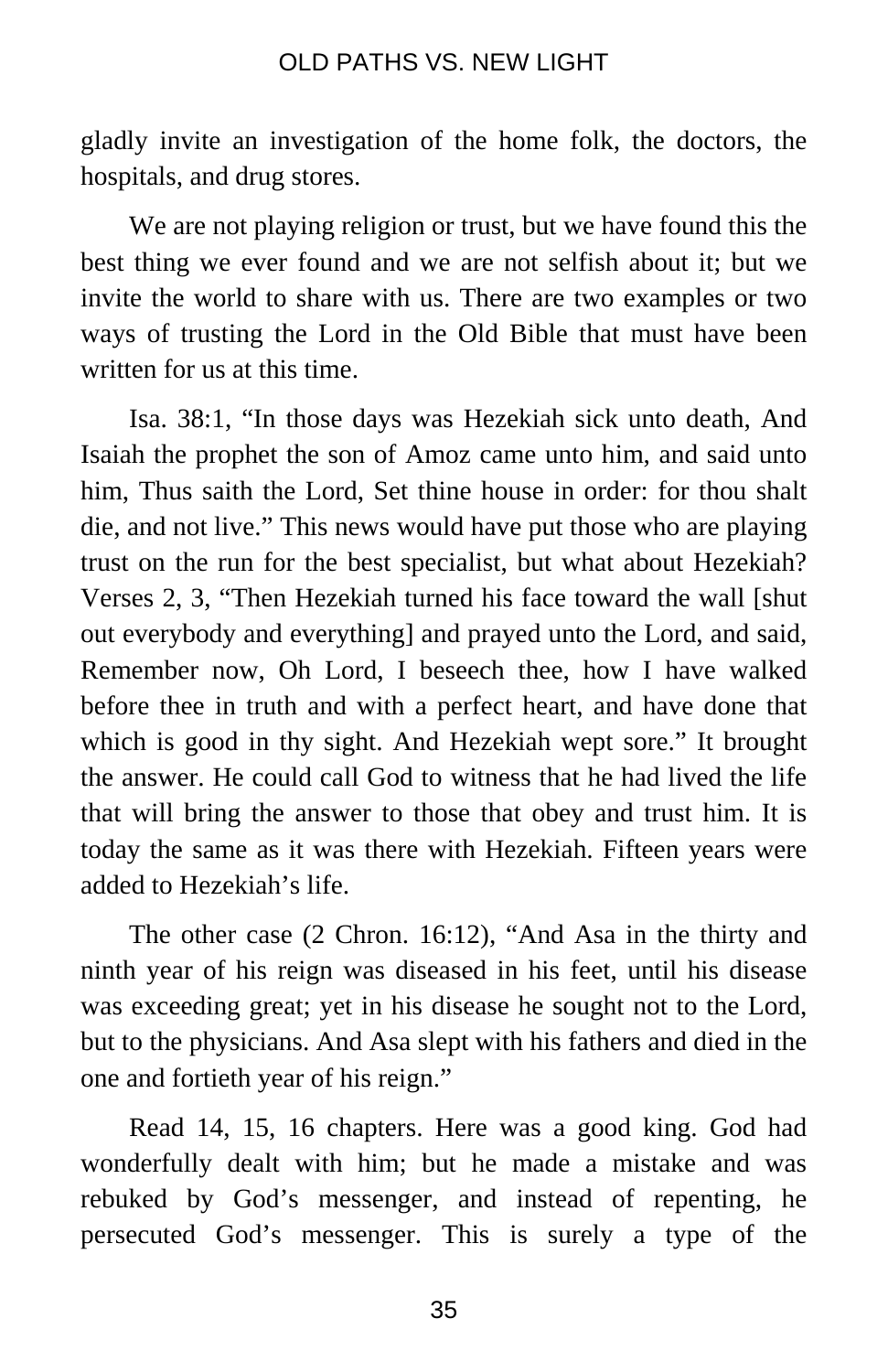movement we are discussing. They made a mistake in letting down the standard of God's truth, and now it is so plain that the world can see it, and many of the ministers do see it, and would love to heal her, but like as Asa, when the truth is pointed out, instead of turning back to the old paths, they begin to persecute God's humble ministers and call them fanatics. No wonder the leaders advise them to resort to the arm of flesh when they think their disease is great.

Another contrast is recorded in Jer. 17:5, 6, "Thus saith the Lord; Cursed be the man that trusteth in man, and maketh flesh his arm, and whose heart departeth from the Lord. For he shall be like the heath in the desert, and shall not see when good cometh; but shall inhabit the parched places in the wilderness, in a salt land and not inhabited." This surely is a picture of desolation, in a wilderness, a salt land, not inhabited, and could not see when good comes. Blinded, all because they trusted in man. But look at the other picture. "Blessed is the man that trusteth in the Lord, and whose hope the Lord is. For he shall be as a tree planted by the waters, and spreadeth out her roots by the river, and shall not see when heat cometh, but her leaf shall be green; and shall not be careful in the year of drought, neither shall cease from yielding fruit." Jer. 17:7, 8. Blessed is the man that trusteth in the Lord. Surely that would be a wonderful thing if it stopped there, but listen, Like a tree planted by the waters, and spreadeth out her roots by the rivers. I have some trees in front of my house that I planted there a few years ago and which now are 60 or 70 feet high, because they were planted by the water. They never know when a drought comes. That is a picture of the pioneer saints.

Others may be hungry, but they will eat; others may be thirsty, but they will drink; others may be ashamed, but they shall rejoice.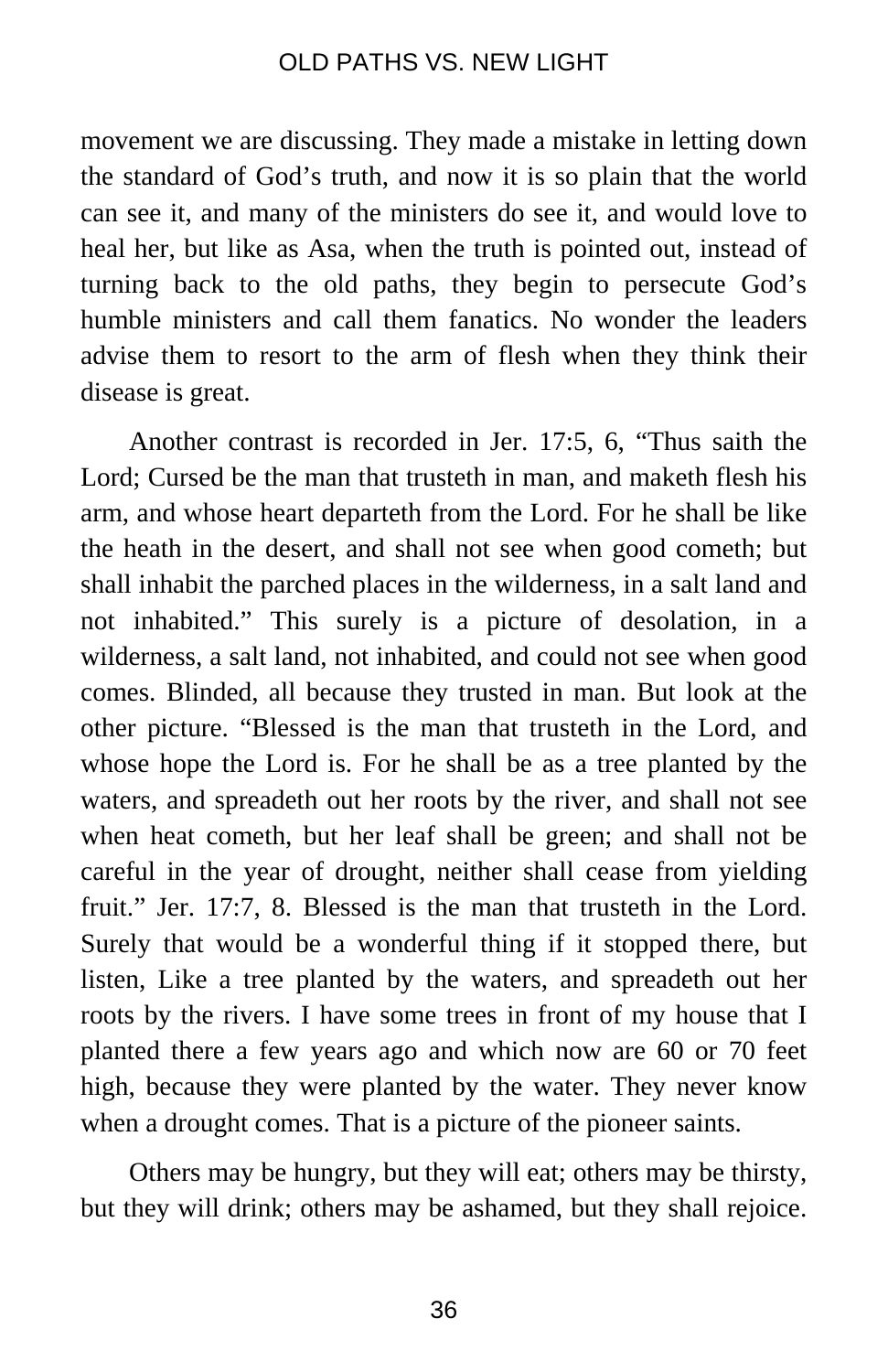O, they may cry for sorrow of heart, but they will sing for joy of heart. They will also bring forth fruit in old age. Wonderful experience! Surely it will pay wonderful dividends to fully trust the Lord even in this life. Oh, and what about the hereafter!

There's a band of people that compass the land, Dubbing the pioneer saints, the anti-necktie clan. Sure, we are anti for both the aged and youth, But this title was given to cover up the truth.

We are anti-necktie with all that it implies, But it's the smallest of a number that may surprise. We're anti to all the Word condemns, though others may partake,

And such divides; however it was their own mistake.

We are anti-adornment and worldly conformity, Also short hair for women and dresses to the knee; Pearls and jewelry for all, also gaudy dress, Anti-naked shoulders, also back and breast.

Anti-hireling ministry condemned of the Lord, We're not under a cloak of tithing contrary to his Word. We, too, are anti-begging, tho done in His dear name, He had no place to lay his head, we'll gladly share the same.

He owns the cattle of the hills, the silver and the gold, He'll supply our every need in Philippians we are told. Shame on you, preacher, who profess to trust the Lord, Then go begging in His name contrary to His Word.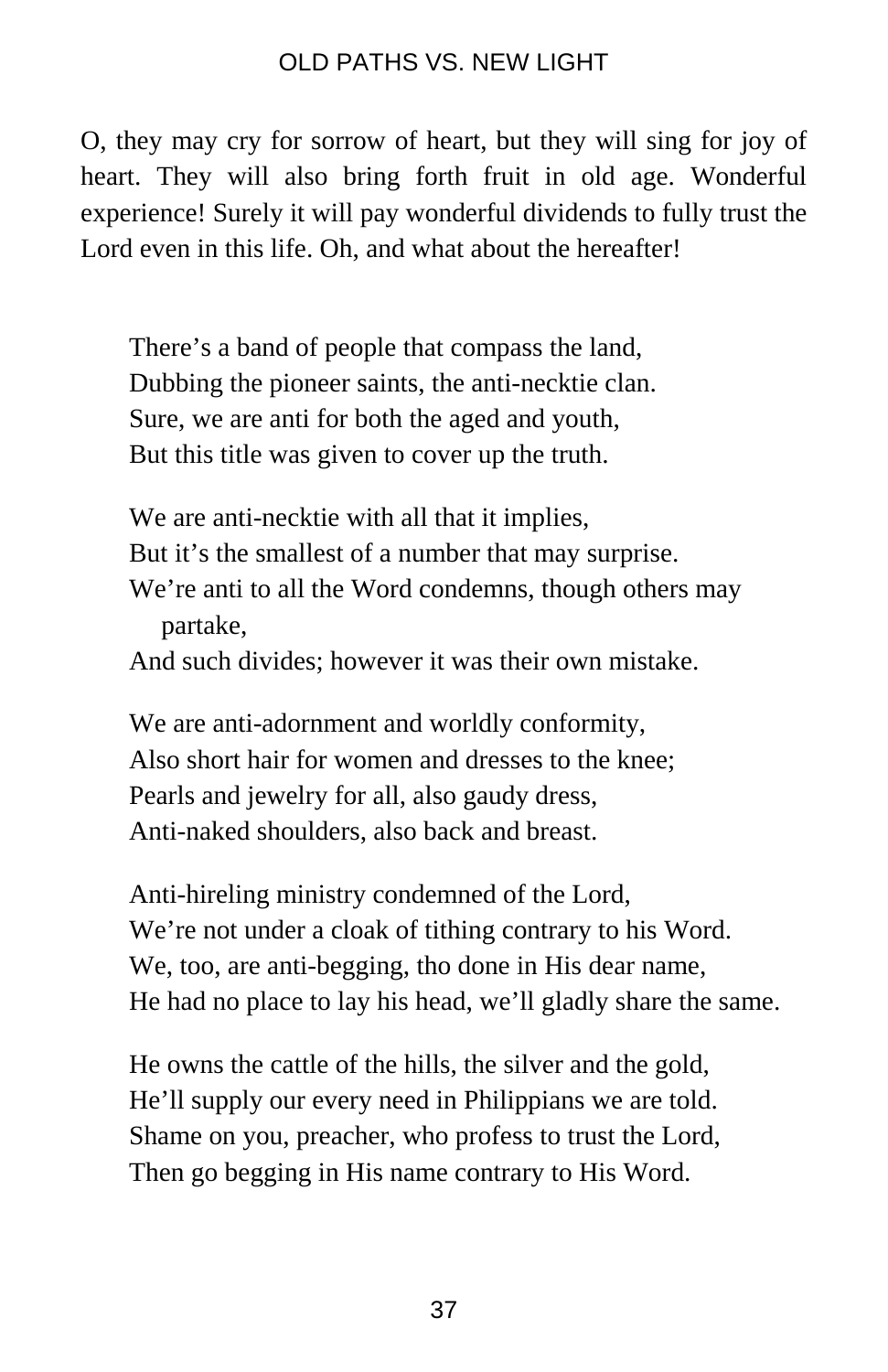Cursed is the man that trusteth in man, (For such as the heat in the desert is he;) And such as entice one to lean that way; We surely are anti as anti can be.

Blessed is the man that trusteth in the Lord, For he like the tree by the waters shall be; And all that will help one to trust in Him, We are not anti as you can plainly see.

We are anti-man-rule with all it may afford, Pulpit and other committees, also missionary board; For these are man's inventions and are only a tool To place the check-reins on the Holy Spirit rule.

We are anti-state or any other overlords, All big I's and little you's contrary to His Word. Jesus said ye are brethren, overlords are out, God sets the members every one, He knows what He's about.

Yearbooks for preachers are sectarian in the rough, God is not the author of that kind of stuff; Also programs and essays all worked out by man, It interferes with the Holy Ghost and God's plan.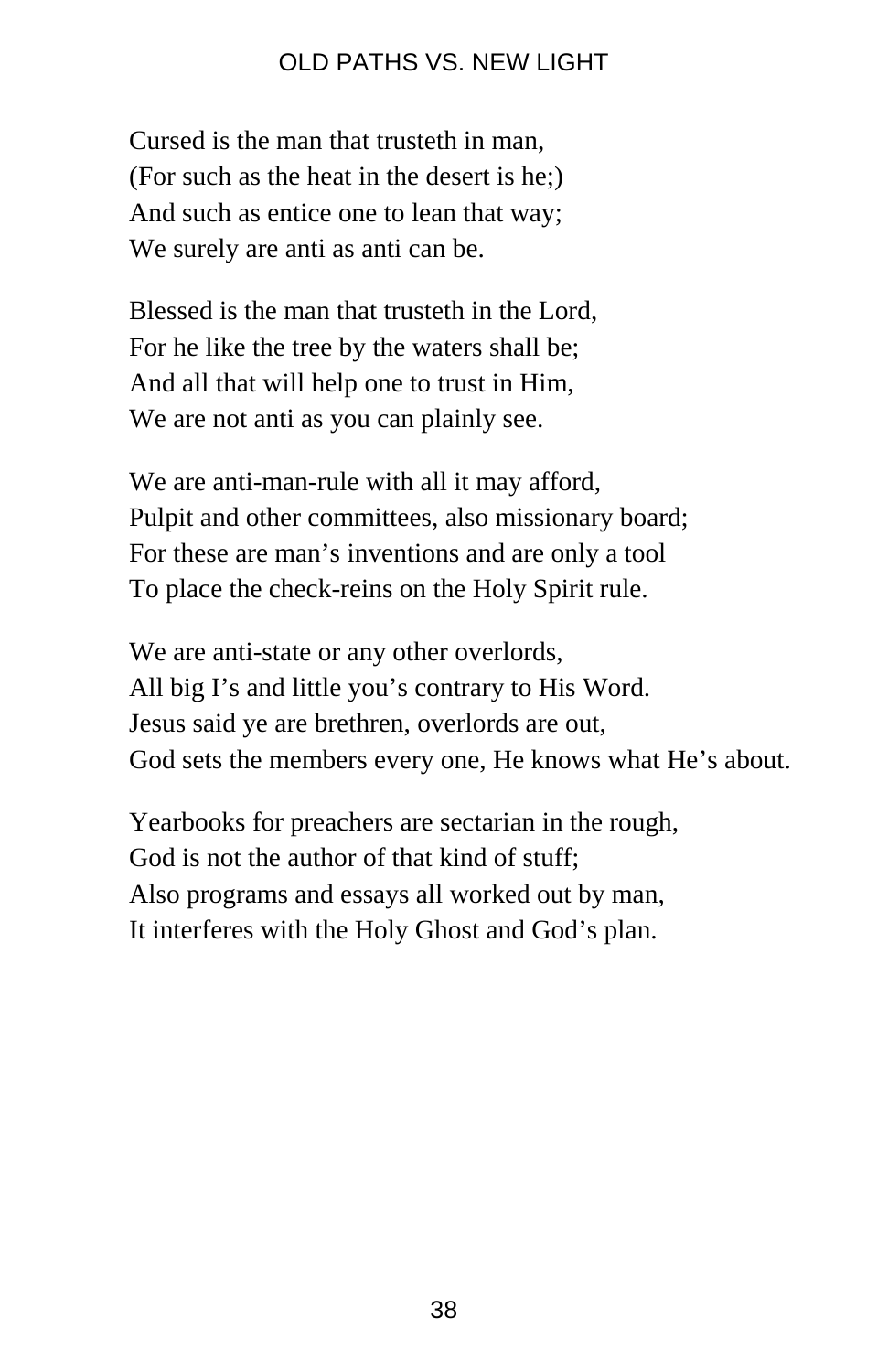# <span id="page-44-0"></span>**Chapter XI**

# **The Trinity**

A preacher visited our town recently and informed me that I should place the name, "The Church of God, of Richwood," over our meetinghouse door. I informed him, however that I had been endeavoring to get the people out of the habit of calling the place of worship the church, for it was where the church meets. The name of the church over the door had caused the wrong impression among the people.

He said that the Lord had showed him that that was the thing to do and he informed me after he left that he would not accept me as brother if I did not accept the "new light." Well, so much for that "new light."

There was another minister that we learned to love, and highly esteem, because of his talent, and the work's sake. We had gone along in seemingly perfect harmony for perhaps two years, but all at once he claimed to receive "new light." That might not have been so bad if it had not eclipsed the light we had walked in for many years. He found that the old sectarian idea (?) of God having a Father, was wrong, but rather it was that Jesus was God, and God, Jesus; and that we would all have to be baptized over in the name of the Lord Jesus. If there were any consistency about it, I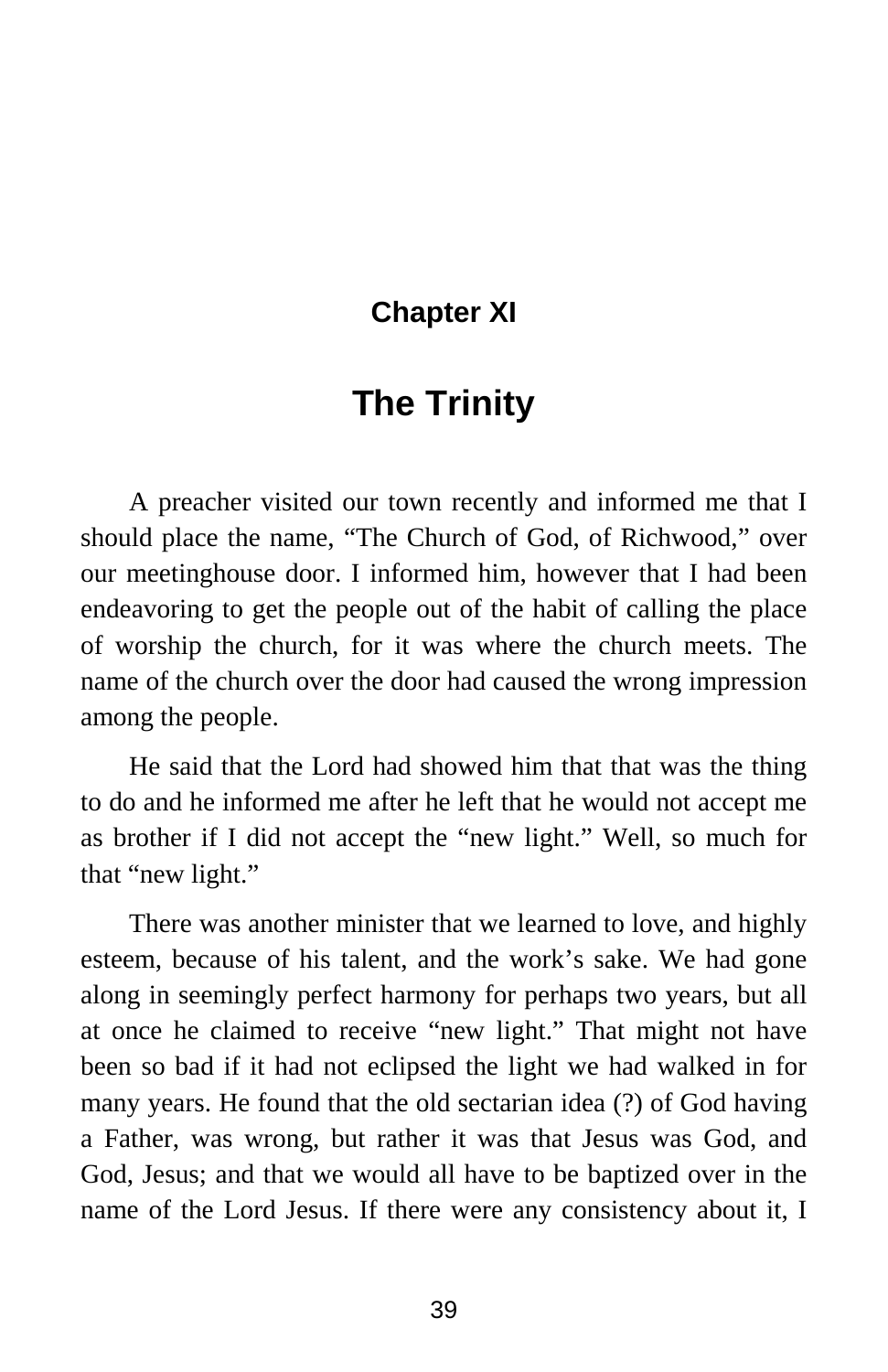assure you I would be glad to go and be baptized any way at any time, but since Jesus set the example and commanded to baptize in the name of the Father, and of the Son, and of the Holy Ghost, and I obeyed His Word, now for me to go and be baptized again I would have to deny the first. Without His instructions I cannot afford to do it lest I displease the Lord.

It seems very inconsistent to me that these who claim that Jesus is the whole Godhead should rather take Peter's word than Jesus', especially since Peter had just a few days before this, denied the Lord. He did not say for everybody to be baptized that way, but said, Every one of you, you who crucified the Lord. That would not have been an unreasonable requirement for those who had denied him and crucified him to require them to be baptized in his name. I don't think it would be wrong for one to be baptized in his name with no controversy connected with it, as what you say is only a formula and was not commanded. It was the act that was commanded. Jesus said Baptize in the name of the Father and the Son, and of the Holy Ghost. Peter, on the day of Pentecost said to those murderous Jews, Be baptized in the name of the Lord Jesus; and to the household of Cornelius, He said be baptized in the name of the Lord.

So there are three formulas and I believe they are all right, as there are three that bear record in heaven, the Father, the Word (Jesus), and the Holy Ghost—these three are one. Either one or all is perfectly all right. But if after you have been baptized in the Father, Son, and Holy Ghost, then you go and have the work done over again, you virtually deny the other two in the Godhead. It is wrong; it will not stand in the judgment. Unquestionably there are three in the Godhead and as John said, They are one in Spirit, in plan, and purpose. Jesus prayed that we would be one as He and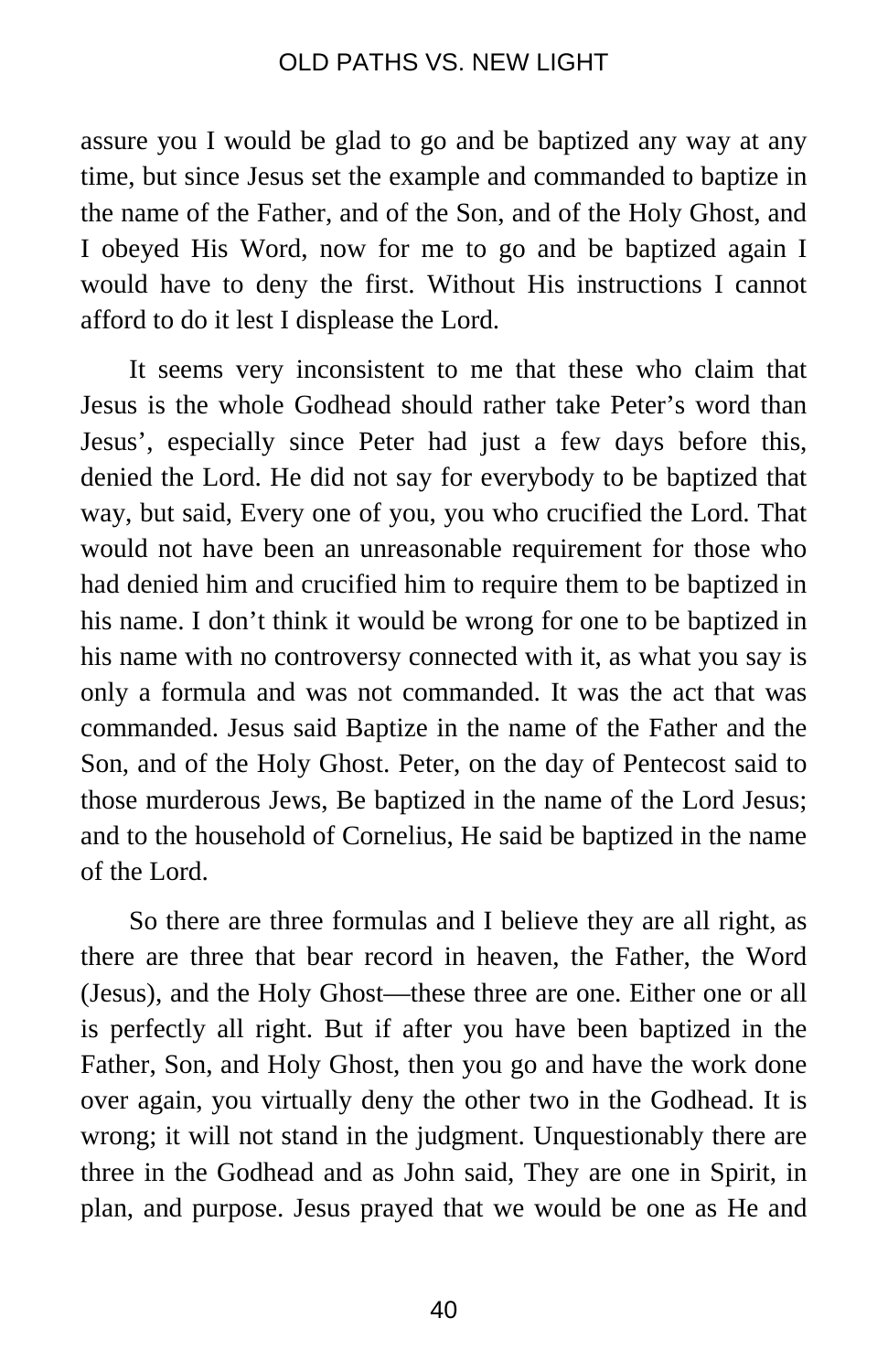the Father were one, but there are three separate persons as we read in 1 John 5:7, and as was manifest at Jesus' baptism, and again, the Father and Son at His transfiguration, Matt. 17:5.

It is not consistent for these people to try to persuade people that God so loved the world, that He gave His only begotten Son, that whosoever believeth in Him, should not perish, but have eternal life (John 3:16), neither to pray to God in Jesus' name as instructed by Him, as recorded in John 16:23. Surely such confusion as this ought to make us take heed to the prophet's warning, "Stand ye in the ways, and ask for the old paths." Where is the good way?

The good way as the record shows is that God sent his Son into the world to die to pay our debt of sin. God could not be just and let our sin go unpunished. As Jesus had been conceived by the Holy Ghost and born of a virgin, he became the link between God and man that was broken by the disobedience of the first Adam. Wherefore it became the second Adam (Christ) in all things to be made like unto His brethren, that he might be a merciful and faithful High Priest (Heb. 2:17). Therefore Paul could say, "There is one God, and one mediator between God and men, the man Christ Jesus" (1 Tim. 2:5). Yes, Paul said, "Who, being in the form of God, thought it not robbery to be equal with God" (Phil. 2:6). Sure it was not robbery as He was sent to manifest God in the flesh. 1 Tim. 3:16. But Jesus said, "My Father is greater than I." (John 14:28). He also said that God knew more than he did. Mark 13:32. "But of that day and that hour knoweth no man, no, not the angels which are in heaven, neither the Son, but the Father." I deem the foregone sufficient to convince any fair mind, that physical oneness is not taught regarding the Father, Son, and Holy Ghost, but spiritual oneness. Jesus prayed that we might be one in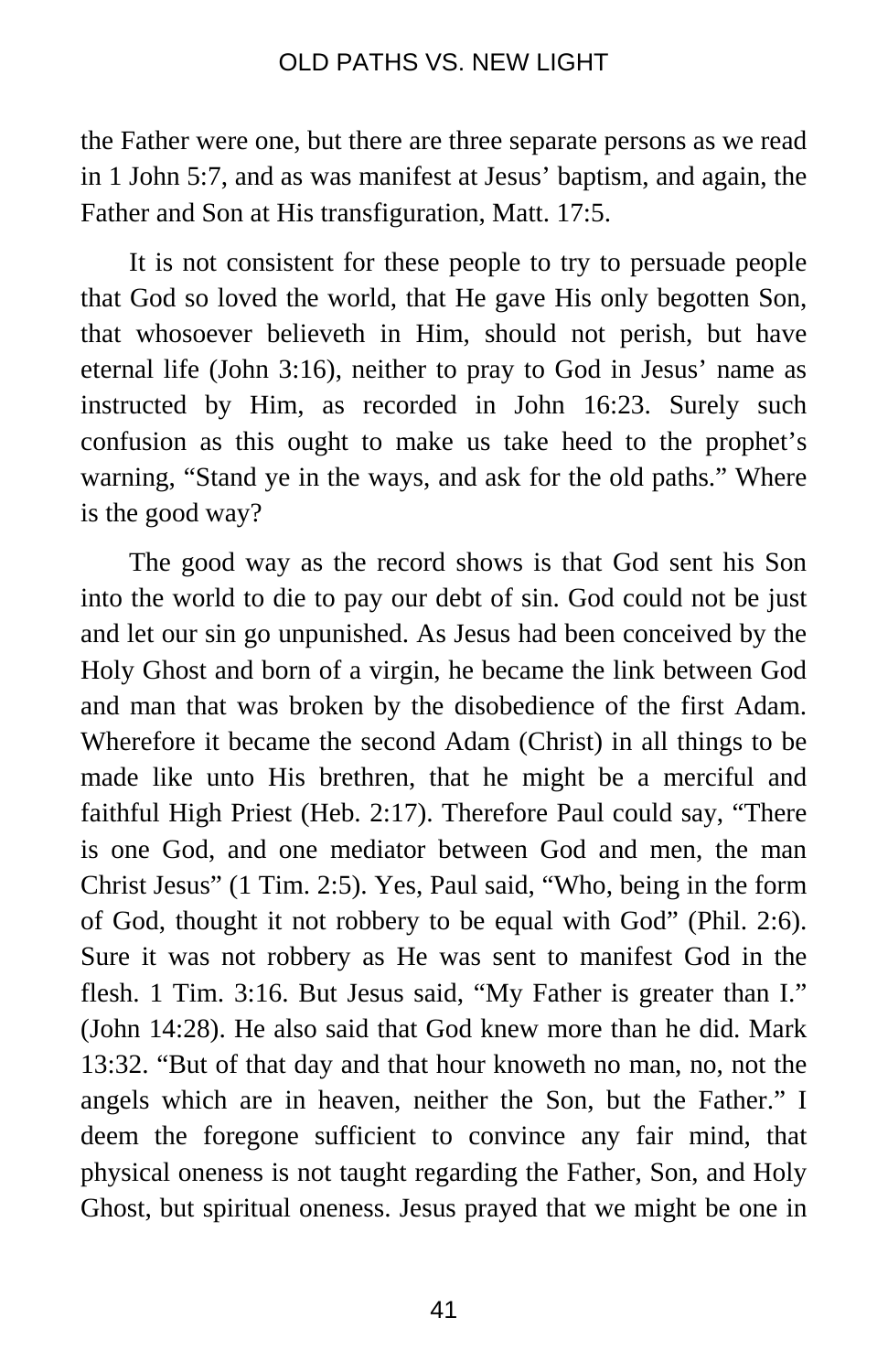His prayer in John 17. We feel we should insert this one more text: 1 Cor. 15:22-28, "For as in Adam all die, even so in Christ shall all be made alive. But every man in his own order: Christ the first fruits; afterward they that are Christ's at his coming. Then cometh the end, when he shall have delivered up the kingdom to God, even the Father; when he shall have put down all rule and all authority and power. For he must reign, till he hath put all enemies under his feet. The last enemy that shall be destroyed is death; For he hath put all things under his feet. But when he saith all things are put under him, it is manifest that he [God] is excepted, which did put all things under him. And when all things are subdued unto him, then shall the Son also himself be subject unto him that put all things under him, that God may be all in all." Surely this Scripture ought to explode the theory that Jesus is all the God there is, because Paul says He (Jesus) must reign, till the last enemy (death) is put under him, till the resurrection, he will then not set up but deliver up the kingdom to God that God, not Christ, might be all in all. Then Jesus himself would be subject to God. Surely this they call "new light" is like the prophet said, taking darkness for light, and light for darkness. Let us stand in the ways and ask for the old paths, before we go forward.

> Light at the evening time shall be, And the light has come as you can see. The light's so strong even when found, It causes some just to circle around.

The evening light's not something new, But always shines midst the faithful few. Jesus said he was the light while here, And if we walk in it we need not fear.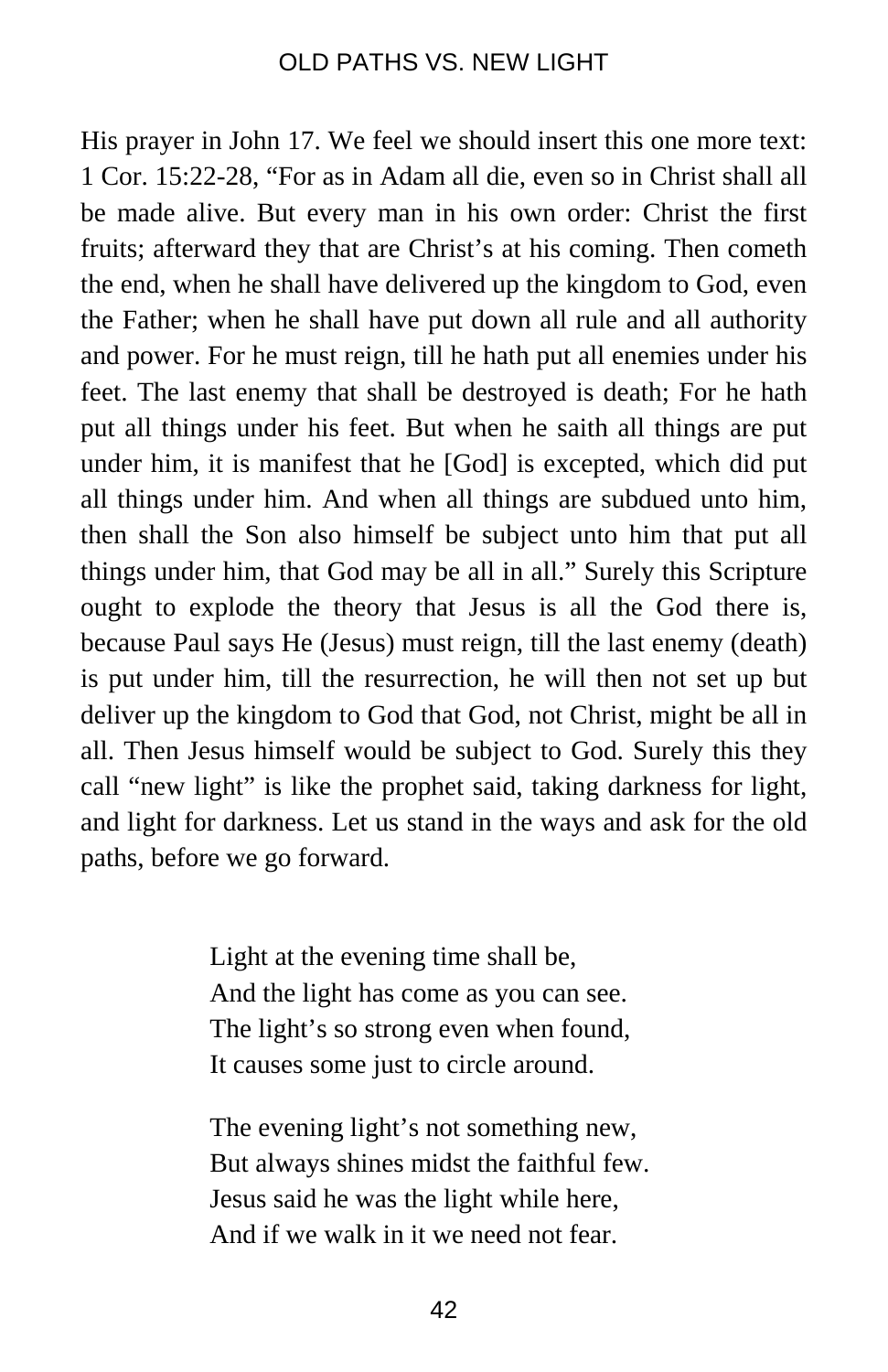Now ye are the light of the world said He, If you'll live holy and fully follow me. So the light He shed was true light then, And the same it will be until the end.

The light Paul saw on the road that day, Made him ask some to lead him in the way. If all were humble and the same would say, There would not be many that would go astray.

But when the scales get over their sight, They run in a circle and holler, "New light!" Their vision's so bleared as onward they run, They cannot discern between Father and Son.

To them God is Jesus and Jesus is God, They'll know no better till under the sod. They did not wait to clear their eyes, But lauded their hobby clear to the skies.

There's three that bears record in heaven we've heard, The Father, the Holy Ghost, and the Word; And these three are one we hear John say. We believe it's true as mist clears away.

Surely physical oneness is not what He meant, For if that was true how could God have sent His Son to the world to save men as we've seen, And is recorded in His Word in John 3:16?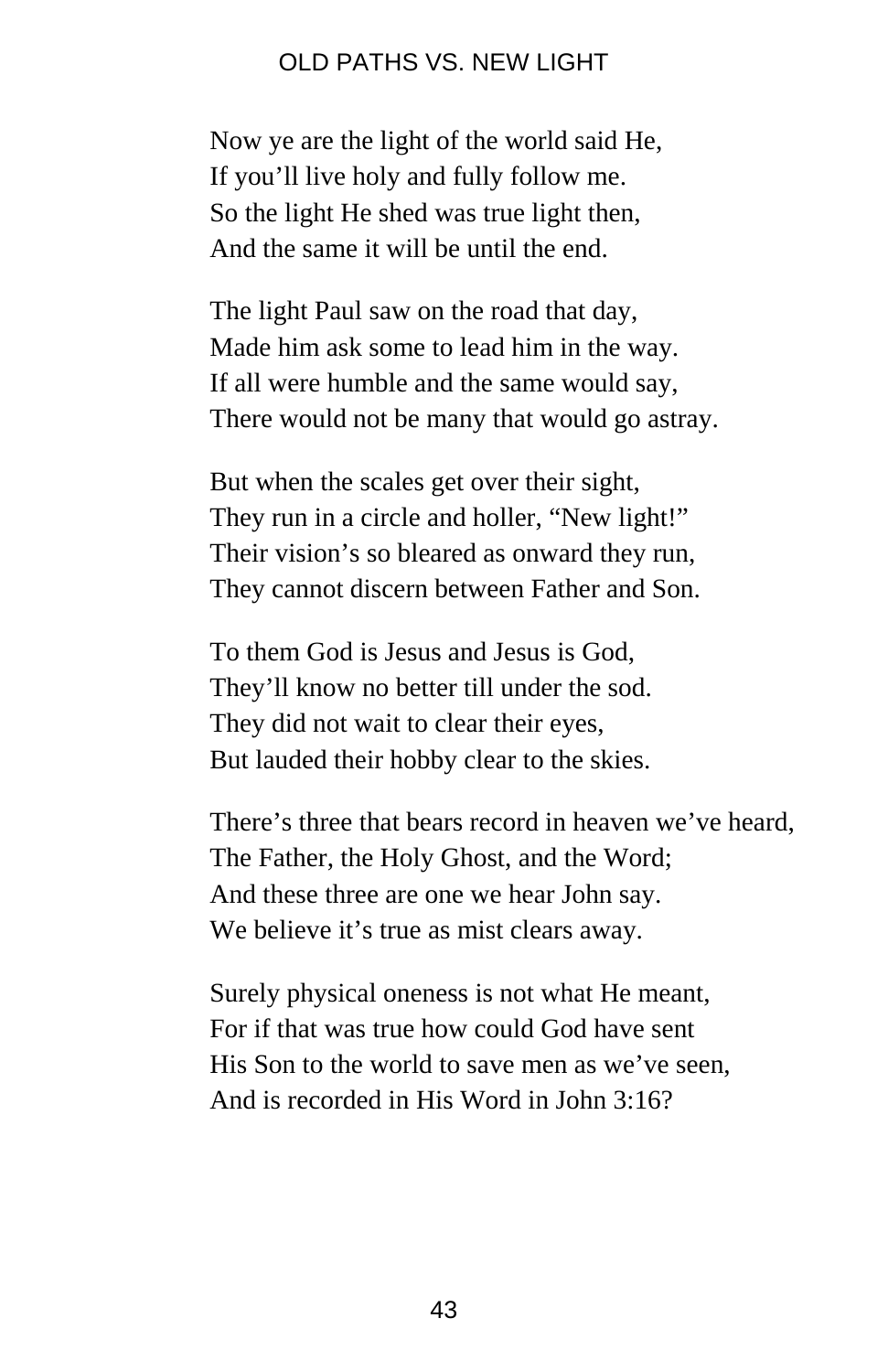But it's spiritual oneness, one mind and one accord, As again we read from God's Holy Word; As Jesus in prayer said, Father, make them one, All mine is thine and thine mine—Father and Son.

These preachers have shown their lack of faith in God and independence of God, by instituting an old preachers' insurance. I am not acquainted with the details of it, as I was not interested in the plan, although I received their literature and an invitation to join them. I cast it aside as I realized there were too many schemes to induce one to turn away from trusting God. That was one thing I was taught when I first came in contact with the pioneer saints and I have found that it pays one abundantly to trust the Lord with all our souls, mind, and strength.